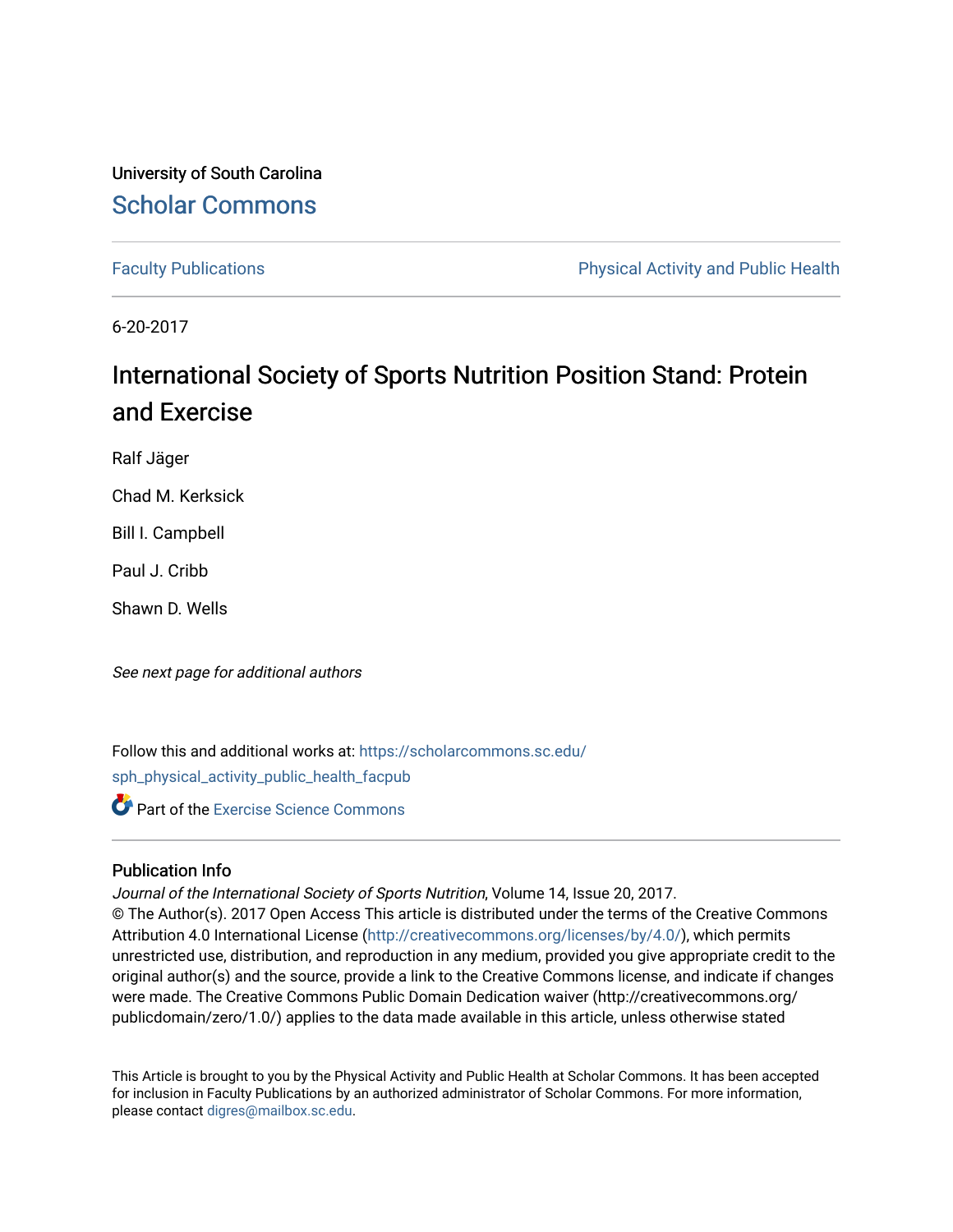### Author(s)

Ralf Jäger, Chad M. Kerksick, Bill I. Campbell, Paul J. Cribb, Shawn D. Wells, Tim M. Skwiat, Martin Purpura, Tim N. Ziegenfuss, Arny A. Ferrando, Shawn M. Arent, Abbie E. Smith-Ryan, Jeffrey R. Stout, Paul J. Arciero, Michael J. Ormsbee, Lem W. Taylor, Colin D. Wilborn, Doug S. Kalman, Richard B. Kreider, Darryn S. Willoughby, Jay R. Hoffman, Jamie L. Krzykowski, and Jose Antonio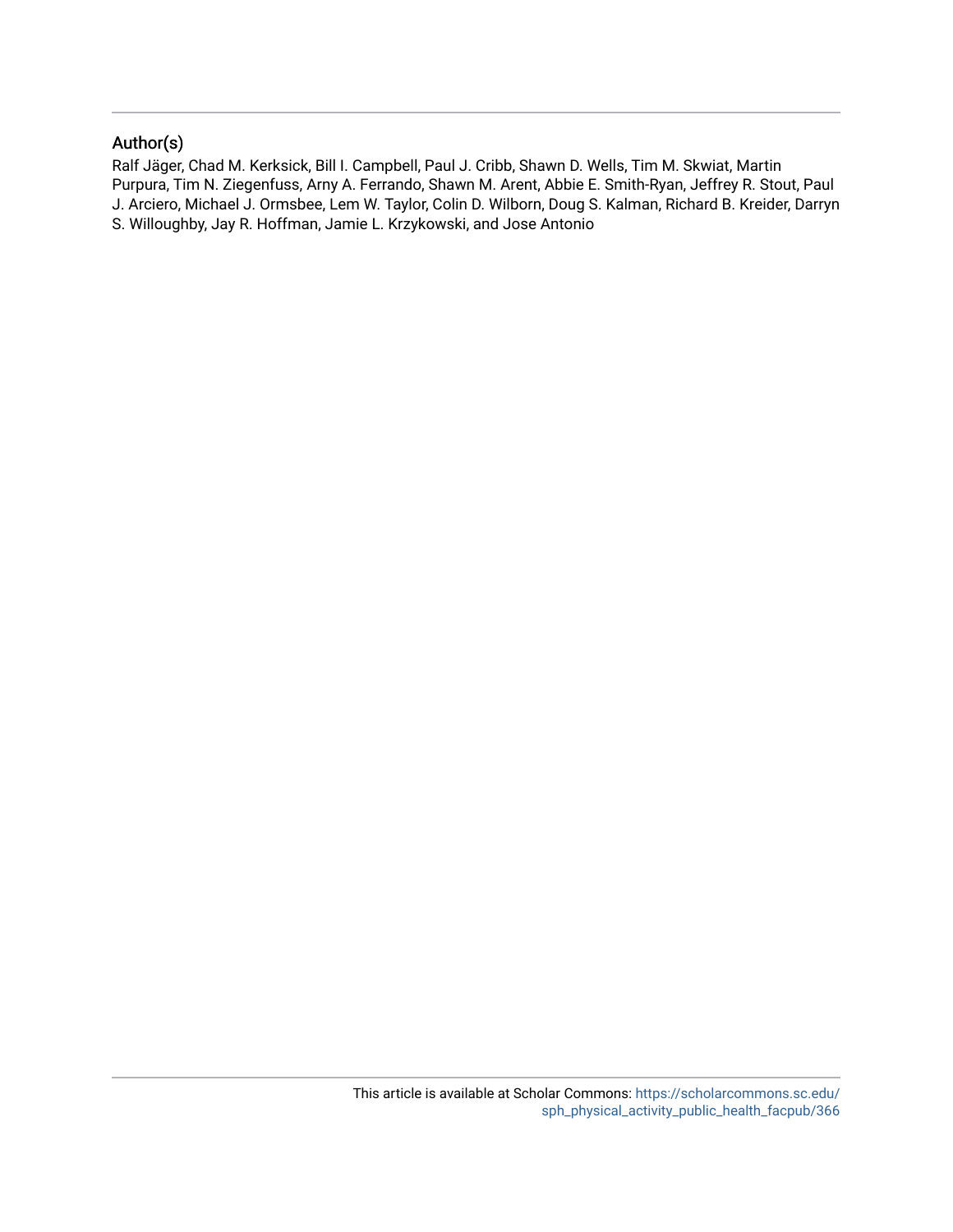**REVIEW CONSTRUCTION CONSTRUCTION CONSTRUCTS** 

CrossMark

# International Society of Sports Nutrition Position Stand: protein and exercise

Ralf Jäger<sup>1</sup>, Chad M. Kerksick<sup>2</sup>, Bill I. Campbell<sup>3</sup>, Paul J. Cribb<sup>4</sup>, Shawn D. Wells<sup>5</sup>, Tim M. Skwiat<sup>5</sup>, Martin Purpura<sup>1</sup> , Tim N. Ziegenfuss<sup>6</sup>, Arny A. Ferrando<sup>7</sup>, Shawn M. Arent<sup>8</sup>, Abbie E. Smith-Ryan<sup>9</sup>, Jeffrey R. Stout<sup>10</sup>, Paul J. Arciero<sup>11</sup>, Michael J. Ormsbee<sup>12,13</sup>, Lem W. Taylor<sup>14</sup>, Colin D. Wilborn<sup>14</sup>, Doug S. Kalman<sup>15</sup>, Richard B. Kreider<sup>16</sup>, Darryn S. Willoughby<sup>17</sup>, Jay R. Hoffman<sup>10</sup>, Jamie L. Krzykowski<sup>18</sup> and Jose Antonio<sup>19\*</sup>

#### Abstract

Position statement: The International Society of Sports Nutrition (ISSN) provides an objective and critical review related to the intake of protein for healthy, exercising individuals. Based on the current available literature, the position of the Society is as follows:

- 1) An acute exercise stimulus, particularly resistance exercise, and protein ingestion both stimulate muscle protein synthesis (MPS) and are synergistic when protein consumption occurs before or after resistance exercise.
- 2) For building muscle mass and for maintaining muscle mass through a positive muscle protein balance, an overall daily protein intake in the range of 1.4–2.0 g protein/kg body weight/day (g/kg/d) is sufficient for most exercising individuals, a value that falls in line within the Acceptable Macronutrient Distribution Range published by the Institute of Medicine for protein.
- 3) There is novel evidence that suggests higher protein intakes (>3.0 g/kg/d) may have positive effects on body composition in resistance-trained individuals (i.e., promote loss of fat mass).
- 4) Recommendations regarding the optimal protein intake per serving for athletes to maximize MPS are mixed and are dependent upon age and recent resistance exercise stimuli. General recommendations are 0.25 g of a high-quality protein per kg of body weight, or an absolute dose of 20–40 g.
- 5) Acute protein doses should strive to contain 700–3000 mg of leucine and/or a higher relative leucine content, in addition to a balanced array of the essential amino acids (EAAs).
- 6) These protein doses should ideally be evenly distributed, every 3–4 h, across the day.
- 7) The optimal time period during which to ingest protein is likely a matter of individual tolerance, since benefits are derived from pre- or post-workout ingestion; however, the anabolic effect of exercise is long-lasting (at least 24 h), but likely diminishes with increasing time post-exercise.

(Continued on next page)

\* Correspondence: [ja839@nova.edu](mailto:ja839@nova.edu)<br><sup>19</sup>Department of Health and Human Performance, Nova Southeastern University, Davie, FL, USA

Full list of author information is available at the end of the article



© The Author(s). 2017 **Open Access** This article is distributed under the terms of the Creative Commons Attribution 4.0 International License [\(http://creativecommons.org/licenses/by/4.0/](http://creativecommons.org/licenses/by/4.0/)), which permits unrestricted use, distribution, and reproduction in any medium, provided you give appropriate credit to the original author(s) and the source, provide a link to the Creative Commons license, and indicate if changes were made. The Creative Commons Public Domain Dedication waiver [\(http://creativecommons.org/publicdomain/zero/1.0/](http://creativecommons.org/publicdomain/zero/1.0/)) applies to the data made available in this article, unless otherwise stated.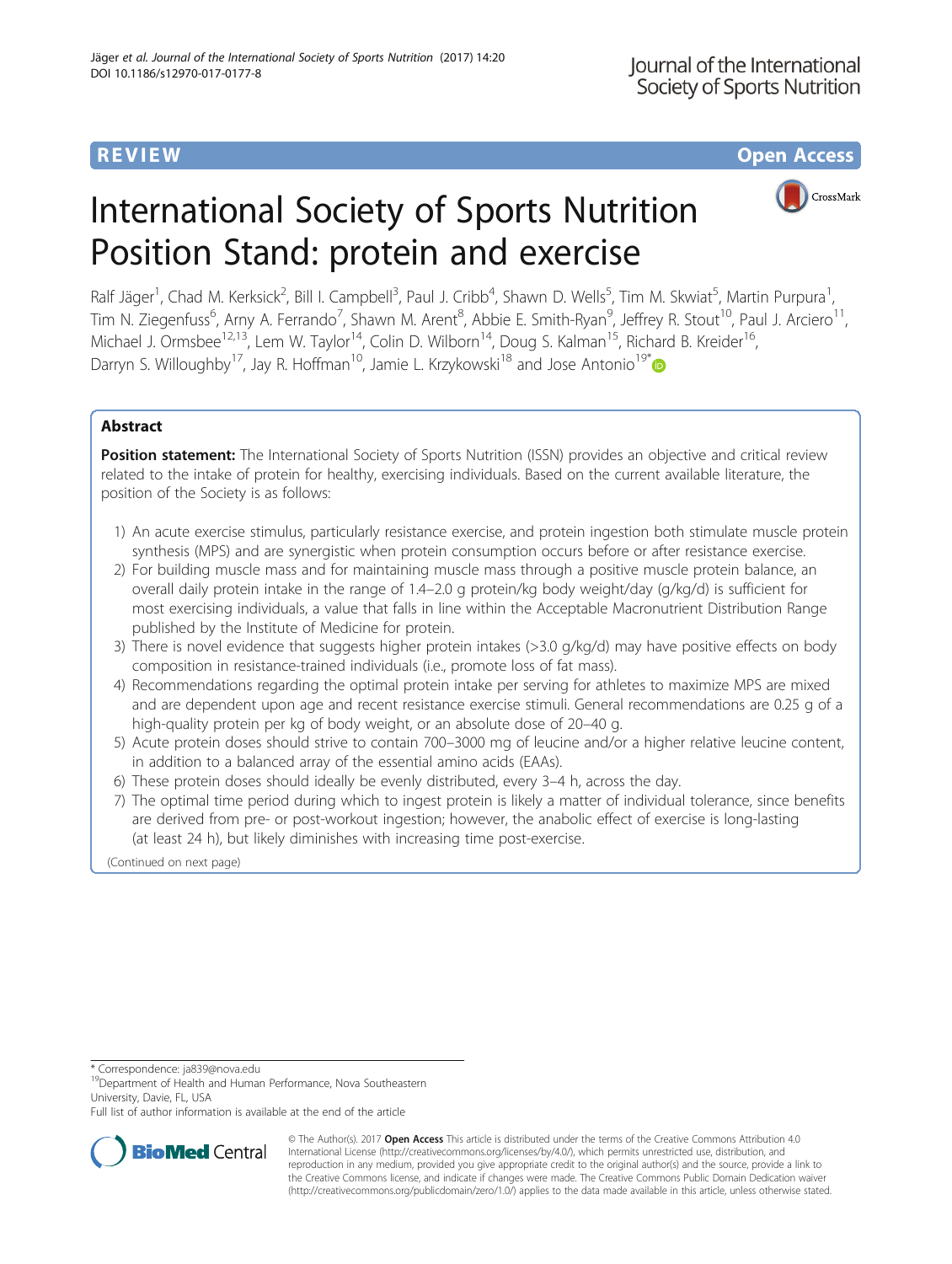- 8) While it is possible for physically active individuals to obtain their daily protein requirements through the consumption of whole foods, supplementation is a practical way of ensuring intake of adequate protein quality and quantity, while minimizing caloric intake, particularly for athletes who typically complete high volumes of training.
- 9) Rapidly digested proteins that contain high proportions of essential amino acids (EAAs) and adequate leucine, are most effective in stimulating MPS.
- 10) Different types and quality of protein can affect amino acid bioavailability following protein supplementation.
- 11) Athletes should consider focusing on whole food sources of protein that contain all of the EAAs (i.e., it is the EAAs that are required to stimulate MPS).
- 12) Endurance athletes should focus on achieving adequate carbohydrate intake to promote optimal performance; the addition of protein may help to offset muscle damage and promote recovery.
- 13) Pre-sleep casein protein intake (30–40 g) provides increases in overnight MPS and metabolic rate without influencing lipolysis.

#### Background

In 2007, the International Society of Sports Nutrition (ISSN) published its first position stand devoted to the science and application of dietary protein intake [\[1](#page-21-0)]. Subsequently, this paper has been accessed more than 200,000 times and continues to serve as a key reference on the topic. In the past ten years, there have been continued efforts to advance the science and application of dietary protein intake for the benefit of athletes and fitnessminded individuals. This updated position stand includes new information and addresses the most important dietary protein categories that affect physically active individuals across domains such as exercise performance, body composition, protein timing, recommended intakes, protein sources and quality, and the preparation methods of various proteins.

#### Benefits on exercise performance

Most of the scientific research investigating the effects of protein intake on exercise performance has focused on supplemental protein intake. From a broad perspective, the dependent measures of these studies can be categorized into two domains:

- Endurance exercise performance
- Resistance exercise performance (increases in maximal strength)

#### Endurance exercise performance

Very few studies have investigated the effects of prolonged periods (one week or more) of dietary protein manipulation on endurance performance. Macdermid and colleagues [\[2\]](#page-21-0) compared the influence of an isoenergetic, high-protein/moderate-carbohydrate diet (3.3 and 5.9 g of protein and carbohydrate/kg body weight per day, respectively) with a diet that was more typical of an

endurance athlete (1.3 and 7.9 g of protein and carbohydrate/kg body weight per day, respectively) in endurancetrained cyclists. The trained cyclists ingested each diet for a 7-day period in a randomized, crossover fashion. Before and following the 7-day diet intervention, a self-paced cycling endurance time trial was conducted as the primary measure of exercise performance. At the end of the treatment period, it took cyclists on the higher protein diet 20% more time to complete the self-paced time trial - significantly longer than for those on the lower protein/higher carbohydrate diet. This finding is not surprising given that dietary protein is not a preferred energy source and the dietary carbohydrate intakes in the higher protein treatment were below recommended intakes for endurance athletes (6–10 g of carbohydrate/kg/d) [[3](#page-21-0)]. It should be noted however that a 7-day treatment period is exceedingly brief. It is unknown what the effect of a higher protein diet would be over the course of several weeks or months.

In another study [\[4](#page-21-0)] utilizing highly trained cyclists during a period of increased training intensity, it was observed that 3 g of protein/kg/d offered no improvements in a simulated time trial as compared to 1.5 g of protein/ kg body weight/day. Carbohydrate intake was kept constant (6 g/kg/d) in both the moderate and high protein treatments during this three-week intervention. Although the number of investigations is limited, it appears as if increasing protein intakes above recommended intakes does not enhance endurance performance [[2](#page-21-0), [4, 5](#page-21-0)].

In addition to these studies that spanned one to three weeks, several acute-response (single feeding and exercise sessions) studies exist, during which protein was added to a carbohydrate beverage prior to or during endurance exercise. Similarly, most of these interventions also reported no added improvements in endurance performance when protein was added to a carbohydrate beverage as compared to carbohydrate alone [\[6](#page-21-0)–[9\]](#page-22-0). An important research design note, however, is that those studies which reported improvements in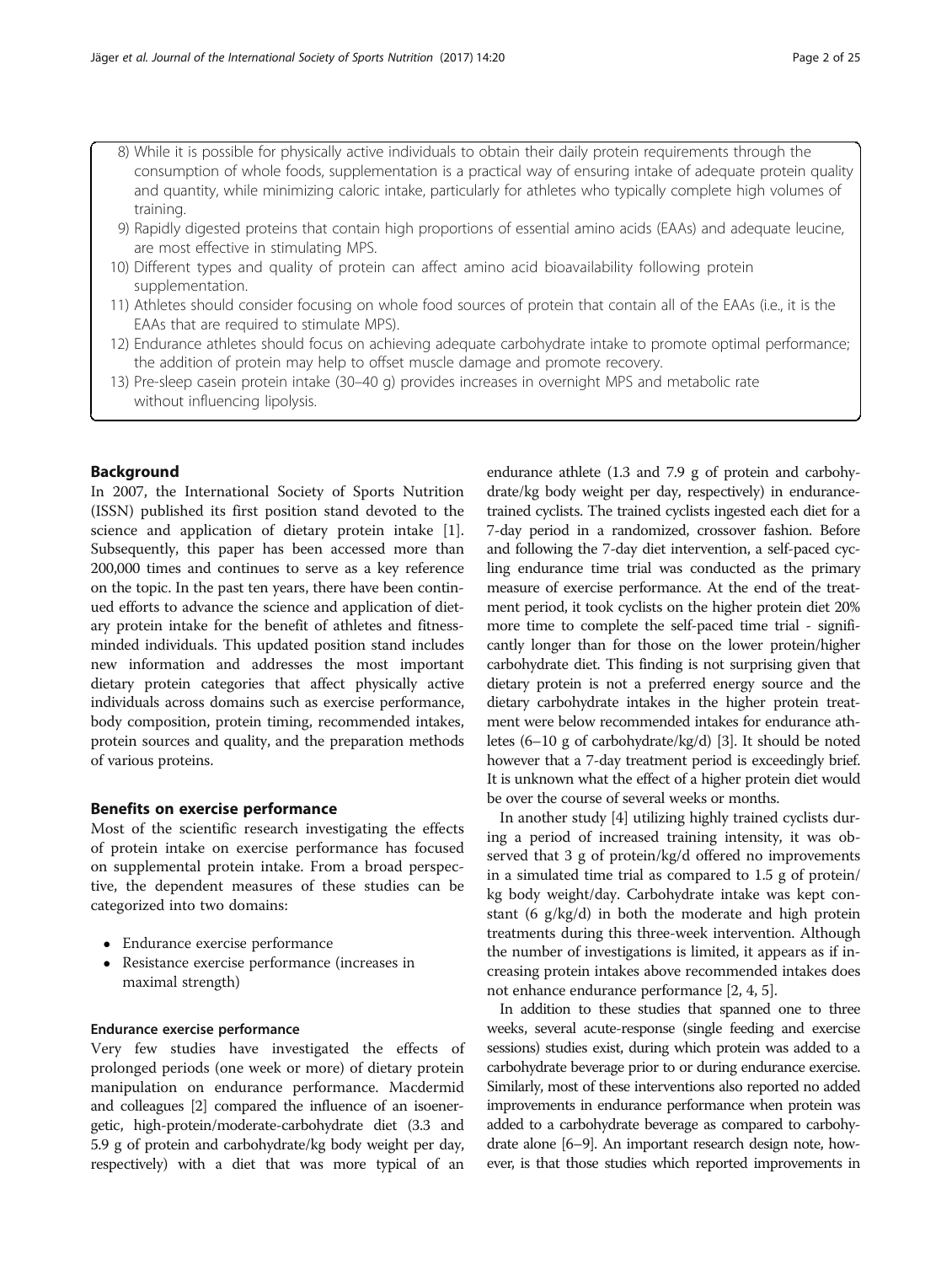endurance performance when protein was added to a carbohydrate beverage before and during exercise all used a timeto-exhaustion test [\[10](#page-22-0)–[12](#page-22-0)]. When specifically interested in performance outcomes, a time trial is preferred as it better mimics competition and pacing demands.

In conclusion, added protein does not appear to improve endurance performance when given for several days, weeks, or immediately prior to and during endurance exercise. While no ergogenic outcomes may be evident, the scientific literature is consistent in reporting that adding protein to a carbohydrate beverage/gel during exhaustive endurance exercise suppresses markers of muscle damage (creatine kinase) 12 to 24 h post-exercise [[8, 11](#page-22-0)– [13](#page-22-0)] and decreases the endurance athletes' feelings of muscular soreness [\[6](#page-21-0)–[8, 13\]](#page-22-0). For these reasons, it seems prudent to recommend for endurance athletes to ingest approximately 0.25 g of protein/kg body weight per hour of endurance exercise (in addition to the athlete's regular carbohydrate intake) to suppress markers of muscle damage and improve subjective feelings of muscular soreness [[11](#page-22-0), [12](#page-22-0)]. Another important consideration relates to the impact of ingesting protein along with carbohydrate on rates of protein synthesis and balance during prolonged bouts of endurance exercise. Beelen and colleagues [[14](#page-22-0)] determined that adding protein to carbohydrate consumption throughout a prolonged bout of endurance exercise promotes a higher whole body net protein balance, but the added protein does not exert any further impact on rates of MPS. While performance outcomes were not measured, these results shift the focus of nutrient ingestion during prolonged bouts of endurance exercise to the ingestion of carbohydrate.

#### Key points

- When adequate carbohydrate is delivered, adding protein to carbohydrate does not appear to improve endurance performance over the course of a few days or weeks.
- Adding protein during or after an intensive bout of endurance exercise may suppress the rise in plasma proteins linked to myofibrillar damage and reduce feelings of muscle soreness.
- There are relatively few investigations on the effects of protein supplementation on endurance performance.

#### Resistance exercise performance

The extent to which protein supplementation, in conjunction with resistance training, enhances maximal strength is contingent upon many factors, including:

 Resistance-training program variables (such as intensity, volume, and progression)

- Length of the resistance-training program/ intervention
- Training status of the participants engaging in the resistance-training program
- Energy intake in the diet
- Quality and quantity of protein intake (with an emphasis on leucine content of the protein)
- Co-ingestion of additional dietary ingredients that may favorably impact strength (e.g. creatine, HMB)

Taking each of these variables into consideration, the effects of supplemental protein consumption has on maximal strength enhancement are varied, with a majority of the investigations reporting no benefit [[15](#page-22-0)–[25\]](#page-22-0) and a few reporting improvements in maximal strength [\[26](#page-22-0)–[29](#page-22-0)]. With limited exceptions [\[16](#page-22-0), [18, 23](#page-22-0), [27\]](#page-22-0), most of the studies utilized young, healthy, untrained males as participants. In one investigation examining college football athletes supplementing with a proprietary milk protein supplement (two servings of 42 g per day) for 12 weeks, a 14.5% increase in maximal squat strength was observed compared to a 6.9% increase in the placebo group [[28](#page-22-0)]. These differences were statistically significant. When females were the only sex investigated, the outcomes consistently indicated that supplemental protein does not appear to enhance maximal strength at magnitudes that reach statistical significance. Hida et al. [[30](#page-22-0)] reported that females supplementing with 15 g of egg white protein (which raised daily protein intake to 1.23 g of protein/kg body weight/day) experienced no improvements in maximal upper and lower body strength as compared to a carbohydrate placebo (ingesting one gram of protein/kg body weight/day) over an 8-week period. An important note for this study is that 15 g of egg protein is considered by many to be a sub-optimal dose [[31](#page-22-0)]. However, others have advocated that the total daily intake of protein might be as important or more important [\[32\]](#page-22-0). In another study, Josse et al. [[33\]](#page-22-0) reported that non-resistance trained females supplementing with one liter of skimmed bovine milk (providing 36 g of protein) after resistance exercise improved maximal strength in seven of nine measures as compared to a carbohydrate placebo group, but only the improvements to maximal bench press strength attained statistical significance compared to the placebo. In contrast, Taylor and colleagues [[34](#page-22-0)] reported that pre- and post-exercise whey protein ingestion significantly increased maximal upper-body strength (+4.9 kg bench press one repetition maximum) in comparison to changes seen when a maltodextrin placebo (+2.3 kg) was ingested in a group of female collegiate basketball players over an 8-week period.

In summary, while research investigating the addition of supplemental protein to a diet with adequate energy and nutrient intakes is inconclusive in regards to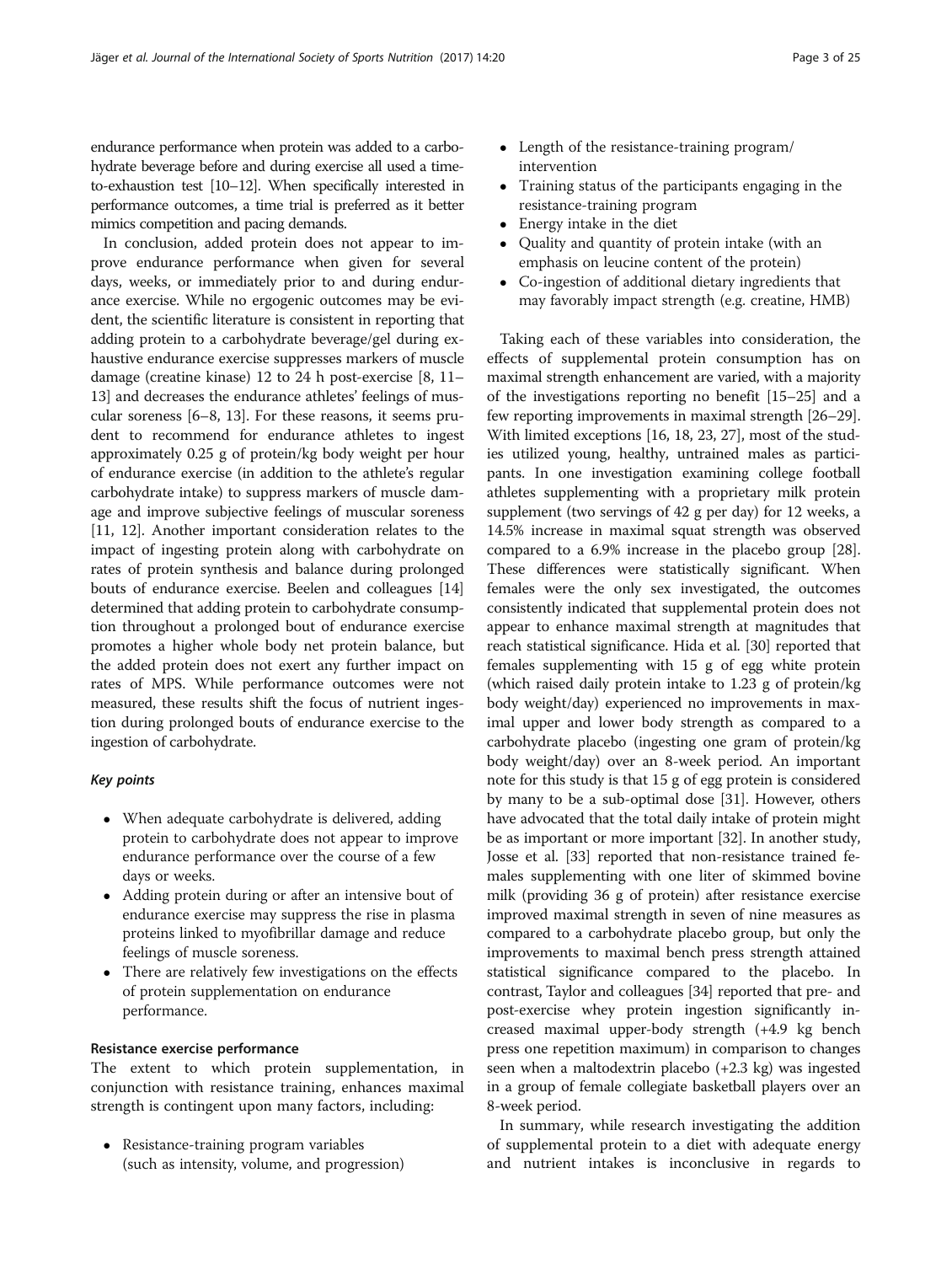stimulating strength gains in conjunction with a resistance-training program to a statistically significant degree, greater protein intakes that are achieved from both dietary and supplemental sources do appear to have some advantage. Hoffman and colleagues [\[29](#page-22-0)] reported that in athletes consuming daily protein intakes above 2.0 g/kg/d which included protein intakes from both diet and supplements, a 22% and 42% increase in strength was noted in both the squat and bench press exercises during off-season conditioning in college football players compared to athletes that consumed only the recommended levels (1.6–1.8 g/kg/d) for strength/power athletes. Further, it is important to highlight that in most studies cited, protein intervention resulted in greater but non-statistically significant strength improvements as compared to the placebo/control condition. Cermak and colleagues [\[35\]](#page-22-0) pooled the outcomes from 22 separate clinical trials to yield 680 subjects in their statistical analysis and found that protein supplementation with resistance training resulted in a 13.5 kg increase (95% Confidence Interval: 6.4–20.7 kg) in lower-body strength when compared to changes seen when a placebo was provided. A similar conclusion was also drawn by Pasiakos et al. [[36](#page-22-0)] in a meta-analysis where they reported that in untrained participants, protein supplementation might exert very little benefit on strength during the initial weeks of a resistance training program, but as duration, frequency and volume of resistance training increased, protein supplementation may favorably impact skeletal muscle hypertrophy and strength.

#### Key points:

- Results from many single investigations indicate that in both men and women protein supplementation exerts a small to modest impact on strength development.
- Pooled results of multiple studies using meta-analytic and other systematic approaches consistently indicate that protein supplementation (15 to 25 g over 4 to 21 weeks) exerts a positive impact on performance.

#### Body composition

Improving one's body composition through the loss of fat mass and increasing fat-free mass is often associated with improvements in physical performance. In this respect, many published investigations report that protein supplementation results in significant improvements in lean body weight/cross-sectional areas as compared to placebo treatments [\[15](#page-22-0), [17, 21](#page-22-0)–[23, 26](#page-22-0), [27](#page-22-0), [33, 37](#page-22-0)]. Andersen et al. [\[15](#page-22-0)] examined 22 healthy men that completed a 14-week resistance-training program (3 days/week consisting of 3–4 sets of lower body

exercises) while supplementing with either 25 g of a high-quality protein blend or 25 g of carbohydrate. When the blend of milk proteins was provided, significantly greater increases in fat-free mass, muscle crosssectional area in both the Type I and Type II muscle fibers occurred when compared to changes seen with carbohydrate consumption. Collectively, a meta-analysis by Cermak and colleagues [[35](#page-22-0)] reported a mean increase in fat-free mass of 0.69 kg (95% Confidence Interval: 0.47–0.91 kg) when protein supplementation was provided versus a placebo during a resistance-training program. Other reviews by Tipton, Phillips and Pasiakos, respectively, [[36, 38, 39](#page-22-0)] provide further support that protein supplementation (15–25 g over 4–14 weeks) augments lean mass accretion when combined with completion of a resistance training program.

Beyond accretion of fat-free mass, increasing daily protein intake through a combination of food and supplementation to levels above the recommended daily allowance (RDA) (RDA 0.8 g/kg/day, increasing to 1.2– 2.4 g/kg/day for the endurance and strength/power athletes) while restricting energy intake (30–40% reduction in energy intake) has been demonstrated to maximize the loss of fat tissue while also promoting the maintenance of fat-free mass [\[40](#page-22-0)–[45\]](#page-22-0). The majority of this work has been conducted using overweight and obese individuals who were prescribed an energy-restricted diet that delivered a greater ratio of protein relative to carbohydrate. As a classic example, Layman and investigators [[40\]](#page-22-0) randomized obese women to consume one of two restricted energy diets (1600–1700 kcals/day) that were either higher in carbohydrates (>3.5: carbohydrate-toprotein ratio) or protein (<1.5: carbohydrate-to-protein ratio). Groups were further divided into those that followed a five-day per week exercise program (walking + resistance training, 20–50 min/workout) and a control group that performed light walking of less than 100 min per week. Greater amounts of fat were lost when higher amounts of protein were ingested, but even greater amounts of fat loss occurred when the exercise program was added to the high-protein diet group, resulting in significant decreases in body fat. Using an active population that ranged from normal weight to overweight (BMI:  $22-29$  kg/m<sup>2</sup>), Pasiakos and colleagues [\[42](#page-22-0)] examined the impact of progressively increasing dietary protein over a 21-day study period. An aggressive energy reduction model was employed that resulted in each participant reducing their caloric intake by 30% and increasing their energy expenditure by 10%. Each person was randomly assigned to consume a diet that contained either  $1 \times$  (0.8 g/kg),  $2 \times$  $(1.6 \text{ g/kg})$  or  $3 \times (2.4 \text{ g/kg})$  the RDA for protein. Participants were measured for changes in body weight and body composition. While the greatest body weight loss occurred in the  $1 \times$  RDA group, this group also lost the highest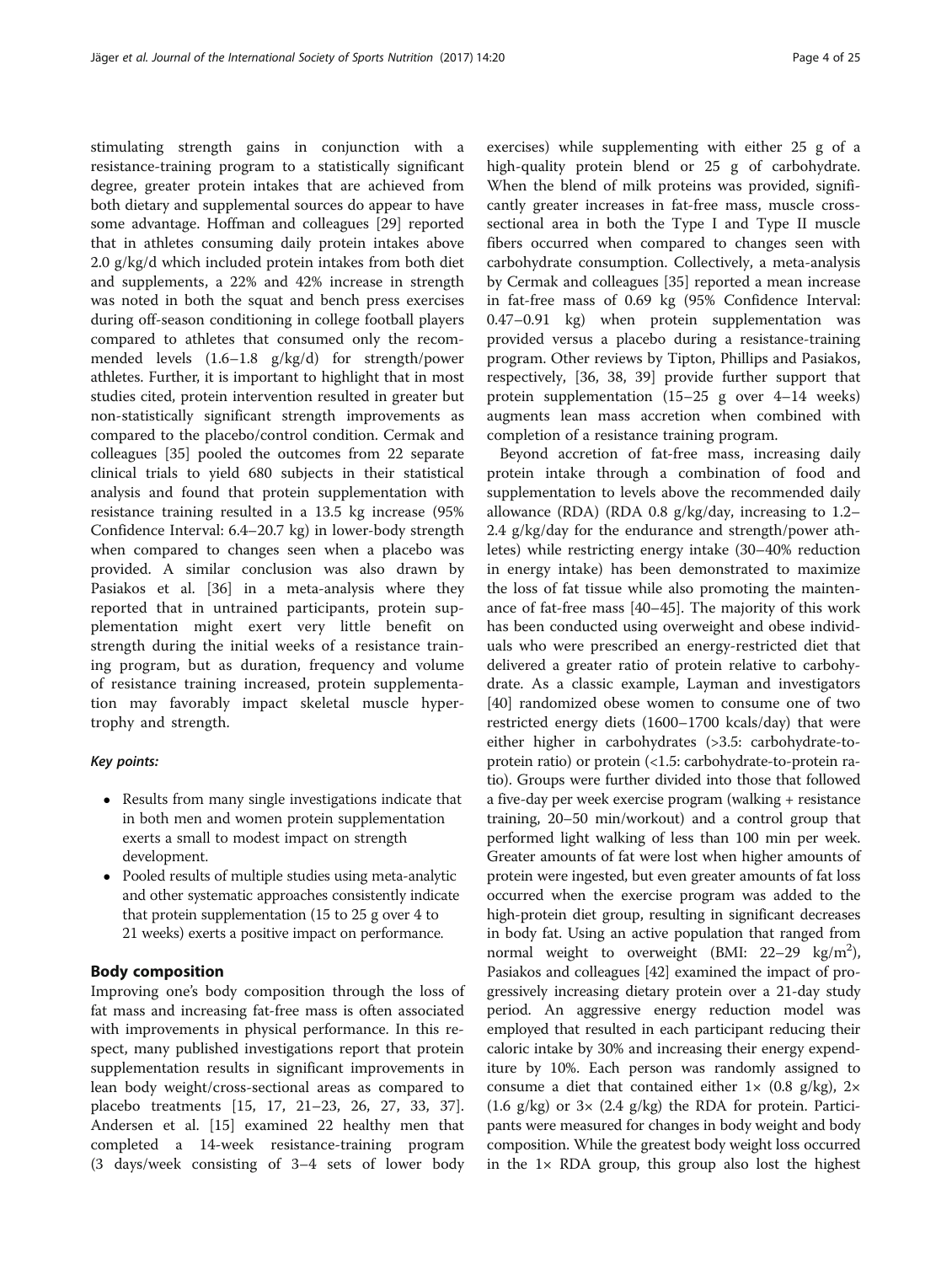percentage of fat-free mass and lowest percentage of fat mass. The  $2\times$  and  $3\times$  RDA groups lost significant amounts of body weight that consisted of 70% and 64% fat mass, respectively.

Collectively, these results indicate that increasing dietary protein can promote favorable adaptations in body composition through the promotion of fat-free mass accretion when combined with a hyperenergetic diet and a heavy resistance training program and can also promote the loss of fat mass when higher intakes of daily protein (2-3× the RDA) are combined with an exercise program and a hypoenergetic diet.

#### Key points:

- When combined with a hyperenergetic diet and a heavy resistance-training program, protein supplementation may promote increases in skeletal muscle cross-sectional area and lean body mass.
- When combined with a resistance-training program and a hypoenergetic diet, an elevated daily intake of protein  $(2 - 3x)$  the RDA) can promote greater losses of fat mass and greater overall improvements in body composition.

#### Protein timing

Thanks to seminal work by pioneering research groups [[37, 46](#page-22-0), [47](#page-22-0)], by the 1990's it was clear that exercise and macronutrient consumption interact synergistically to provide a net anabolic effect far greater than either feeding or exercise alone. In the absence of feeding, muscle protein balance remains negative in response to an acute bout of resistance exercise [\[48\]](#page-22-0). Tipton et al. [\[49](#page-22-0)] were one of the first groups to illustrate that an acute feeding of amino acids significantly increases rates of muscle protein synthesis (MPS). Later, Burd et al. [[50\]](#page-22-0) indicated that the combination of acute, exhaustive resistance exercise increases the muscle's anabolic responsiveness to whey protein provision for up to 24 h. In addition to heightened anabolic sensitivity that stems from the combination of resistance exercise and protein/amino acid feeding, the importance of the EAAs with respect to muscle protein growth has also been elucidated. Tipton et al. [[51\]](#page-23-0) first indicated that nonessential amino acids were not necessary to stimulate MPS. Subsequently, these conclusions were supported by Borsheim [[52\]](#page-23-0) and Volpi [\[53](#page-23-0)]. The study by Borsheim also documented a dose-response outcome characterized by a near doubling of net protein balance in response to a three to six gram dose of the EAAs [\[52](#page-23-0)]. Building on this work, Tipton et al. [\[54\]](#page-23-0) reported that EAAs (9–15 g dose) before and after resistance exercise promoted higher net protein accretion, not just 3 or 4 h post exercise but also over a 24-h period [\[55\]](#page-23-0). These findings formed the theoretical concept of protein timing for resistance exercise that has since been transferred to not only other short-duration, high-intensity activities [[56](#page-23-0)] but also endurance-based sports [[57](#page-23-0)] and subsequent performance outcomes [\[58](#page-23-0)]. The strategic consumption of nutrition, namely protein or various forms of amino acids, in the hours immediately before and during exercise (i.e., peri-workout nutrition) has been shown to maximize muscle repair and optimize strength- and hypertrophy-related adaptations [\[59, 60\]](#page-23-0). While earlier investigations reported positive effects from consumption of amino acids [[37, 46,](#page-22-0) [61\]](#page-23-0), it is now clear that intact protein supplements such as egg, whey, casein, beef, soy and even whole milk can evoke an anabolic response that can be similar or greater in magnitude to free form amino acids, assuming ingestion of equal EAA amounts [[62](#page-23-0)–[64\]](#page-23-0).

For instance, whey protein ingested close to resistance exercise, promotes a higher activation (phosphorylation) of mTOR (a key signaling protein found in myocytes that is linked to the synthesis of muscle proteins) and its downstream mRNA translational signaling proteins (i.e., p70s6 kinase and eIF4BP) that further suggests timed ingestion of protein may favorably promote heightened muscle hypertrophy [\[21,](#page-22-0) [62\]](#page-23-0). Moreover, it was found that the increased mTOR signaling corresponded with significantly greater muscle hypertrophy after 10 weeks of training [\[65](#page-23-0)]. However, the hypertrophic differences between protein consumption and a non-caloric placebo appeared to plateau by week 21, despite a persistently greater activation of this molecular signaling pathway from supplementation. Results from other research groups [\[56](#page-23-0)–[58](#page-23-0), [66](#page-23-0)] show that timing of protein near (± 2 h) aerobic and anaerobic exercise training appears to provide a greater activation of the molecular signalling pathways that regulate myofibrillar and mitochondrial protein synthesis as well as glycogen synthesis.

It is widely reported that protein consumption directly after resistance exercise is an effective way to acutely promote a positive muscle protein balance [\[31](#page-22-0), [55](#page-23-0), [67](#page-23-0)], which if repeated over time should translate into a net gain or hypertrophy of muscle [\[68](#page-23-0)]. Pennings and colleagues [\[69](#page-23-0)] reported an increase in both the delivery and incorporation of dietary proteins into the skeletal muscle of young and older adults when protein was ingested shortly after completion of exercise. These findings and others add to the theoretical basis for consumption of post-protein sooner rather than later after exercise, since post workout MPS rates peak within three hours and remain elevated for an additional 24– 72 h [\[50](#page-22-0), [70\]](#page-23-0). This extended time frame also provides a rationale for both immediate and sustained (i.e., every 3–4 h) feedings to optimize impact. These temporal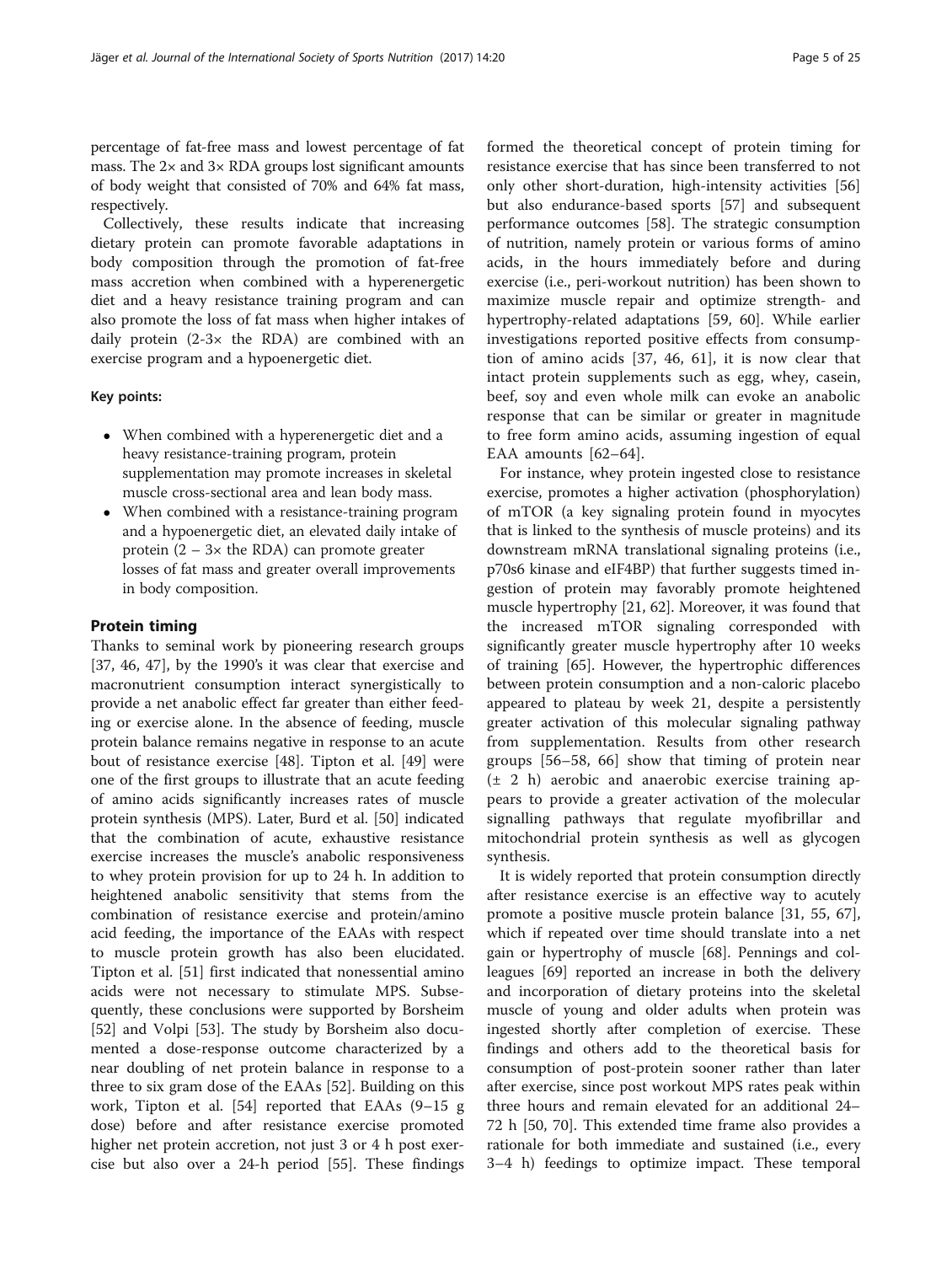considerations would also capture the peak elevation in signalling proteins shown to be pivotal for increasing the initiation of translation of muscle proteins, which for the most part appears to peak between 30 and 60 min after exercise [\[71\]](#page-23-0). Finally, while some investigations have shown that a rapid increase in amino acids (aminoacidemia) from a protein dose immediately after or surrounding exercise stimulates increased adaptations to resistance training [[72](#page-23-0), [73](#page-23-0)], others examining competitive strength/ power athletes reported no advantage from pre/post supplement feedings compared to similar feedings in morning and evening hours [\[74\]](#page-23-0). However, these differences may be related to the type of protein used between the studies. The studies showing positive effects of protein timing used milk proteins, whereas the latter study used a collagen based protein supplement.

While a great deal of work has focused on postexercise protein ingestion, other studies have suggested that pre-exercise and even intra-exercise ingestion may also support favorable changes in MPS and muscle protein breakdown [[14,](#page-22-0) [54](#page-23-0), [75](#page-23-0)–[78\]](#page-23-0). Initially, Tipton and colleagues [\[54](#page-23-0)] directly compared immediate preexercise and immediate post-exercise ingestion of a mixture of carbohydrate (35 g) and EAAs (6 g) combination on changes in MPS. They reported that pre-exercise ingestion promoted higher rates of MPS while also demonstrating that nutrient ingestion prior to exercise increased nutrient delivery to a much greater extent than other (immediate or one hour post-exercise) time points. These results were later challenged by Fujita in 2009 who employed an identical study design with a different tracer incorporation approach and concluded there was no difference between preor post-exercise ingestion [[75\]](#page-23-0). Subsequent work by Tipton [[79\]](#page-23-0) also found that similar elevated rates of MPS were achieved when ingesting 20 g of a whey protein isolate immediately before or immediately after resistance exercise.

At this point, whether any particular time of protein ingestion confers any unique advantage over other time points throughout a 24-h day to improve strength and hypertrophy has yet to be adequately investigated. To date, although a substantial amount of literature discusses this concept [[60, 80\]](#page-23-0), a limited number of training studies have assessed whether immediate pre- and postexercise protein consumption provides unique advantages compared to other time points [\[72](#page-23-0), [73](#page-23-0), [81](#page-23-0)]. Each study differed in population, training program, environment and nutrition utilized, with each reporting a different result. What is becoming clear is that the subject population, nutrition habits, dosing protocols on both training and non-training days, energy and macronutrient intake, as well as the exercise bout or training program itself should be carefully considered alongside

the results. In particular, the daily amount of protein intake seems to operate as a key consideration because the benefits of protein timing in relation to the peri-workout period seem to be lessened for people who are already ingesting appropriate amounts of protein (e.g.  $\geq 1.6$  g/kg/day). This observation can be seen when comparing the initial results of Cribb [[72\]](#page-23-0), Hoffman [[74\]](#page-23-0) and most recently with Schoenfeld [[82\]](#page-23-0); however, one must also consider that the participants in the Hoffman study may have been hypocaloric as they reported consuming approximately 30 kcal/kg in all groups across the entire study. A literature review by Aragon and Schoenfeld [[83\]](#page-23-0) determined that while compelling evidence exists showing muscle is sensitized to protein ingestion following training, the increased sensitivity to protein ingestion might be greatest in the first five to six hours following exercise. Thus, the importance of timing may be largely dependent on when a preworkout meal was consumed, the size and composition of that meal and the total daily protein in the diet. In this respect, a pre-exercise meal will provide amino acids during and after exercise and therefore it stands to reason there is less need for immediate post-exercise protein ingestion if a pre-exercise meal is consumed less than five hours before the anticipated completion of a workout. A meta-analysis by Schoenfeld et al. [[84](#page-23-0)] found that consuming protein within one-hour post resistance exercise had a small but significant effect on increasing muscle hypertrophy compared to delaying consumption by at least two hours. However, sub-analysis of these results revealed the effect all but disappeared after controlling for the total intake of protein, indicating that favorable effects were due to unequal protein intake between the experimental and control groups (∼1.7 g/kg versus 1.3 g/kg, respectively) as opposed to temporal aspects of feeding. The authors concluded that total protein intake was the strongest predictor of muscular hypertrophy and that protein timing likely influences hypertrophy to a lesser degree. However, the conclusions from this meta-analysis may be questioned because the majority of the studies analyzed were not protein timing studies but rather protein supplementation studies. In that respect, the meta-analysis provides evidence that protein supplementation (i.e., greater total daily protein intake) may indeed confer an anabolic effect. While a strong rationale remains to support the concept that the hours immediately before or after resistance exercise represents an opportune time to deliver key nutrients that will drive the accretion of fat-free mass and possibly other favorable adaptations, the majority of available literature suggests that other factors may indeed be operating to a similar degree that ultimately impact the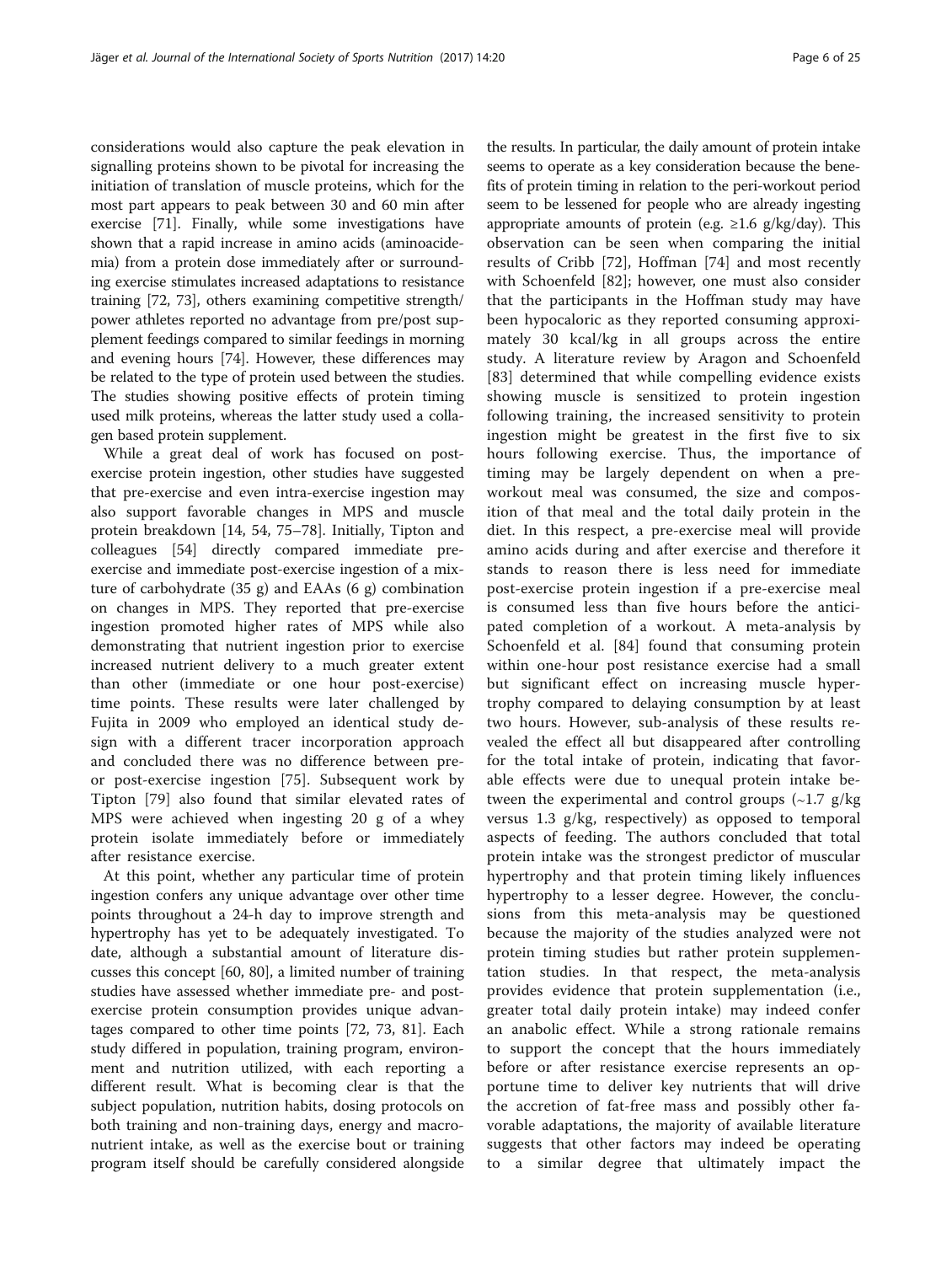observed adaptations. In this respect, a key variable that must be accounted for is the absolute need for energy and protein required to appropriately set the body up to accumulate fat-free mass.

A review by Bosse and Dixon [[84](#page-23-0)] critically summarized the available literature on protein supplementation during resistance exercise and hypothesized that protein intake may need to increase by as much as 59% above baseline levels for significant changes in fat-free mass to occur. Finally, it should be noted that for many athletes, consuming a post- or pre-workout protein-containing meal represents a feeding opportunity with little downside, since there is no benefit from not consuming protein pre- and/or post-exercise. In other words, not consuming protein-containing foods/supplements postexercise is a strategy that provides no benefit whatsoever. Thus, the most practical recommendation is to have athletes consume a meal during the post-workout (or pre-workout) time period since it may either help or have a neutral effect.

In younger subjects, the ingestion of 20–30 g of any high biological value protein before or after resistance exercise appears to be sufficient to maximally stimulate MPS [\[21,](#page-22-0) [64\]](#page-23-0). More recently, Macnaughton and colleagues [\[85](#page-23-0)] reported that 40 g of whey protein ingestion significantly increased the MPS responses compared to a 20 g feeding after an acute bout of whole-body resistance exercise, and that the absolute protein dose may operate as a more important consideration than providing a protein dose that is normalized to lean mass. Free form EAAs, soy, milk, whey, caseinate, and other protein hydrolysates are all capable of activating MPS [\[86](#page-23-0)]. However, maximal stimulation of MPS, which results in higher net muscle protein accretion, is the product of the total amount of EAA in circulation as well as the pattern and appearance rate of aminoacidemia that modulates the MPS response [\[86](#page-23-0)]. Recent work has clarified that whey protein provides a distinct advantage over other protein sources including soy (considered another fast absorbing protein) and casein (a slower acting protein source) on acute stimulation of MPS [[86](#page-23-0), [87](#page-23-0)]. Importantly, an elegant study by West and investigators [[87\]](#page-23-0) sought to match the delivery of EAAs in feeding patterns that replicated how whey and casein are digested. The authors reported that a 25 g dose of whey protein that promoted rapid aminoacidemia further enhanced MPS and anabolic signaling when compared to an identical total dose of whey protein when delivered as ten separate 2.5 g doses intended to replicate a slower digesting protein. The advantages of whey protein are important to consider, particularly as all three sources rank similarly in assessments of protein quality [[88\]](#page-23-0). In addition to soy, other plant sources (e.g., pea, rice, hemp, etc.) have garnered interest as potential protein sources

to consider. Unfortunately, research that examines the ability of these protein sources to modulate exercise performance and training adaptations is limited at this time. One study conducted by Joy and investigators [[89](#page-23-0)] compared the effect of supplementing a high-dose (48 g/ day) of whey or rice protein in experienced resistancetrained subjects during an 8-week resistance training program. The investigators concluded that gains in strength, muscle thickness and body composition were similar between the two protein groups, suggesting that rice protein may be a suitable alternative to whey protein at promoting resistance training adaptations. Furthermore, differences in absorption kinetics, and the subsequent impact on muscle protein metabolism appear to extend beyond the degree of hydrolysis and amino acid profiles [\[69, 86](#page-23-0), [90](#page-23-0)–[92\]](#page-23-0). For instance, unlike soy more of the EAAs from whey proteins (hydrolysates and isolates) survive splanchnic uptake and travel to the periphery to activate a higher net gain in muscle [\[86](#page-23-0)]. Whey proteins (hydrolysates and isolates) appear to be the most extensively researched for pre/post resistance exercise supplementation, possibly because of their higher EAA and leucine content [[93](#page-23-0), [94\]](#page-24-0), solubility, and optimal digestion kinetics [\[69](#page-23-0)]. These characteristics yield a high concentration of amino acids in the blood (aminoacidemia) [[69, 87\]](#page-23-0) that facilitates greater activation of MPS and net muscle protein accretion, in direct comparison to other protein choices [[50,](#page-22-0) [69](#page-23-0), [91](#page-23-0)]. The addition of creatine to whey protein supplementation appears to further augment these adaptations [[27,](#page-22-0) [72](#page-23-0), [95\]](#page-24-0); however, an optimal timing strategy for this combination remains unclear.

The timing of protein-rich meals consumed throughout a day has the potential to influence adaptations to exercise. Using similar methods, other studies over recent decades [\[53](#page-23-0), [62, 87](#page-23-0), [91,](#page-23-0) [96](#page-24-0)–[100](#page-24-0)] have established the following:

- MPS increases approximately 30–100% in response to a protein-containing meal to promote a positive net protein balance, and the major contributing factor to this response is the EAA content.
- The anabolic response to feeding is pronounced but transient. During the post-prandial phase (1–4 h after a meal) MPS is elevated, resulting in a positive muscle protein balance. In contrast, MPS rates are lower in a fasted state and muscle protein balance is negative. Protein accretion only occurs in the fed state. The concentration of EAA in the blood (plasma) regulates protein synthesis rates within muscle at rest and post exercise. More recent work has established that protein-carbohydrate supplementation after strenuous endurance exercise stimulates contractile MPS via similar signaling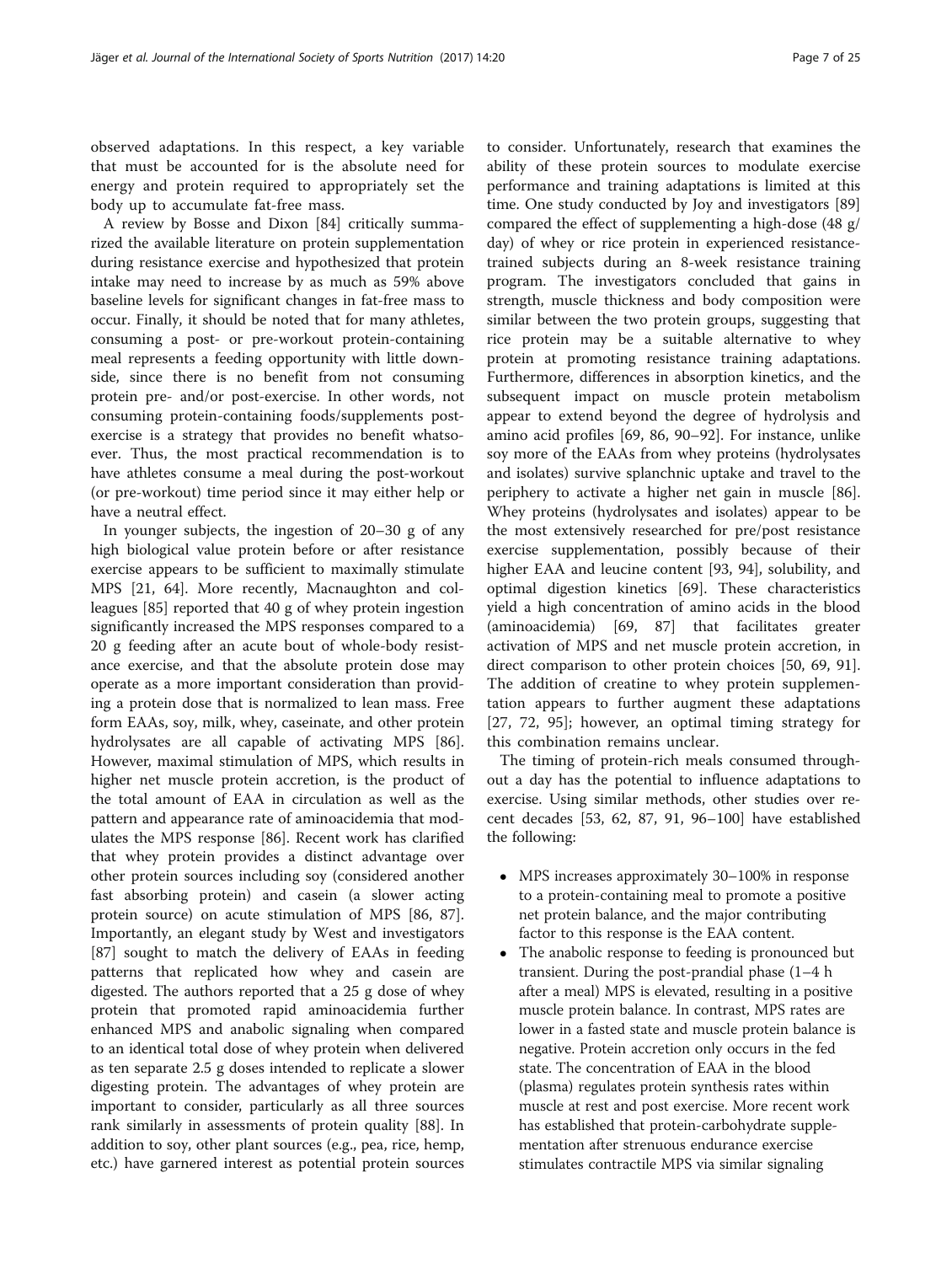pathways as resistance exercise [[56](#page-23-0), [57](#page-23-0)]. Most importantly, and as mentioned initially in this section, muscle appears to be "sensitized" to protein feeding for at least 24 h after exercise [[50\]](#page-22-0). That is, the consumption of a protein-containing meal up to 24 h after a single bout of resistance exercise results in a higher net stimulation of MPS and protein accretion than the same meal consumed after 24 h of inactivity [\[50\]](#page-22-0).

• The effect of insulin on MPS is dependent on its ability to increase amino acid availability, which does not occur when insulin is systematically increased (e.g., following feeding) [\[101\]](#page-24-0). In particular, insulin's impact on net protein balance seems to operate most powerfully in an anti-catabolic manner on muscle [[102](#page-24-0)]. However, insulin-mediated effects that reduce muscle protein breakdown peaks at low to moderate levels of insulin (~15–30 μIU/mL) [[103](#page-24-0), [104\]](#page-24-0) that can be achieved by consumption of a 45-g dose of whey protein isolate alone [\[105\]](#page-24-0). Taken together, these results seem to indicate that postworkout carbohydrate supplementation offers very little contribution from a muscle development standpoint provided adequate protein is consumed. For example, Staples and colleagues [[106](#page-24-0)] compared the impact of a carbohydrate + protein combination on rates of MPS and reported no further increases in MPS beyond what was seen with protein ingestion alone. Importantly, these results are not to be interpreted to mean that carbohydrate administration offers no potential effect for an athlete engaging in moderate to high volumes of training, but rather that benefits derived from carbohydrate administration appear to more favorably impact aspects of muscle glycogen recovery as opposed to stimulating muscle protein accretion.

#### Pre-sleep protein intake

Eating before sleep has long been controversial [[107](#page-24-0)–[109](#page-24-0)]. However, a methodological consideration in the original studies such as the population used, time of feeding, and size of the pre-sleep meal confounds firm conclusions about benefits or drawbacks. Recent work using proteinrich beverages 30-min prior to sleep and two hours after the last meal (dinner) have identified pre-sleep protein consumption/ingestion as advantageous to MPS, muscle recovery, and overall metabolism in both acute and longterm studies [[110](#page-24-0), [111](#page-24-0)]. Results from several investigations indicate that 30–40 g of casein protein ingested 30-min prior to sleep [[112](#page-24-0)] or via nasogastric tubing [\[113](#page-24-0)] increased overnight MPS in both young and old men, respectively. Likewise, in an acute setting, 30 g of whey protein, 30 g of casein protein, and 33 g of carbohydrate consumed 30-min prior to sleep resulted in an elevated morning resting metabolic rate in young fit men compared to a non-caloric placebo [[114](#page-24-0)]. Similarly, although not statistically significant, morning increases in resting metabolic rate were reported in young overweight and/or obese women [\[115\]](#page-24-0). Interestingly, Madzima et al. [\[114](#page-24-0)] reported that subjects' respiratory quotient measured during the morning after pre-sleep nutrient intake was unchanged only for the placebo and casein protein trials, while both carbohydrate and whey protein were increased compared to placebo. This infers that casein protein consumed pre-sleep maintains overnight lipolysis and fat oxidation. This finding was further supported by Kinsey et al. [[116](#page-24-0)] using a microdialysis technique to measure interstitial glycerol concentrations overnight from the subcutaneous abdominal adipose tissue, reporting greater fat oxidation following consumption of 30 g of casein compared to a flavor and sensory-matched noncaloric placebo in obese men. Similar to Madzima et al. [[114](#page-24-0)], Kinsey et al. [[116](#page-24-0)] concluded that pre-sleep casein did not blunt overnight lipolysis or fat oxidation. Interestingly, the presleep protein and carbohydrate ingestion resulted in elevated insulin concentrations the next morning and decreased hunger in this overweight population. Of note, it appears that exercise training completely ameliorates any rise in insulin when eating at night before sleep [[117](#page-24-0)], while the combination of pre-sleep protein and exercise has been shown to reduce blood pressure and arterial stiffness in young obese women with prehypertension and hypertension [[118](#page-24-0)]. In athletes, evening chocolate milk consumption has also been shown to influence carbohydrate metabolism in the morning, but not running performance [[108](#page-24-0)]. In addition, data supports that exercise performed in the evening augments the overnight MPS response in both younger and older men [\[119](#page-24-0)–[121\]](#page-24-0).

To date, only a few studies involving nighttime protein ingestion have been carried out for longer than four weeks. Snijders et al. [[122\]](#page-24-0) randomly assigned young men (average age of 22 years) to consume a proteincentric supplement (27.5 g of casein protein, 15 g of carbohydrate, and 0.1 g of fat) or a noncaloric placebo every night before sleep while also completing a 12-week progressive resistance exercise training program (3 times per week). The group receiving the protein-centric supplement each night before sleep had greater improvements in muscle mass and strength over the 12-week study. Of note, this study was non-nitrogen balanced and the protein group received approximately 1.9 g/kg/ day of protein compared to 1.3 g/kg/day in the placebo group. More recently, in a study in which total protein intake was equal, Antonio et al. [\[123\]](#page-24-0) studied young healthy men and women that supplemented with casein protein (54 g) for 8 weeks either in the morning (any time before 12 pm) or the evening supplementation (90 min or less prior to sleep). They examined the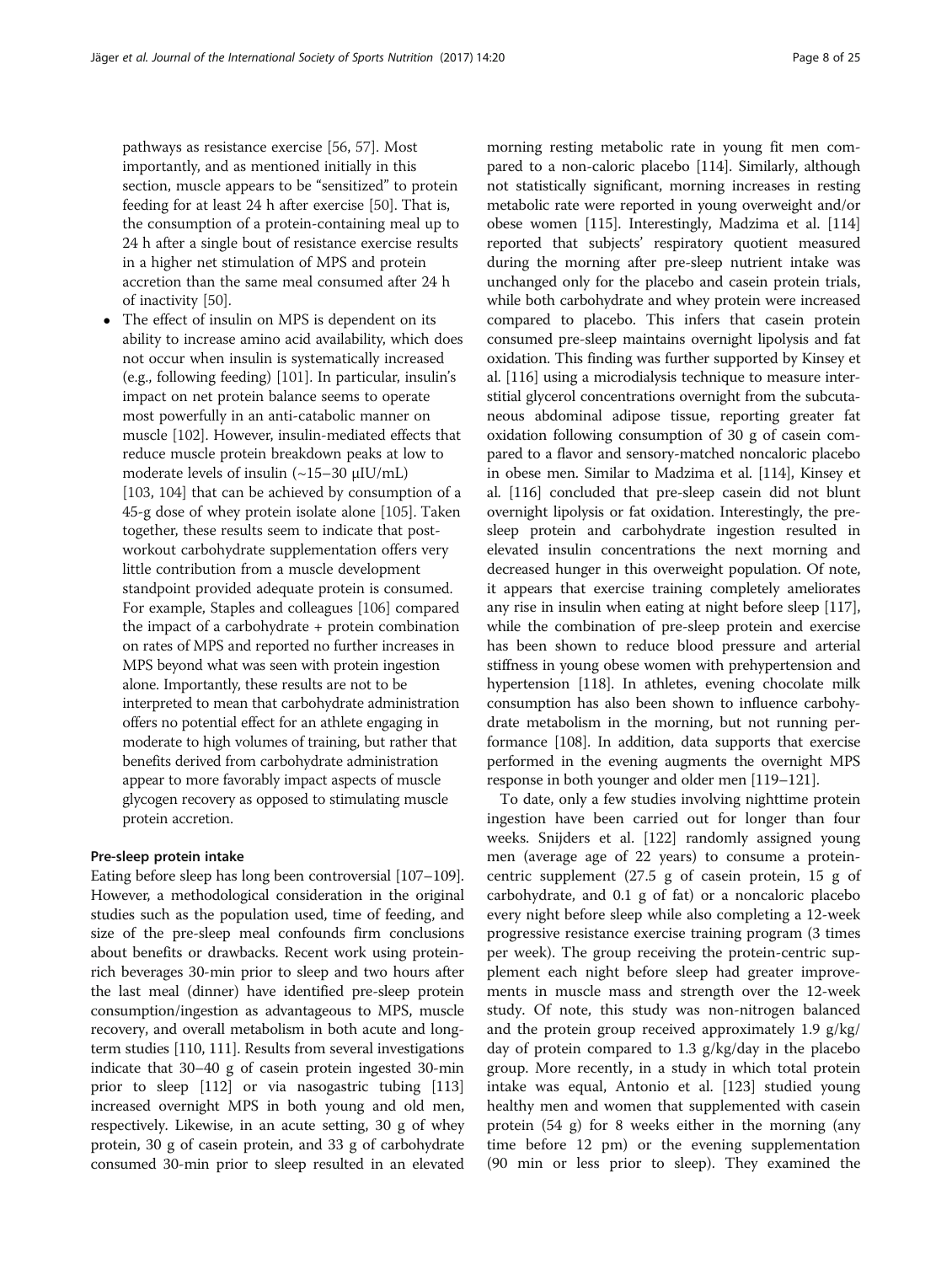effects on body composition and performance [[123\]](#page-24-0). All subjects maintained their usual exercise program. The authors reported no differences in body composition or performance between the morning and evening casein supplementation groups. However, it is worth noting that, although not statistically significant, the morning group added 0.4 kg of fat free mass while the evening protein group added 1.2 kg of fat free mass, even though the habitual diet of the trained subjects in this study consumed 1.7 to 1.9 g/kg/day of protein. Although this finding was not statistically significant, it supports data from Burk et al. [[81\]](#page-23-0) indicating that casein-based protein consumed in the morning (10 am) and evening (10:30 pm) was more beneficial for increasing fat-free mass than consuming the protein supplement in the morning (10 am) and afternoon (~3:50 pm). It should be noted that the subjects in the Burk et al. study were resistance training. A retrospective epidemiological study by Buckner et al. [\[124](#page-24-0)] using NHANES data (1999– 2002) showed that participants consuming 20, 25, or 30 g of protein in the evening had greater leg lean mass compared to subjects consuming protein in the afternoon. Thus, it appears that protein consumption in the evening before sleep might be an underutilized time to take advantage of a protein feeding opportunity that can potentially improve body composition and performance.

#### Protein ingestion and meal timing

In addition to direct assessments of timed administration of nutrients, other studies have explored questions that center upon the pattern of when certain protein-containing meals are consumed. Paddon-Jones et al. [\[97](#page-24-0)] reported a correlation between acute stimulation of MPS via protein consumption and chronic changes in muscle mass. In this study, participants were given an EAA supplement three times a day for 28 days. Results indicated that acute stimulation of MPS provided by the supplement on day 1 resulted in a net gain of  $\sim$ 7.5 g of muscle over a 24-h period [[97](#page-24-0)]. When extrapolated over the entire 28-day study, the predicted change in muscle mass corresponded to the actual change in muscle mass  $({\sim}210 \text{ g})$  measured by dualenergy x-ray absorptiometry (DEXA) [\[97\]](#page-24-0). While these findings are important, it is vital to highlight that this study incorporated a bed rest model with no acute exercise stimulus while other work by Mitchell et al. [[125\]](#page-24-0) reported a lack of correlation between measures of acute MPS and the accretion of skeletal muscle mass.

Interestingly, supplementation with 15 g of EAAs and 30 g of carbohydrate produced a greater anabolic effect (increase in net phenylalanine balance) than the ingestion of a mixed macronutrient meal, despite the fact that both interventions contained a similar dose of EAAs [[96](#page-24-0)]. Most importantly, the consumption of the supplement did not interfere with the normal anabolic response to the meal

consumed three hours later [\[96\]](#page-24-0). The results of these investigations suggest that protein supplement timing between the regular "three square meals a day" may provide an additive effect on net protein accretion due to a more frequent stimulation of MPS. Areta et al. [[126\]](#page-24-0) were the first to examine the anabolic response in human skeletal muscle to various protein feeding strategies for a day after a single bout of resistance exercise. The researchers compared the anabolic responses of three different patterns of ingestion (a total of 80 g of protein) throughout a 12-h recovery period after resistance exercise. Using a group of healthy young adult males, the protein feeding strategies consisted of small pulsed  $(8 \times 10 \text{ g})$ , intermediate  $(4 \times 20 \text{ g})$ , or bolus  $(2 \times 40 \text{ g})$  administration of whey protein over the 12-h measurement window. Results showed that the intermediate dosing  $(4 \times 20$  g) was superior for stimulating MPS for the 12-h experimental period. Specifically, the rates of myofibrillar protein synthesis were optimized throughout the day of recovery by the consumption of 20 g protein every three hours compared to large  $(2 \times 40 \text{ g})$ , less frequent servings or smaller but more frequent  $(8 \times 10 \text{ g})$  patterns of protein intake [[67](#page-23-0)]. Previously, the effect of various protein feeding strategies on skeletal MPS during an entire day was unknown. This study provided novel information demonstrating that the regulation of MPS can be modulated by the timing and distribution of protein over 12 h after a single bout of resistance exercise. However, it should be noted that an 80 g dose of protein over a 12-h period is quite low.

The logical next step for researchers is to extend these findings into longitudinal training studies to see if these patterns can significantly affect resistance-training adaptations. Indeed, published studies by Arnal [[127](#page-24-0)] and Tinsley [\[128](#page-24-0)] have all made some attempt to examine the impact of adjusting the pattern of protein consumption across the day in combination with various forms of exercise. Collective results from these studies are mixed. Thus, future studies in young adults should be designed to compare a balanced vs. skewed distribution pattern of daily protein intake on the daytime stimulation of MPS (under resting and post-exercise conditions) and training-induced changes in muscle mass, while taking into consideration the established optimal dose of protein contained in a single serving for young adults. Without more conclusive evidence spanning several weeks, it seems pragmatic to recommend the consumption of at least 20-25 g of protein  $(-0.25 \text{ g/kg/mcal})$  with each main meal with no more than 3–4 h between meals [[126\]](#page-24-0).

#### Key points

• In the absence of feeding and in response to resistance exercise, muscle protein balance remains negative.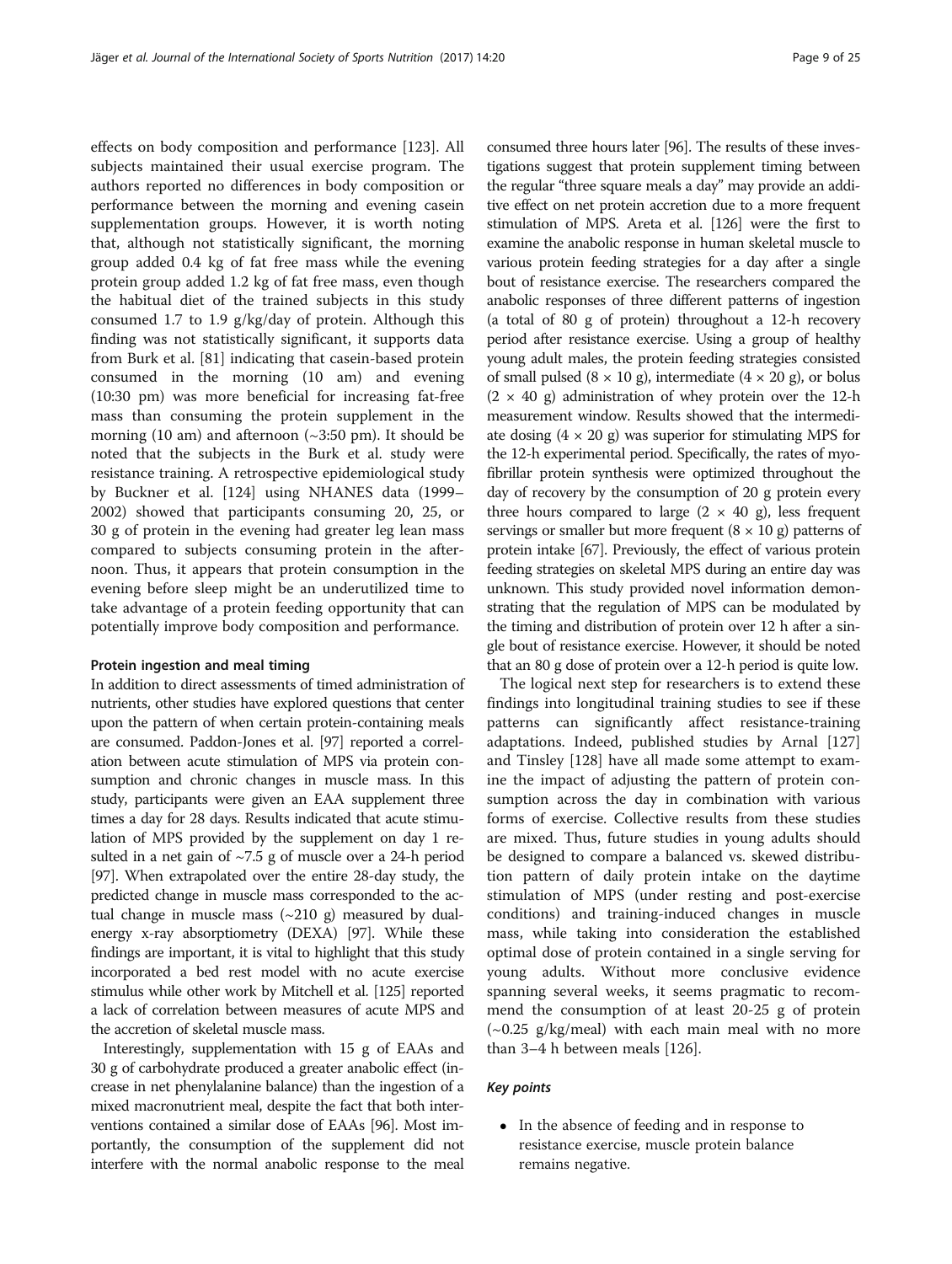- Skeletal muscle is sensitized to the effects of protein and amino acids for up to 24 h after completion of a bout of resistance exercise.
- A protein dose of 20–40 g of protein  $(10-12 \text{ g of})$ EAAs, 1–3 g of leucine) stimulates MPS, which can help to promote a positive nitrogen balance.
- The EAAs are critically needed for achieving maximal rates of MPS making high-quality, protein sources that are rich in EAAs and leucine the preferred sources of protein.
- Studies have suggested that pre-exercise feedings of amino acids in combination with carbohydrate can achieve maximal rates of MPS, but protein and amino acid feedings during this time are not clearly documented to increase exercise performance.
- Ingestion of carbohydrate + protein or EAAs during endurance and resistance exercise can help to maintain a favorable anabolic hormone profile, minimize increases in muscle damage, promote increases in muscle cross-sectional area, and increase time to exhaustion during prolonged running and cycling.
- Post-exercise administration of protein when combined with suboptimal intake of carbohydrates (<1.2 g/kg/day) can heighten muscle glycogen recovery, and may help mitigate changes in muscle damage markers.
- Total protein and calorie intake appears to be the most important consideration when it comes to promoting positive adaptations to resistance training, and the impact of timing strategies (immediately before or immediately after) to heighten these adaptations in non-athletic populations appears to be minimal.

#### Recommended intake

Proteins provide the building blocks of all tissues via their constituent amino acids. Athletes consume dietary protein to repair and rebuild skeletal muscle and connective tissues following intense training bouts or athletic events. During in the 1980s and early 1990's Tarnopolsky [[129\]](#page-24-0), Phillips [[130](#page-24-0)], and Lemon [[131\]](#page-24-0) first demonstrated that total protein needs were 50 to 175% greater in athletes than sedentary controls. A report in 2004 by Phillips [\[132\]](#page-24-0) summarized the findings surrounding protein requirements in resistance-trained athletes. Using a regression approach, he concluded that a protein intake of 1.2 g of protein per kg of body weight per day (g/kg/day) should be recommended, and when the upper limit of a 95% confidence interval was included the amount approached 1.33 g/kg/day. A key consideration regarding these recommended values is that all generated data were obtained using the nitrogen balance technique, which is known to underestimate

protein requirements. Interestingly, two of the included papers had prescribed protein intakes of 2.4 and 2.5 g/kg/ day, respectively [\[129, 133](#page-24-0)]. All data points from these two studies also had the highest levels of positive nitrogen balance. For an athlete seeking to ensure an anabolic environment, higher daily protein intakes might be needed. Another challenge that underpins the ability to universally and successfully recommend daily protein amounts are factors related to the volume of the exercise program, age, body composition and training status of the athlete; as well as the total energy intake in the diet, particularly for athletes who desire to lose fat and are restricting calories to accomplish this goal [[134](#page-24-0)]. For these reasons, and due to an increase of published studies in areas related to optimal protein dosing, timing and composition, protein needs are being recommended within this position stand on a per meal basis.

For example, Moore [[31\]](#page-22-0) found that muscle and albumin protein synthesis was optimized at approximately 20 g of egg protein at rest. Witard et al. [\[135\]](#page-24-0) provided incremental doses of whey protein (0, 10, 20 and 40 g) in conjunction with an acute bout of resistance exercise and concluded that a minimum protein dose of 20 g optimally promoted MPS rates. Finally, Yang and colleagues [\[136\]](#page-24-0) had 37 elderly men (average age of 71 years) consume incremental doses of whey protein isolate (0, 10, 20 and 40 g/dose) in combination with a single bout of lower body resistance exercise and concluded that a 40 g dose of whey protein isolate is needed in this population to maximize rates of MPS. Furthermore, while results from these studies offer indications of what optimal absolute dosing amounts may be, Phillips [\[134](#page-24-0)] concluded that a relative dose of 0.25 g of protein per kg of body weight per dose might operate as an optimal supply of high-quality protein. Once a total daily target protein intake has been achieved, the frequency and pattern with which optimal doses are ingested may serve as a key determinant of overall changes in protein synthetic rates.

Research indicates that rates of MPS rapidly rise to peak levels within 30 min of protein ingestion and are maintained for up to three hours before rapidly beginning to lower to basal rates of MPS even though amino acids are still elevated in the blood [\[137](#page-24-0)]. Using an oral ingestion model of 48 g of whey protein in healthy young men, rates of myofibrillar protein synthesis increased three-fold within 45–90 min before slowly declining to basal rates of MPS all while plasma concentration of EAAs remained significantly elevated [[138](#page-25-0)]. While human models have not fully explored the mechanistic basis of this 'muscle-full' phenomenon, an energy deficit theory has been proposed which hypothesizes that rates of MPS were blunted even though plasma concentrations of amino acids remained elevated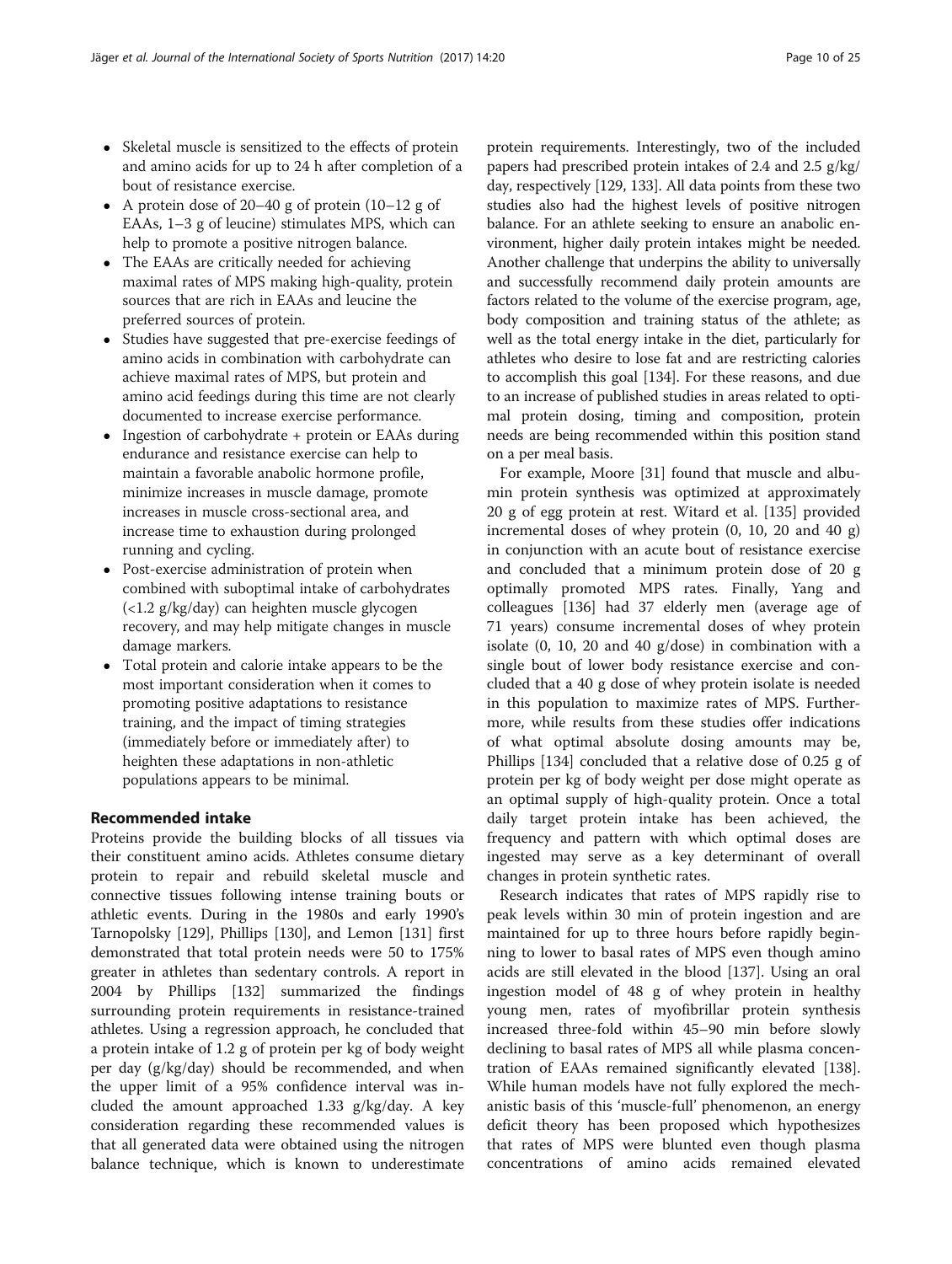because a relative lack of cellular ATP was available to drive the synthetic process [\[139](#page-25-0)]. While largely unexplored in a human model, these authors relied upon an animal model and were able to reinstate increases in MPS using the consumption of leucine and carbohydrate 135 min after ingestion of the first meal. As such, it is suggested that individuals attempting to restrict caloric intake should consume three to four whole meals consisting of 20–40 g of protein per meal. While this recommendation stems primarily from initial work that indicated protein doses of 20–40 g favorably promote increased rates of MPS [[31,](#page-22-0) [135, 136](#page-24-0)], Kim and colleagues [[140\]](#page-25-0) recently reported that a 70 g dose of protein promoted a more favorable net balance of protein when compared to a 40 g dose due to a stronger attenuation of rates of muscle protein breakdown.

For those attempting to increase their calories, we suggest consuming small snacks between meals consisting of both a complete protein and a carbohydrate source. This contention is supported by research from Paddon-Jones et al. [[97\]](#page-24-0) that used a 28-day bed rest model. These researchers compared three 850-cal mixed macronutrient meals to three 850-cal meals combined with three 180-cal amino acid-carbohydrate snacks between meals. Results demonstrated that subjects, who also consumed the small snacks, experienced a 23% increase in muscle protein fractional synthesis and successful maintenance of strength throughout the bed rest trial. Additionally, using a protein distribution pattern of 20–25 g doses every three hours in response to a single bout of lower body resistance exercise appears to promote the greatest increase in MPS rates and phosphorylation of key intramuscular proteins linked to muscle hypertrophy [[126\]](#page-24-0). Finally, in a series of experiments, Arciero and colleagues [[116](#page-24-0), [141\]](#page-25-0) employed a protein pacing strategy involving equitable distribution of effective doses of protein (4–6 meals/day of 20–40 g per meal) alone and combined with multicomponent exercise training. Using this approach, their results consistently demonstrate positive changes in body composition [[116](#page-24-0), [142\]](#page-25-0) and physical performance outcomes in both lean [[143](#page-25-0), [144](#page-25-0)] and overweight/obese populations [\[142, 143, 145\]](#page-25-0). This simple addition could provide benefits for individuals looking to increase muscle mass and improve body composition in general while also striving to maintain or improve health and performance.

#### Key points

• The current RDA for protein is 0.8 g/kg/day with multiple lines of evidence indicating this value is not an appropriate amount for a training athlete to meet their daily needs.

- While previous recommendations have suggested a daily intake of  $1.2-1.3$  g/kg/day is an appropriate amount, most of this work was completed using the nitrogen balance technique, which is known to systematically underestimate protein needs.
- Daily and per dose needs are combinations of many factors including volume of exercise, age, body composition, total energy intake and training status of the athlete.
- Daily intakes of 1.4 to 2.0 g/kg/day operate as a minimum recommended amount while greater amounts may be needed for people attempting to restrict energy intake while maintaining fat-free mass.
- Recommendations regarding the optimal protein intake per serving for athletes to maximize MPS are mixed and are dependent upon age and recent resistance exercise stimuli. General recommendations are 0.25 g of a high-quality protein per kg of body weight, or an absolute dose of 20–40 g.
- Higher doses  $({\sim}40 \text{ g})$  are likely needed to maximize MPS responses in elderly individuals.
- Even higher amounts  $(\sim 70 \text{ g})$  appear to be necessary to promote attenuation of muscle protein breakdown.
- Pacing or spreading these feeding episodes approximately three hours apart has been consistently reported to promote sustained, increased levels of MPS and performance benefits.

#### Protein quality

There are 20 total amino acids, comprised of 9 EAAs and 11 non-essential amino acids (NEAAs). EAAs cannot be produced in the body and therefore must be consumed in the diet. Several methods exist to determine protein quality such as Chemical Score, Protein Efficiency Ratio, Biological Value, Protein Digestibility-Corrected Amino Acid Score (PDCAAS) and most recently, the Indicator Amino Acid Oxidation (IAAO) technique. Ultimately, in vivo protein quality is typically defined as how effective a protein is at stimulating MPS and promoting muscle hypertrophy [[146\]](#page-25-0). Overall, research has shown that products containing animal and dairy-based proteins contain the highest percentage of EAAs and result in greater hypertrophy and protein synthesis following resistance training when compared to a vegetarian protein-matched control, which typically lacks one or more EAAs [\[86](#page-23-0), [93](#page-23-0), [147\]](#page-25-0).

Several studies, but not all, [[148\]](#page-25-0) have indicated that EAAs alone stimulate protein synthesis in the same magnitude as a whole protein with the same EAA content [\[98](#page-24-0)]. For example, Borsheim et al. [\[52](#page-23-0)] found that 6 g of EAAs stimulated protein synthesis twice as much as a mixture of 3 g of NEAAs combined with 3 g of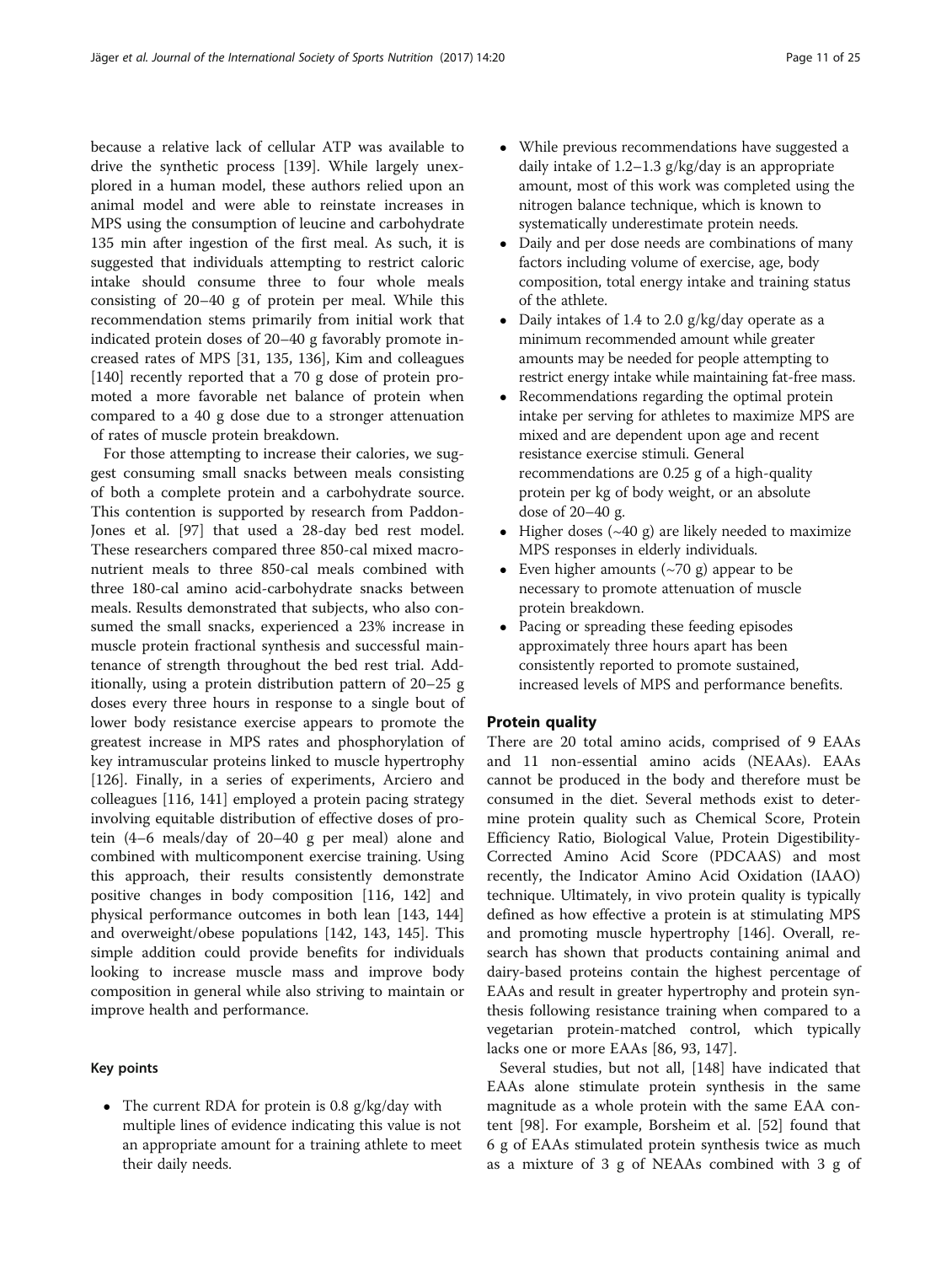EAAs. Moreover, Paddon-Jones and colleagues [[96](#page-24-0)] found that a 180-cal supplement containing 15 g of EAAs stimulated greater rates of protein synthesis than an 850-cal meal with the same EAA content from a whole protein source. While important, the impact of a larger meal on changes in circulation and the subsequent delivery of the relevant amino acids to the muscle might operate as important considerations when interpreting this data. In contrast, Katsanos and colleagues [[148\]](#page-25-0) had 15 elderly subjects consume either 15 g of whey protein or individual doses of the essential and nonessential amino acids that were identical to what is found in a 15-g whey protein dose on separate occasions. Whey protein ingestion significantly increased leg phenylalanine balance, an index of muscle protein accrual, while EAA and NEAA ingestion exerted no significant impact on leg phenylalanine balance. This study, and the results reported by others [\[149\]](#page-25-0) have led to the suggestion that an approximate 10 g dose of EAAs might serve as an optimal dose to maximally stimulate MPS and that intact protein feedings of appropriate amounts (as opposed to free amino acids) to elderly individuals may stimulate greater improvements in leg muscle protein accrual.

Based on this research, scientists have also attempted to determine which of the EAAs are primarily responsible for modulating protein balance. The three branched-chain amino acids (BCAAs), leucine, isoleucine, and valine are unique among the EAAs for their roles in protein metabolism [\[150](#page-25-0)], neural function [[151](#page-25-0)–[153](#page-25-0)], and blood glucose and insulin regulation [\[154\]](#page-25-0). Additionally, enzymes responsible for the degradation of BCAAs operate in a ratelimiting fashion and are found in low levels in splanchnic tissues [\[155\]](#page-25-0). Thus, orally ingested BCAAs appear rapidly in the bloodstream and expose muscle to high concentrations ultimately making them key components of skeletal MPS [[156](#page-25-0)]. Furthermore, Wilson and colleagues [[157](#page-25-0)] have recently demonstrated, in an animal model, that leucine ingestion (alone and with carbohydrate) consumed between meals (135 min post-consumption) extends protein synthesis by increasing the energy status of the muscle fiber. Multiple human studies have supported the contention that leucine drives protein synthesis [[158](#page-25-0), [159](#page-25-0)]. Moreover, this response may occur in a dosedependent fashion, plateauing at approximately two g at rest [[31,](#page-22-0) [157\]](#page-25-0), and increasing up to 3.5 g when ingestion occurs after completion of a 60-min bout of moderate intensity cycling [\[159](#page-25-0)]. However, it is important to realize that the duration of protein synthesis after resistance exercise appears to be limited by both the signal (leucine concentrations), ATP status, as well as the availability of substrate (i.e., additional EAAs found in a whole protein source) [[160](#page-25-0)]. As such, increasing leucine concentration may stimulate increases in muscle protein, but a higher total dose of all EAAs (as free form amino acids or intact protein sources) seems to be most suited for sustaining the increased rates of MPS [[160\]](#page-25-0).

It is well known that exercise improves net muscle protein balance and in the absence of protein feeding, this balance becomes more negative. When combined with protein feeding, net muscle protein balance after exercise becomes positive [\[161](#page-25-0)]. Norton and Layman [[150\]](#page-25-0) proposed that consumption of leucine, could turn a negative protein balance to a positive balance following an intense exercise bout by prolonging the MPS response to feeding. In support, the ingestion of a protein or essential amino acid complex that contains sufficient amounts of leucine has been shown to shift protein balance to a net positive state after intense exercise training [[46,](#page-22-0) [150\]](#page-25-0). Even though leucine has been demonstrated to independently stimulate protein synthesis, it is important to recognize that supplementation should not be with just leucine alone. For instance, Wilson et al. [\[139](#page-25-0)] demonstrated in an animal model that leucine consumption resulted in a lower duration of protein synthesis compared to a whole meal. In summary, athletes should focus on consuming adequate leucine content in each of their meals through selection of high-quality protein sources [\[139](#page-25-0)].

#### Key points

- Protein sources containing higher levels of the EAAs are considered to be higher quality sources of protein.
- The body uses 20 amino acids to make proteins, seven of which are essential (nine conditionally), requiring their ingestion to meet daily needs.
- EAAs appear to be uniquely responsible for increasing MPS with doses ranging from 6 to 15 g all exerting stimulatory effects. In addition, doses of approximately one to three g of leucine per meal appear to be needed to stimulate protein translation machinery.
- The BCAAs (i.e., isoleucine, leucine, and valine) appear to exhibit individual and collective abilities to stimulate protein translation. However, the extent to which these changes are aligned with changes in MPS remains to be fully explored.
- While greater doses of leucine have been shown to independently stimulate increases in protein synthesis, a balanced consumption of the EAAs promotes the greatest increases.
- The prioritization of feedings of protein with adequate levels of leucine/BCAAs will best promote increases in MPS.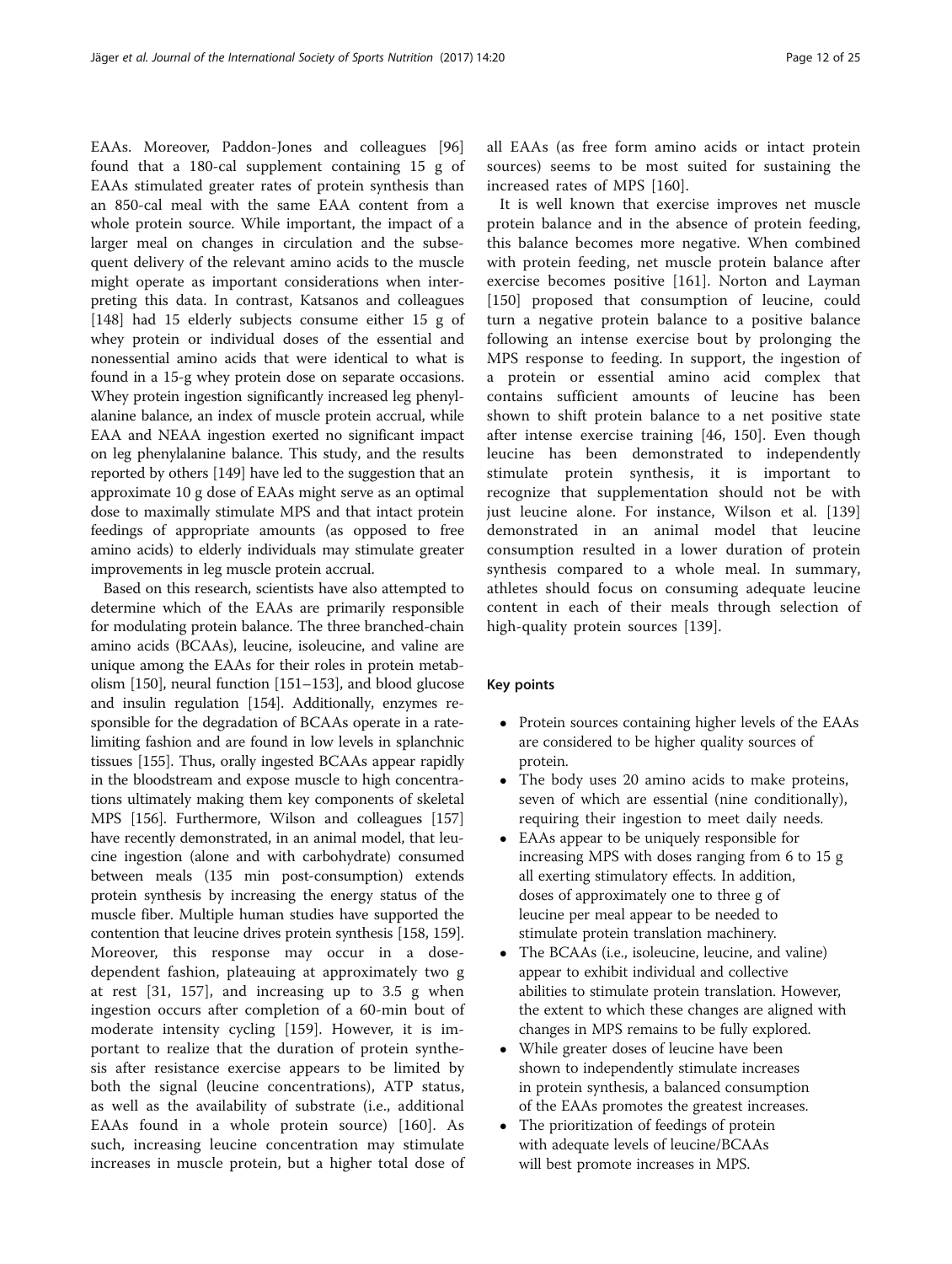#### Protein sources

#### Milk proteins

Milk proteins have undergone extensive research related to their potential roles in augmenting adaptations from exercise training [[86](#page-23-0), [93](#page-23-0)]. For example, consuming milk following exercise has been demonstrated to accelerate recovery from muscle damaging exercise [[162](#page-25-0)], increase glycogen replenishment [\[163\]](#page-25-0), improve hydration status [[162, 164\]](#page-25-0), and improve protein balance to favor synthesis [\[86](#page-23-0), [93](#page-23-0)], ultimately resulting in increased gains in both neuromuscular strength and skeletal muscle hypertrophy [\[93\]](#page-23-0). Moreover, milk protein contains the highest score on the PDCAAS rating system, and in general contains the greatest density of leucine [\[156\]](#page-25-0). Milk can be fractionated into two protein classes, casein and whey.

Comparison of the quality of whey and casein reveal that these two proteins routinely contain the highest leucine content of all other protein sources at 11% and 9.3%, respectively. While both are high in quality, the two differ in the rate at which they digest as well as the impact they have on protein metabolism [[165](#page-25-0)–[167](#page-25-0)]. Whey protein is water soluble, mixes easily, and is rapidly digested [\[168](#page-25-0)]. In contrast, casein is water insoluble, coagulates in the gut and is digested more slowly than whey protein [[168](#page-25-0)]. Casein also has intrinsic properties such as opioid peptides, which effectively slow gastric motility [\[168\]](#page-25-0). Original research investigating the effects of digestion rate was conducted by Boirie, Dangin and colleagues [\[165](#page-25-0)–[167\]](#page-25-0). These researchers gave a 30 g bolus of whey protein and a 43 g bolus of casein protein to subjects on separate occasions and measured amino acid levels for several hours after ingestion. They reported that the whey protein condition displayed robust hyperaminoacidemia 100 min after administration. However, by 300 min, amino acid concentrations had returned to baseline. In contrast, the casein condition resulted in a slow increase in amino acid concentrations, which remained elevated above baseline after 300 min. Over the study duration, casein produced a greater whole body leucine balance than the whey protein condition, leading the researcher to suggest that prolonged, moderate hyperaminoacidemia is more effective at stimulating increases in whole body protein anabolism than a robust, short lasting hyperaminoacidemia.

While this research appears to support the efficacy of slower digesting proteins, subsequent work has questioned its validity in athletes. The first major criticism is that Boire and colleagues investigated whole body (nonmuscle and muscle) protein balance instead of skeletal (myofibrillar) MPS. This is important considering that skeletal muscle protein turnover occurs at a much slower rate than protein turnover of both plasma and gut proteins; as a result, MPS has been suggested to contribute anywhere from 25 to 50% of total whole body protein synthesis [[169\]](#page-25-0). These findings suggest that changes in whole body protein turnover may poorly reflect the level of skeletal muscle protein metabolism that may be taking place. Trommelen and investigators [[121](#page-24-0)] examined 24 young men ingesting 30 g of casein protein with or without completion of a single bout of resistance exercise, and concluded that rates of MPS were increased, but whole-body protein synthesis rates were not impacted.

More recently, Tang and colleagues [[86](#page-23-0)] investigated the effects of administering 22 g of hydrolyzed whey isolate and micellar casein (10 g of EAAs) at both rest and following a single bout of resistance training in young males. The area under the curve calculations demonstrated a 200% greater increase in leucine concentrations in the blood following whey versus casein ingestion. Moreover, these researchers reported that whey protein ingestion stimulated greater MPS at both rest and following exercise when compared to casein. Tipton et al. [\[79\]](#page-23-0) used an acute study design involving a single bout of lower body resistance exercise and 20-g doses of casein or whey after completing the exercise session. In comparison to the control group, both whey and casein significantly increased leucine balance, but no differences were found between the two protein sources for amino acid uptake and muscle protein balance. Additional research has also demonstrated that 10 weeks of whey protein supplementation in trained bodybuilders resulted in greater gains in lean mass (5.0 vs. 0.8 kg) and strength compared to casein [\[170\]](#page-25-0). These findings suggest that the faster-digesting whey proteins may be more beneficial for skeletal muscle adaptations than the slower digesting casein.

#### Effects of milk proteins on glycogen replenishment and skeletal muscle damage

Skeletal muscle glycogen stores are a critical element to both prolonged and high-intensity exercise. In skeletal muscle, glycogen synthase activity is considered one of the key regulatory factors for glycogen synthesis. Research has demonstrated that the addition of protein in the form of milk and whey protein isolate (0.4 g/kg) to a moderate  $(0.8 \text{ g/kg})$ , but not high  $(1.2 \text{ g/kg})$ carbohydrate-containing (dextrose-maltodextrin) beverage promotes increased rates of muscle glycogen replenishment following hard training [[47\]](#page-22-0). Further, the addition of protein facilitates repair and recovery of the exercised muscle [\[12](#page-22-0)]. These effects are thought to be related to a greater insulin response following the exercise bout. Intriguingly, it has also been demonstrated that whey protein enhances glycogen synthesis in the liver and skeletal muscle more than casein in an insulinindependent fashion that appears to be due to its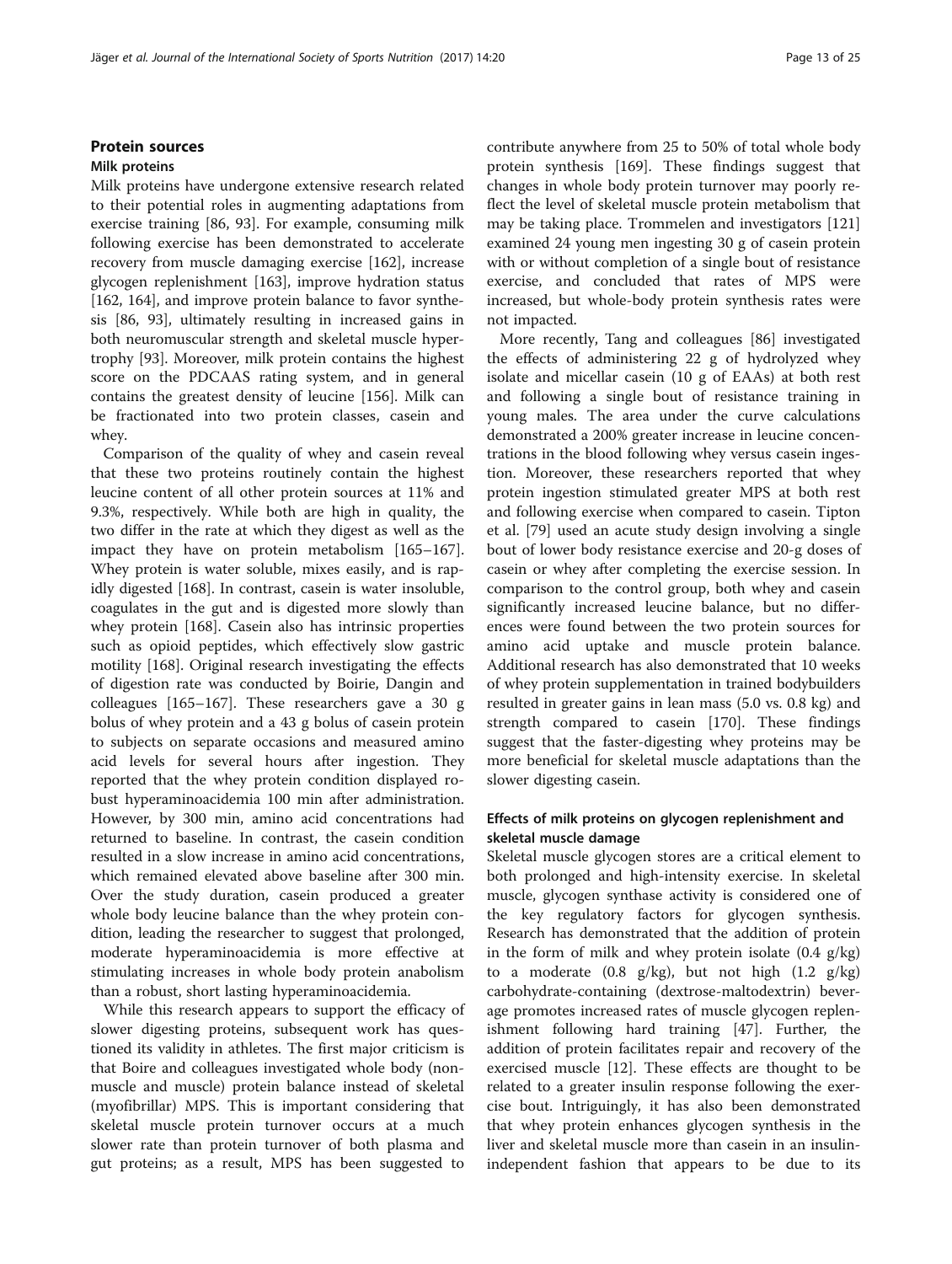capacity to upregulate glycogen synthase activity [\[171](#page-25-0)]. Therefore, the addition of milk protein to a postworkout meal may augment recovery, improve protein balance, and speed glycogen replenishment.

#### Health benefits of milk-based proteins

While athletes tend to view whey as the ideal protein for skeletal muscle repair and function it also has several health benefits. In particular, whey protein contains an array of biologically active peptides whose amino acids sequences give them specific signaling effects when liberated in the gut. Not only is whey protein high in β-Lactoglobulin and α-lactalbumin (75% of total bovine whey proteins), but it is also rich in EAAs (approximately 50% by weight). Furthermore, whey protein appears to play a role in enhancing lymphatic and immune system responses [[106\]](#page-24-0). In addition, α-lactalbumin contains an ample supply of tryptophan which increases cognitive performance under stress [[172\]](#page-25-0), improves the quality of sleep [[172, 173\]](#page-25-0), and may also speed wound healing [[172\]](#page-25-0), properties which could be vital for recovery from combat and contact sporting events. In addition, lactoferrin is also found in both milk and in whey protein, and has been demonstrated to have antibacterial, antiviral, and antioxidant properties [\[174](#page-25-0)]. Moreover, there is some evidence that whey protein can bind iron and therefore increase its absorption and retention [\[175\]](#page-25-0).

#### Egg proteins

Egg protein is often thought of as an ideal protein because its amino acid profile has been used as the standard for comparing other dietary proteins [\[168](#page-25-0)]. Due to their excellent digestibility and amino acid content, eggs are an excellent source of protein for athletes. While the consumption of eggs has been criticized due to their cholesterol content, a growing body of evidence demonstrates the lack of a relationship between egg consumption and coronary heart disease, making egg-based products more appealing [[176\]](#page-25-0). One large egg has 75 kcal and 6 g of protein, but only 1.5 g of saturated fat while one large egg white has 16 kcal with 3.5 g of protein and is fat-free. Research using eggs as the protein source for athletic performance and body composition is lacking, perhaps due to less funding opportunities relative to funding for dairy. Egg protein may be particularly important for athletes, as this protein source has been demonstrated to significantly increase protein synthesis of both skeletal muscle and plasma proteins after resistance exercise at both 20 and 40 g doses. Leucine oxidation rates were found to increase following the 40 g dose, suggesting that this amount exceeds an optimal dose [[31](#page-22-0)]. In addition to providing a cost effective, highquality source of protein rich in leucine (0.5 g of leucine

per serving), eggs have also been identified as a functional food [\[177\]](#page-25-0). Functional foods are defined as foods that, by the presence of physiologically active components, provide a health benefit beyond basic nutrition [[178\]](#page-25-0). According to the Academy of Nutrition and Dietetics, functional foods should be consumed as part of a varied diet on a regular basis, at effective levels [[179\]](#page-25-0). Thus, it is essential that athletes select foods that meet protein requirements and also optimize health and prevent decrements in immune function following intense training. Important nutrients provided by eggs include riboflavin (15% RDA), selenium (17% RDA) and vitamin K (31% RDA) [[177](#page-25-0)]. Eggs are also rich in choline, a nutrient which may have positive effects on cognitive function [\[180\]](#page-25-0). Moreover, eggs provide an excellent source of the carotenoid-based antioxidants lutein and zeaxanthin [[181\]](#page-25-0). Also, eggs can be prepared with most meal choices, whether at breakfast, lunch, or dinner. Such positive properties increase the probability of the athletes adhering to a diet rich in egg protein.

#### Beef and other flesh proteins

Meat proteins are a major staple in the American diet and, depending on the cut of meat, contain varying amounts of fat and cholesterol. Meat proteins are well known to be rich sources of the EAAs [[182](#page-25-0)]. Beef is a common source of dietary protein and is considered to be of high biological value because it contains the full balance of EAAs in a fraction similar to that found in human skeletal muscle [[182\]](#page-25-0). A standard serving of 113.4 g lean beef provides 10 g of the EAAs (3.5 g of leucine) and 30 g of total amino acids. Moreover, this 30 g dose of beef protein has been shown to stimulate protein synthesis in both young and elderly subjects [[182\]](#page-25-0). In addition to its rich content of amino acids, beef and other flesh proteins can serve as important sources of micronutrients such as iron, selenium, vitamins A, B12 and folic acid. For the most part, these quality minerals and micronutrients cannot be as easily obtained through plant-based proteins and/or the bioavailability of these macronutrients from plants is limited. This is a particularly important consideration for pregnant and breastfeeding women. Ultimately, as an essential part of a mixed diet, meat helps to ensure adequate distribution of essential micronutrients and amino acids to the body.

Research has shown that significant differences in skeletal muscle mass and body composition between older men who resistance train and either consume meat-based or lactoovovegetarian diet [\[147](#page-25-0)]. Over a 12 week period, whole-body density, fat-free mass, and whole-body muscle mass (as measured by urinary creatinine excretion) increased in the meat-sourced diet group but decreased in the lactoovovegetarian diet group. These results indicate that not only do meat-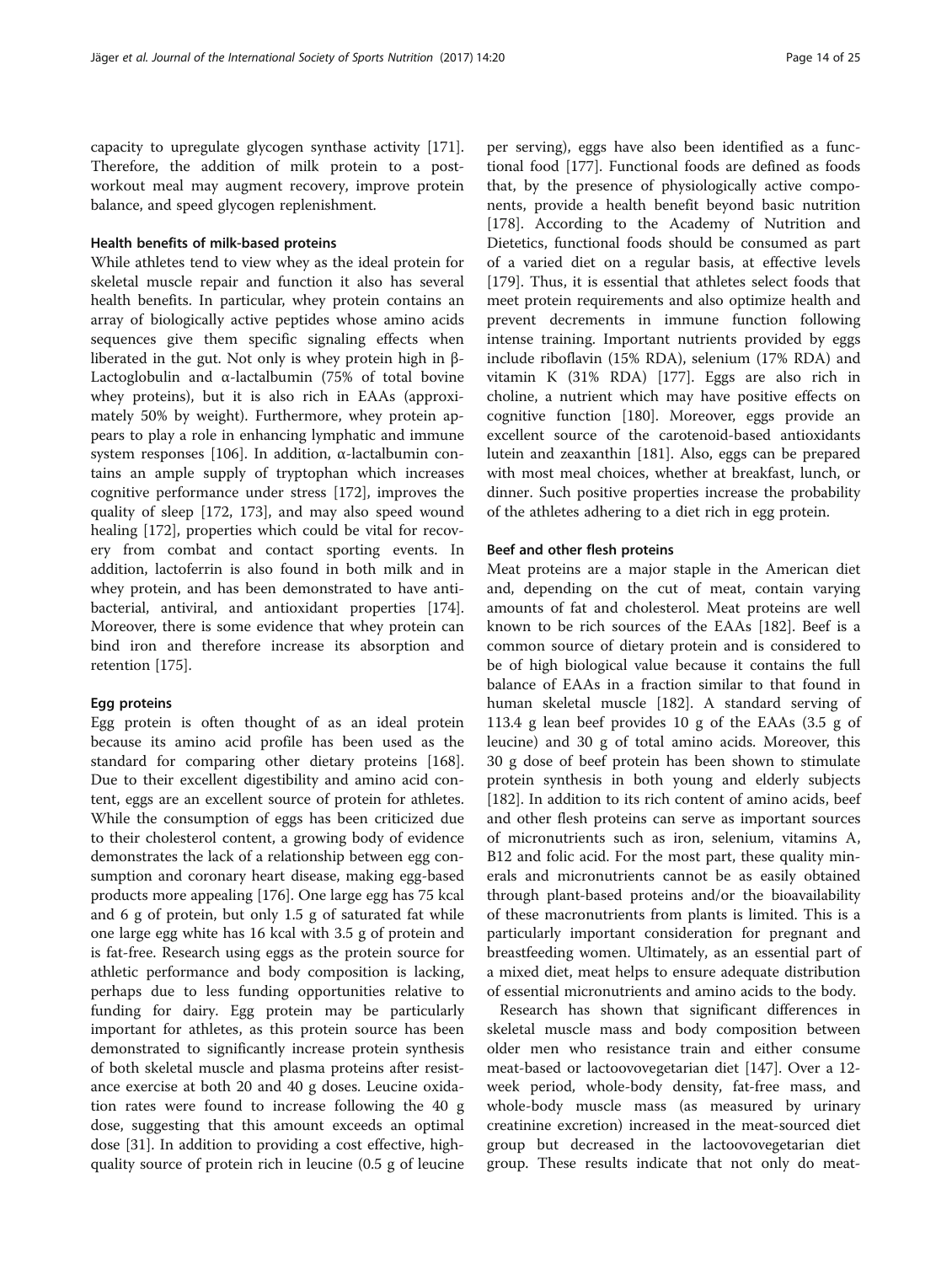based diets increase fat-free mass, but also they may specifically increase muscle mass, thus supporting the many benefits of meat-based diets. A diet high in meat protein in older adults may provide an important resource in reducing the risk of sarcopenia.

Positive results have also been seen in elite athletes that consume meat-based proteins, as opposed to vegetarian diets [\[183\]](#page-25-0). For example, carnitine is a molecule that transports long-chain fatty acids into mitochondria for oxidation and is found in high amounts in meat. While evidence is lacking to support an increase in fat oxidation with increased carnitine availability, carnitine has been linked to the sparing of muscle glycogen, and decreases in exercise-induced muscle damage [\[184](#page-25-0)]. Certainly, more research is needed to support these assertions. Creatine is a naturally occurring compound found mainly in muscle. The concentration of creatine in uncooked chicken and beef is approximately 30 mmol/kg (4–5 g/kg), meaning that one serving of beef contains approximately 0.4 g of creatine [\[185](#page-25-0)]. Vegetarians have lower total body creatine stores than omnivores, which demonstrates that regular meat eating has a significant effect on human creatine status [\[186](#page-26-0)]. Moreover, creatine supplementation studies with vegetarians indicate that increased creatine uptake levels do exist in people who practice various forms of vegetarianism [\[187\]](#page-26-0). Sharp and investigators [[188\]](#page-26-0) published the only study known to compare different supplemental (powdered) forms of animal proteins on adaptations to resistance training such as increases in strength and improvements in body composition. Forty-one men and women performed a standardized resistance-training program over eight weeks and consumed a daily 46 g dose of either hydrolyzed chicken protein, beef protein isolate, or whey protein concentrate in comparison to a control group. All groups experienced similar increases in upper and lower-body strength, but all proteinsupplemented groups reported significant increases in lean mass and decreases in fat mass.

Meat-based diets have been shown to include additional overall health benefits. Some studies have found that meat, as a protein source, is associated with higher serum levels of IGF-1 [[189\]](#page-26-0), which in turn is related to increased bone mineralization and fewer fractures [[190](#page-26-0)].

#### Meat vs. plant based proteins: Is one better than the other?

A highly debated topic in nutrition and epidemiology is whether vegetarian diets are a healthier choice than omnivorous diets. One key difference is the fact that vegetarian diets often lack equivalent amounts of protein when compared to omnivorous diets [[147\]](#page-25-0). However, with proper supplementation and careful nutritional choices, it is possible to have complete proteins in a vegetarian diet. Generally by consuming high-quality, animal-based products (meat, milk, eggs, and cheese) an individual will achieve optimal growth as compared to ingesting only plant proteins [[147\]](#page-25-0). Research has shown that soy is considered a lower quality complete protein. Hartman et al. [[93\]](#page-23-0) had participants consume a mixture of sucrose and either 30 g of milk or soy proteins during 12-weeks of resistance training. They found that the participants that consumed the milk protein increased lean mass and decreased fat mass more than the control and soy groups. Moreover, the soy group was not significantly different from the control group. Similarly, a study by Tang and colleagues [\[86\]](#page-23-0) directly compared the abilities of hydrolyzed whey isolate, soy isolate, and micellar casein to stimulate rates of MPS both at rest and in response to a single bout of lower body resistance training. These authors reported that the ability of soy to stimulate MPS was greater than casein, but less than whey, at rest and in response to an acute resistance exercise stimulus. While soy is considered a complete protein, it contains lower amounts of BCAAs than bovine milk [\[168](#page-25-0)]. Additionally, research has found that dietary soy phytoestrogens inhibit mTOR expression in skeletal muscle through activation of AMPK [\[191](#page-26-0)]. Thus, not only does soy contain lower amounts of the EAAs and leucine, but soy protein may also be responsible for inhibiting growth factors and protein synthesis via its negative regulation of mTOR. When considering the multitude of plant sources of protein, soy overwhelmingly has the most research. Limited evidence using wheat protein in older men has suggested that wheat protein stimulates significantly lower levels of MPS when compared to an identical dose (35 g) of casein protein, but when this dose is increased nearly two fold (60 g) this protein source is able to significantly increase rates of myofibrillar protein synthesis [\[192\]](#page-26-0). Rice protein is a medium to slow absorbing protein, which is in line with other non-meat/non-dairy proteins, however, leucine from rice protein shows unique absorption kinetics, peaking faster than leucine from whey protein [[193](#page-26-0)]. As mentioned earlier, a study by Joy and colleagues [[89](#page-23-0)] in which participants participated in resistance training program for eight weeks while taking identical, high doses of either rice or whey protein, demonstrated that rice protein stimulated similar increases in body composition adaptations to whey protein.

#### Protein blends

The majority of available science has explored the efficacy of ingesting single protein sources, but evidence continues to mount that combining protein sources may afford additional benefits [\[194](#page-26-0)]. For example, a 10-week resistance training study by Kerksick and colleagues [[22](#page-22-0)] demonstrated that a combination of whey (40 g) and casein (8 g) yielded the greatest increase in fat-free mass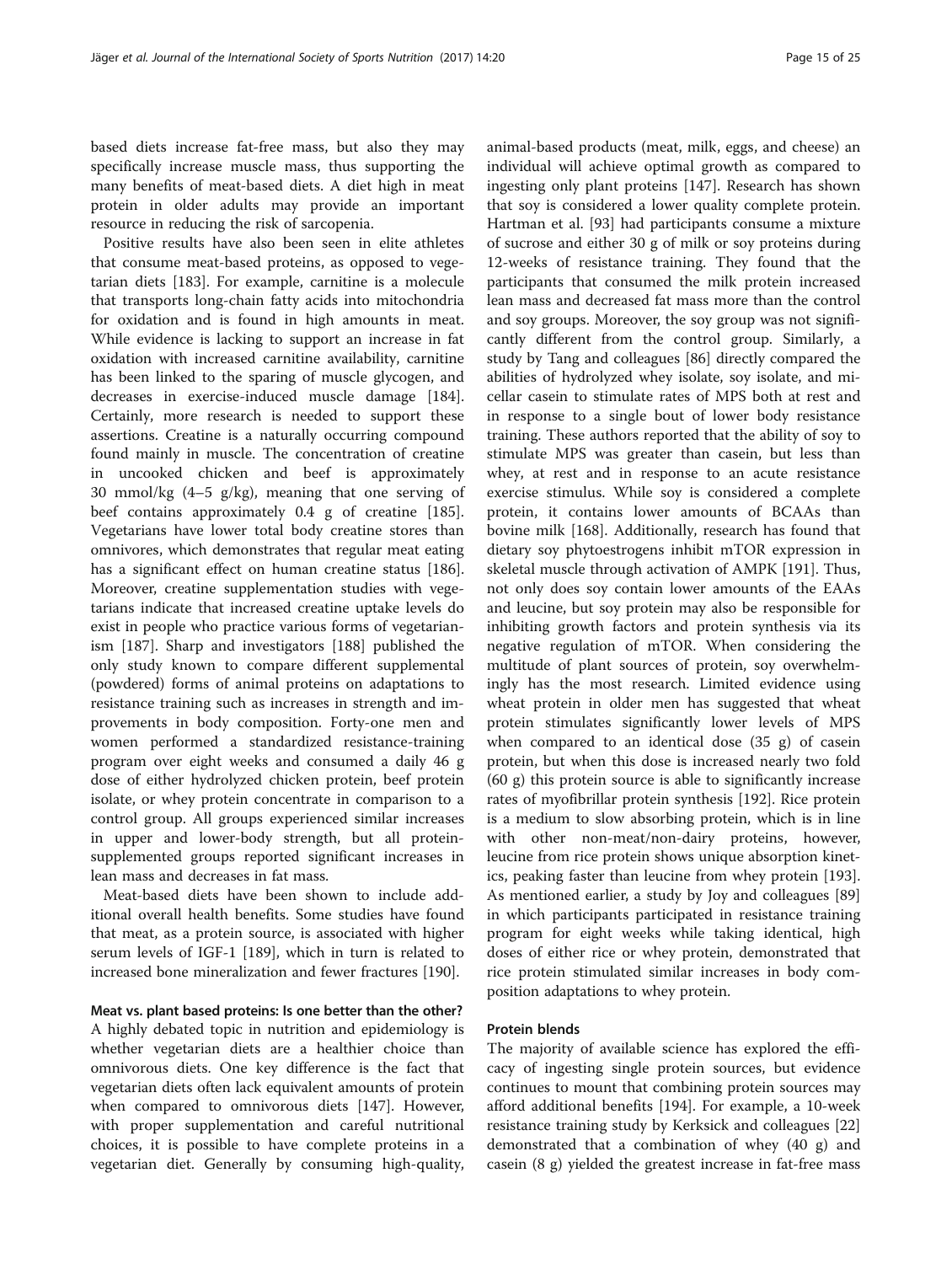(determined by DEXA) when compared to both a combination of 40 g of whey, 5 g of glutamine, and 3 g of BCAAs and a placebo consisting of 48 g of a maltodextrin carbohydrate. Later, Kerksick et al. [[95\]](#page-24-0) demonstrated various combinations of whey, casein, and colostrum proteins with and without creatine can also yield positive improvements in strength and body composition over a 12-week resistance training and supplementation regimen. Similarly, Hartman and investigators [[93\]](#page-23-0) had 56 healthy young men train for 12 weeks while either ingesting isocaloric and isonitrogenous doses of fat-free milk (a blend of whey and casein), soy protein or a carbohydrate placebo and concluded that fat-free milk stimulated the greatest increases in Type I and II muscle fiber area as well as fat-free mass; however, strength outcomes were not affected. Moreover, Wilkinson and colleagues [\[94](#page-24-0)] demonstrated that ingestion of fat-free milk (vs. soy or carbohydrate) led to a greater area under the curve for net balance of protein and that the fractional synthesis rate of muscle protein was greatest after milk ingestion. In 2013, Reidy et al. [\[195\]](#page-26-0) indicated that a mixture of whey and soy protein over a four-hour measurement window similarly increased MPS rates during the early  $(0-2 h)$  time-period versus whey protein, but only the protein blend was able to stimulate significantly increased MPS rates during the later (2– 4 h) measurement window. However, when the entire four-hour measurement period was considered, no difference in MPS rates were found. A follow-up publication from the same clinical trial also reported that ingestion of the protein blend resulted in a positive and prolonged amino acid balance when compared to ingestion of whey protein alone, while post-exercise rates of myofibrillar protein synthesis were similar between the two conditions [\[196\]](#page-26-0). Reidy et al. [[197](#page-26-0)] reported that in 68 healthy young men who were participating in a supervised resistance-training program over 12 weeks, there were increases in whole body lean mass with either whey protein or a whey protein and soy protein blend compared to a maltodextrin placebo. No differences were found between whey and the whey and soy blend.

#### Criteria for comparing protein sources

Some valid criteria exist to compare protein sources and provide an objective method of how to include them in a diet. As previously mentioned, common means of assessing protein quality include Biological Value, Protein Efficiency Ratio, PDCAAS and IAAO. The derivation of each technique is different with all having distinct advantages and disadvantages. For nearly all populations, ideal methods should be linked to the capacity of the protein to positively affect protein balance in the short term, and facilitate increases and decreases in lean and fat-mass, respectively, over the long term. In addition, the protein's ability to enhance immune function and promote an anti-oxidative environment should also be considered. To this point, dairy, egg, meat, and plant-based proteins have been discussed. Two critical variables exist that determine a protein's impact on overall protein accretion and protein turnover: a) the protein's leucine content and b) the rate at which the protein is digested. In general, the proteins with the greatest leucine content include dairy (9–11%), egg (8.6%), and meat (8%), while sources low in leucine include plant-based proteins. Faster digesting sources of protein include whey and egg whites, soy, and very lean cuts of meat (>95% lean). In contrast, casein and fatty cuts of meat (<80% lean) act as slowly digested sources of protein. As mentioned previously, initial research by Boirie and Dangin has highlighted the impact of protein digestion rate on net protein balance with the two milk proteins: whey and casein [\[165](#page-25-0)–[167\]](#page-25-0). Subsequent follow-up work has used this premise as a reference point for the digestion rates of other protein sources.

Using the criteria of leucine content, Norton and Wilson et al. [\[198, 199](#page-26-0)] used animal models to compare the potential to activate initiation factors and MPS between four different protein sources: wheat (supplemented with leucine), soy, egg, and whey, (containing 6.8, 8.0, 8.8, and 11% leucine, respectively) using a diet consisting of three meals per day. Macronutrient intake was 16/54/30% for protein, carbohydrates and fat, respectively. Wheat and soy did not stimulate MPS above fasted levels, whereas egg and whey proteins significantly increased MPS rates, with MPS for whey protein being greater than egg protein. MPS responses were closely related to changes in plasma leucine and phosphorylation of 4E–BP1 and S6 K protein signaling molecules. More importantly, following 2- and 11-weeks of ingestion, it was demonstrated that the leucine content of the meals increased muscle mass and was inversely correlated with body fat.

Tang et al. [[86](#page-23-0)] compared high leucine/fast-digesting (hydrolyzed whey isolate), lower leucine/intermediate digesting (soy isolate) and high leucine/slow-digesting (micellar casein) protein sources on MPS at rest and following exercise. The researchers demonstrated that MPS at rest was higher after ingestion of faster digesting proteins compared to slower digesting proteins (whey and soy > casein). Specifically, MPS after consumption of whey was approximately 93% and 18% greater than casein and soy, respectively. A similar pattern of results was observed after resistance exercise (whey > soy > casein) whereby protein synthesis following whey consumption was approximately 122% and 31% greater than casein and soy, respectively. MPS was also greater after soy consumption at rest (64%) and following resistance exercise (69%) compared with casein. These findings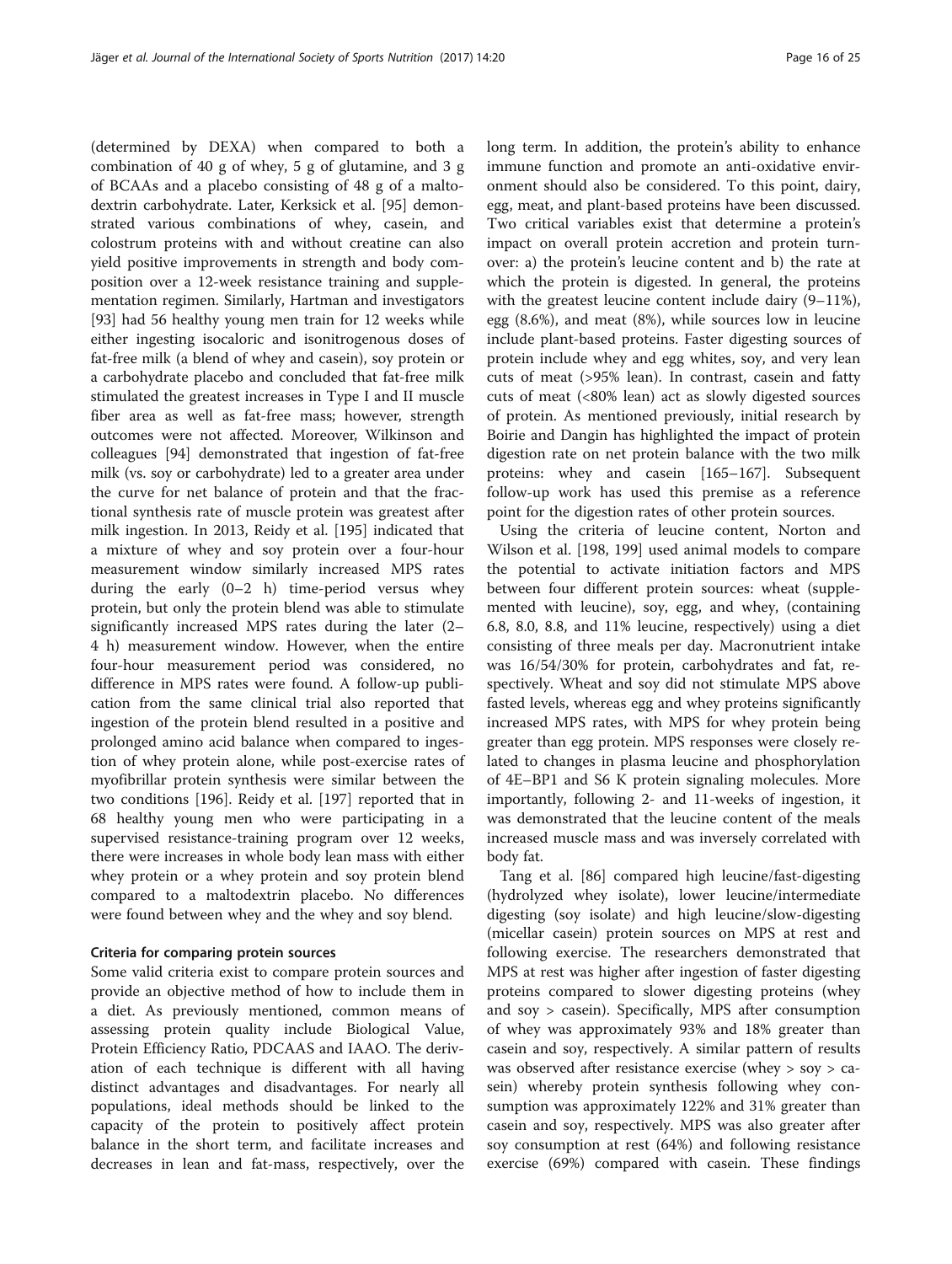lead us to conclude that athletes should seek protein sources that are both fast-digesting and high in leucine content to maximally stimulate rates of MPS at rest and following training. Moreover, in consideration of the various additional attributes that high-quality protein sources deliver, it may be advantageous to consume a combination of higher quality protein sources (dairy, egg, and meat sources).

#### Key points

- Multiple protein sources are available for an athlete to consider, and each has their own advantages and disadvantages.
- Protein sources are commonly evaluated based upon the content of amino acids, particularly the EAAs, they provide. Beyond amino acid content, the fat, calorie, and micronutrient content, and presence of various bioactive peptides all contribute to a protein's quality.
- Leucine content and rate of digestion have also been demonstrated in multiple scientific studies to play an important role in an athlete's ability to train, compete, and recover.
- Blends of protein sources might afford a favorable combination of key nutrients such as leucine, EAAs, bioactive peptides, and antioxidants, but more research is needed to determine their ideal composition.

#### Preparation methods of various proteins

Nutrient density is defined as the amount of a particular nutrient (carbohydrate, protein, fat, etc.) per unit of energy in a given food. In many situations, the commercial preparation method of foods can affect the actual nutrient density of the resulting food. Using protein as an example, full-fat milk is approximately 150 cal a serving, and of this 8 g, or about 21% is from protein. Skim milk on the other hand contains approximately 9 g of protein in a 90-cal eight-ounce serving, making it approximately 40% protein. When producing milk protein supplements, special preparations must be made to separate the protein sources from the lactose and fat calories in milk. For example, the addition of acid to milk causes the casein to coagulate or collect at the bottom, while the whey is left on the top [\[200\]](#page-26-0). These proteins are then filtered to increase their purity. A concentrate is commonly defined as any protein product that is 29–80% protein by dry weight. Sport nutrition products generally use concentrates that are 70–80% protein [\[200](#page-26-0)]. As extra filtering steps are added, the purity of the final product increases and when a final protein product yields greater than 90% protein, it is considered an isolated protein [[200\]](#page-26-0).

#### Filtration processes

Filtration methods differ, and there are both benefits and disadvantages to each. The two most popular methods of filtration of a given protein are the use of ion exchange and micro/ultrafiltration methods. Ion exchange exposes a given protein source, such as whey, to hydrochloric acid and sodium hydroxide, thereby producing an electric charge on the proteins that can be used to separate them from lactose and fat [\[200\]](#page-26-0). The advantage of this method is that it is relatively cheap and produces the highest protein concentration [[200](#page-26-0)]. The disadvantage is that ion exchange filtration typically denatures some of the valuable immune-boosting, anti-carcinogenic peptides found in whey [[200](#page-26-0)]. Cross-flow microfiltration, and ultramicro filtration are based on the premise that the molecular weight of whey protein is greater than lactose, and use 1 and 0.25-μm ceramic membranes, respectively, to separate the two. As a result, whey protein is trapped in the membranes but the lactose and other components pass through. The advantage is that these processes do not denature valuable proteins and peptides found in whey, so the protein itself is deemed to be of higher quality [[200](#page-26-0)]. The main disadvantage is that this filtration process is typically costlier than the ion exchange method.

#### Hydrolyzed proteins

When consumed whole, proteins are digested through a series of steps beginning with homogenization by chewing, followed by partial digestion by pepsin in the stomach [[201](#page-26-0)]. Following this, a combination of peptides, proteins, and negligible amounts of single amino acids are released into the small intestine and from there are either partially hydrolyzed into oligopeptides, 2–8 amino acids in length or are fully hydrolyzed into individual amino acids [[201\]](#page-26-0). Absorption of individual amino acids and various small peptides (di, tri, and tetra) into the blood occurs inside the small intestine through separate transport mechanisms [\[201\]](#page-26-0). Oftentimes, products contain proteins that have been pre-exposed to specific digestive enzymes causing hydrolysis of the proteins into di, tri, and tetrapeptides. A plethora of studies have investigated the effects of the degree of protein fractionation (or degree of hydrolysis) on the absorption of amino acids and the subsequent hormonal response [[202](#page-26-0)–[207](#page-26-0)]. Research indicates that amino acids are absorbed more rapidly when they are consumed as di and/or tri peptides compared to free form amino acids or complete proteins [\[205\]](#page-26-0). Further, the rate of absorption may lead to a more favorable anabolic hormonal environment [\[202, 203, 206](#page-26-0)]. Calbet et al. [\[203](#page-26-0)] examined both amino acid appearance and insulin responses following consumption of protein solutions containing the same amount of protein, or pure carbohydrates. The treatments consisted of a pure glucose solution, whey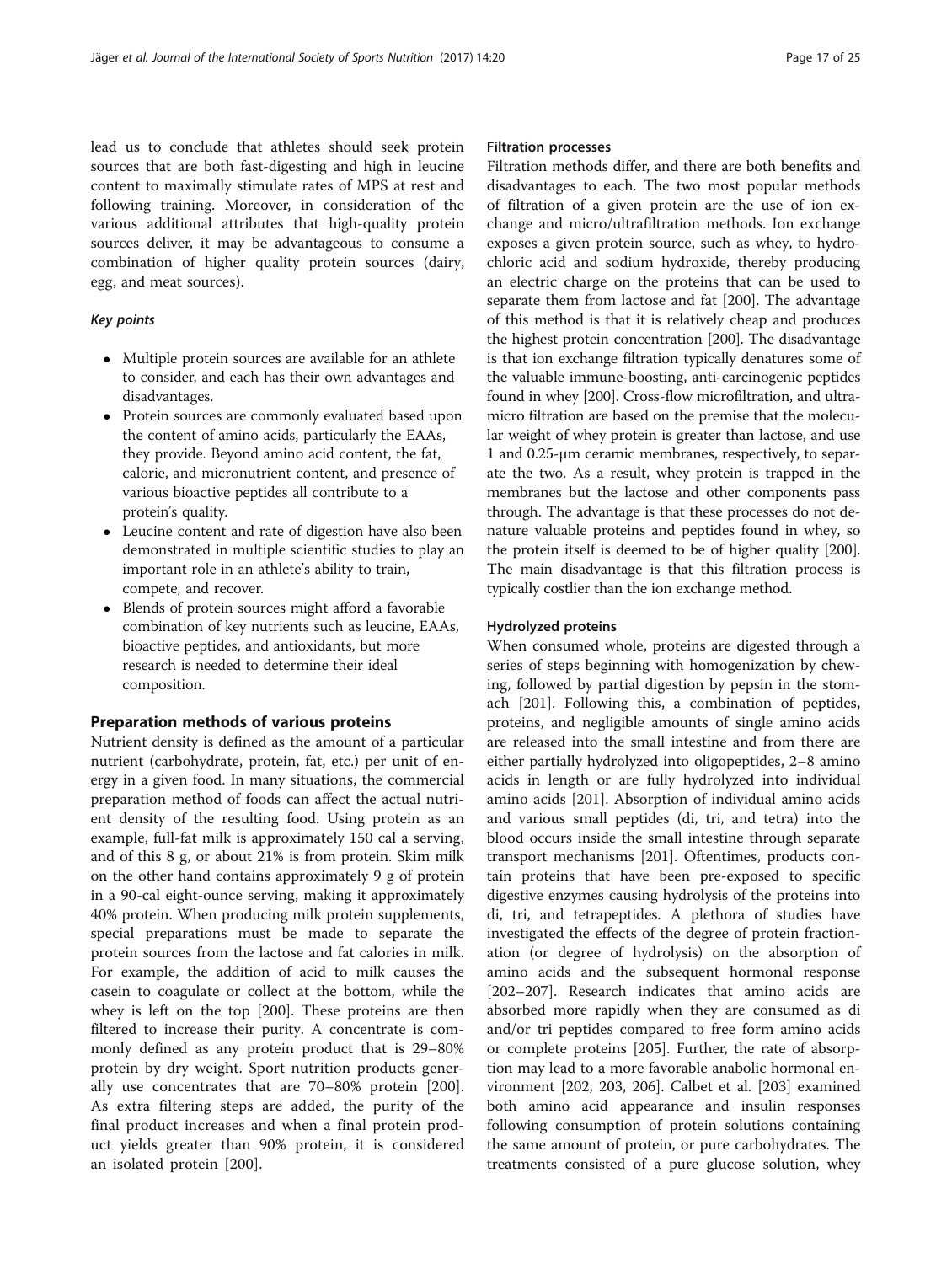peptide hydrolysates, and cow's milk containing milk proteins, lactose and fat. Each of the nitrogen containing solutions contained 15 g of glucose and 30 g of protein. Results indicated that peptide hydrolysates produced a faster increase in venous plasma amino acids compared to milk proteins. Further, the peptide hydrolysates produced peak plasma insulin levels that were two- and four-times greater than that evoked by the milk and glucose solutions, respectively, with a correlation of 0.8 between plasma amino acids and the insulin response in the peptide hydrolysates. One of the inherent shortcomings of this study is that milk proteins are 80% casein and, therefore, are not ideal candidates to compare with hydrolyzed whey.

In a more appropriate comparison, Morifuji et al. [[205\]](#page-26-0) investigated the effects of 12.5 g of either hydrolyzed or non-hydrolyzed soy and whey proteins on changes in plasma levels of the EAAs, BCAAs, and insulin. Results indicated that protein hydrolysates produced greater responses than their non-hydrolyzed counterpart in plasma for each of the variables (Hydrolyzed whey > Non-hydrolyzed whey > hydrolyzed soy > Nonhydrolyzed soy). However, Calbet et al. [[202](#page-26-0)] found that 36 g of hydrolyzed or non-hydrolyzed whey and casein led to no differences in the plasma amino acid/BCAA responses in the whey groups. The hydrolyzed casein, however, did result in a greater amino acid response than the nonhydrolyzed casein. Finally, both hydrolyzed groups resulted in greater gastric secretions, as well as greater plasma increases, in glucose-dependent insulinotropic polypeptides [\[208\]](#page-26-0).

Buckley and colleagues [\[207\]](#page-26-0) found that a  $\sim$  30 g dose of a hydrolyzed whey protein isolate resulted in a more rapid recovery of muscle force-generating capacity following eccentric exercise, compared with a flavored water placebo or a non-hydrolyzed form of the same whey protein isolate. Indeed, the effect of this hydrolysate was such that complete recovery of muscle forcegenerating capacity had been achieved by six hours post supplementation, while the normal whey and placebo groups' strength remained depressed 24 h later. In agreement with these findings, Cooke et al. [[209](#page-26-0)] had 17 untrained men complete an eccentric-based resistance training bout to invoke muscle damage and supplemented with either carbohydrate or a hydrolyzed whey protein isolate. Three and seven days after completing the damaging exercise bout, maximal strength levels were higher in the hydrolyzed whey protein group compared to carbohydrate supplementation. Additionally, blood concentrations of muscle damage markers tended to be lower when four ~30-g doses of a hydrolyzed whey protein isolate were ingested for two weeks following the damaging bout. Beyond influencing strength recovery after damaging exercise, other benefits of hydrolyzed proteins have been suggested. For example, Morifuji et al. [\[210](#page-26-0)] using an animal model reported that the ability of whey hydrolysates to increase skeletal muscle glycogen replenishment after exercise was greater when compared to BCAA ingestion. Furthermore, Lockwood et al. [[204\]](#page-26-0) investigated the effects of ingesting either 30 g of hydrolyzed whey or two varying forms of whey protein concentrates during a linear resistance-training protocol over 8 weeks. Results indicated that strength and lean body mass (LBM) increased equally in all groups. However, fat mass decreased only in the hydrolyzed whey protein group. While more work needs to be completed to fully determine the potential impact of hydrolyzed proteins on strength and body composition changes, this initial study suggests that hydrolyzed whey may be efficacious for decreasing body fat. Finally, Saunders et al. [[7\]](#page-22-0) had thirteen trained male cyclists complete a simulated 60-km time trial where they ingested either carbohydrate or carbohydrate and protein hydrolysate at equal intervals throughout the race as well as at the conclusion of the race. The authors reported that co-ingestion of a carbohydrate and protein hydrolysate improved time-trial performance late in the exercise protocol and significantly reduced soreness and markers of muscle damage. Two excellent reviews on the topic of hydrolyzed proteins and their impact on performance and recovery have been published by Van Loon et al. [[211](#page-26-0)] and Saunders [\[212\]](#page-26-0).

#### Digestive enzymes in proteins

Digestion is the physiological process of rendering the food we eat into smaller components that allow key nutrients to be assimilated into our body's tissues. The prevalence of digestive enzymes in sports nutrition products has increased during recent years with many products now containing a combination of proteases and lipases, with the addition of carbohydrates in plant proteins. Proteases can hydrolyze proteins into various peptide configurations and potentially single amino acids. It appears that digestive enzyme capabilities and production decrease with age [[213\]](#page-26-0), thus increasing the difficulty with which the body can break down and digest large meals. Digestive enzymes could potentially work to promote optimal digestion by allowing upregulation of various metabolic enzymes that may be needed to allow for efficient bodily operation. Further, digestive enzymes have been shown to minimize quality differences between varying protein sources [[214](#page-26-0)]. Individuals looking to increase plasma peak amino acid concentrations may benefit from hydrolyzed protein sources or protein supplemented with digestive enzymes. However, more work is needed before definitive conclusions can be drawn regarding the efficacy of digestive enzymes.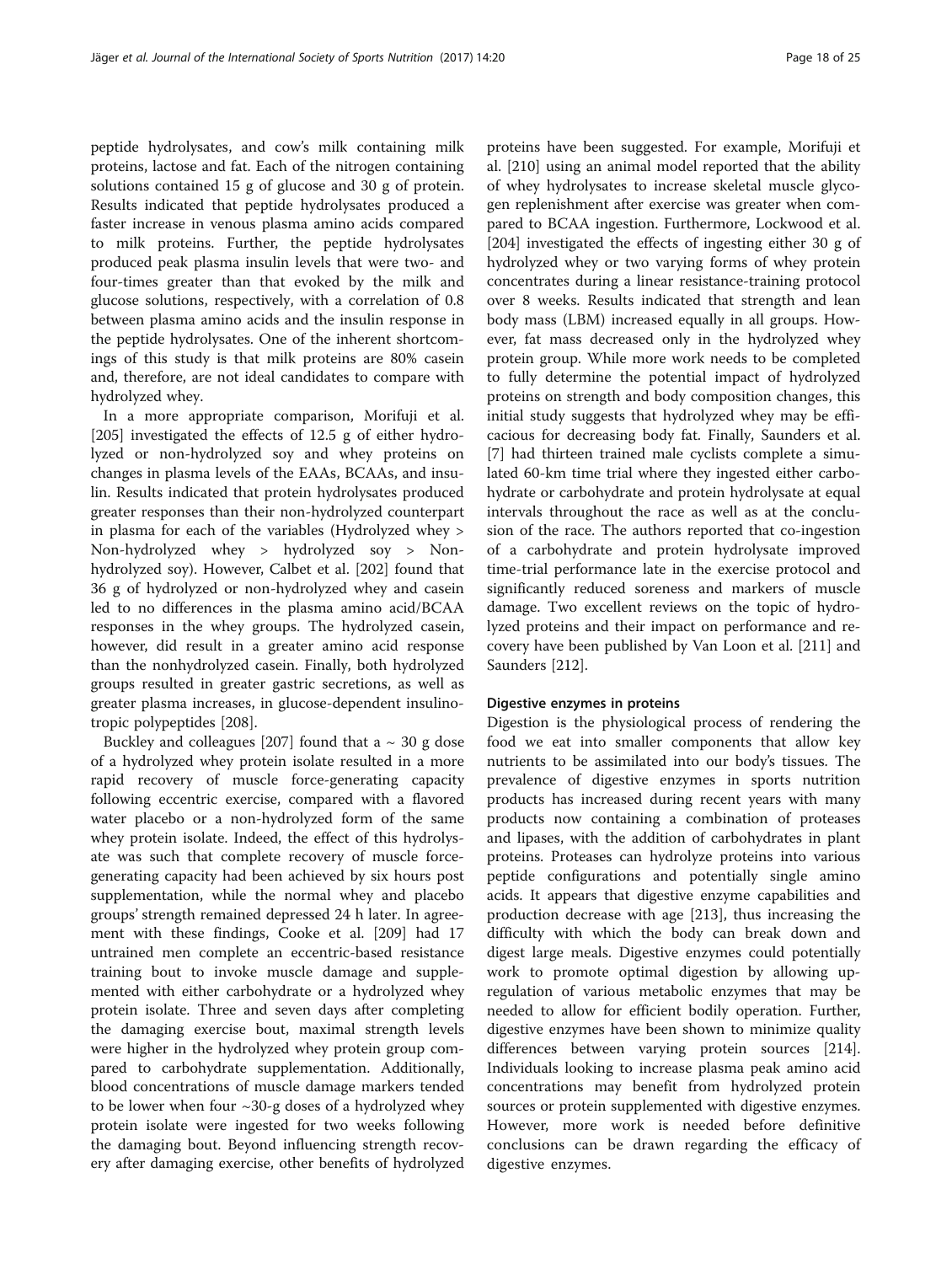#### Protein safety

Despite a plethora of studies demonstrating safety, much concern still exists surrounding the clinical implications of consuming increased amounts of protein, particularly on renal and hepatic health. The majority of these concerns stem from renal failure patients and educational dogma that has not been rewritten as evidence mounts to the contrary. Certainly, it is clear that people in renal failure benefit from protein-restricted diets [\[215](#page-26-0)], but extending this pathophysiology to otherwise healthy exercise-trained individuals who are not clinically compromised is inappropriate. Published reviews on this topic consistently report that an increased intake of protein by competitive athletes and active individuals provides no indication of hepato-renal harm or damage [[216, 217](#page-26-0)]. This is supported by a recent commentary [[134\]](#page-24-0) which referenced recent reports from the World Health Organization [[218](#page-26-0)] where they indicated a lack of evidence linking a high protein diet to renal disease. Likewise, the panel charged with establishing reference nutrient values for Australia and New Zealand also stated there was no published evidence that elevated intakes of protein exerted any negative impact on kidney function in athletes or in general [\[219\]](#page-26-0).

Recently, Antonio and colleagues published a series of original investigations that prescribed extremely high amounts of protein  $(\sim 3.4-4.4 \text{ g/kg/day})$  and have consistently reported no harmful effects [\[220](#page-26-0)–[223](#page-26-0)]. The first study in 2014 had resistance-trained individuals consume an extremely high protein diet (4.4 g/kg/day) for eight weeks and reported no change in adverse outcomes [[223\]](#page-26-0). A follow-up investigation [[220\]](#page-26-0) required participants to ingest up to 3.4 g/kg/day of protein for eight weeks while following a prescribed resistance training program and reported no changes in any of the blood parameters commonly used to assess clinical health (e.g., there was no effect on kidney or liver function). Their next study employed a crossover study design in twelve healthy resistance-trained men in which each participant was tested before and after for body composition as well as blood-markers of health and performance [[221](#page-26-0)]. In one eight-week block, participants followed their normal (habitual) diet (2.6 g/kg/day) and in the other eight-week block, participants were prescribed to ingest greater than 3.0 g/kg/day resulting in an average protein intake of 2.9 g/kg/day over the entire 16-week study. No changes in body composition were reported, and importantly, no clinical side effects were observed throughout the study. Finally, the same group of authors published a one-year crossover study [\[222](#page-26-0)] in fourteen healthy resistance-trained men. When prescribed to a high protein diet, the participants were instructed to ingest 3 g/kg/day and achieved an average intake of 3.3 g/kg/day and when following their normal diet they consumed 2.5 g/kg/day. This investigation showed that the chronic consumption of a high protein diet (i.e., for 1 year) had no harmful effects on kidney or liver function. Furthermore, there were no alterations in clinical markers of metabolism and blood lipids.

#### Key points

- Multiple review articles indicate that no controlled scientific evidence exists indicating that increased intakes of protein pose any health risks in healthy, exercising individuals.
- Statements by large regulatory bodies have also indicated that concerns about one's health secondary to ingesting high amounts of protein are unfounded.
- A series of controlled investigations spanning up to one year in duration utilizing protein intakes of up to 2.5–3.3 g/kg/day in healthy resistance-trained individuals consistently indicate that increased intakes of protein exert no harmful effect on blood lipids or markers of kidney and liver function.

#### Conclusion

In alignment with our previous position stand, it is the position of the International Society of Sports Nutrition that the majority of exercising individuals should consume at minimum approximately 1.4 to 2.0 g of protein per kg of bodyweight per day to optimize exercise training induced adaptations. Importantly, this recommendation also falls within the Institute of Medicine's Acceptable Macronutrient Distribution Range (AMDR) of 10–35% protein [[224](#page-26-0)]. The amount is dependent upon the mode and intensity of the exercise, the quality of the protein ingested, as well as the energy and carbohydrate status of the individual. However, it should be noted that there is preliminary evidence that consuming much higher quantities of protein  $(> 3 g/kg/d)$  may confer a benefit as it relates to body composition. Concerns that protein intake within this range is unhealthy are unfounded in healthy, exercising individuals. An attempt should be made to consume whole foods that contain high-quality (e.g., complete) sources of protein; however, supplemental protein is a safe and convenient method of ingesting high-quality dietary protein. The timing of protein intake in the period encompassing the exercise session may offer several benefits including improved recovery and greater gains in lean body mass. However, perhaps the most important issue regarding protein intake during the peri-workout period is that it serves as an opportunity to eat thus elevating one's total daily protein intake. In addition, consuming protein pre-sleep has been shown to increase overnight MPS and nextmorning metabolism acutely along with improvements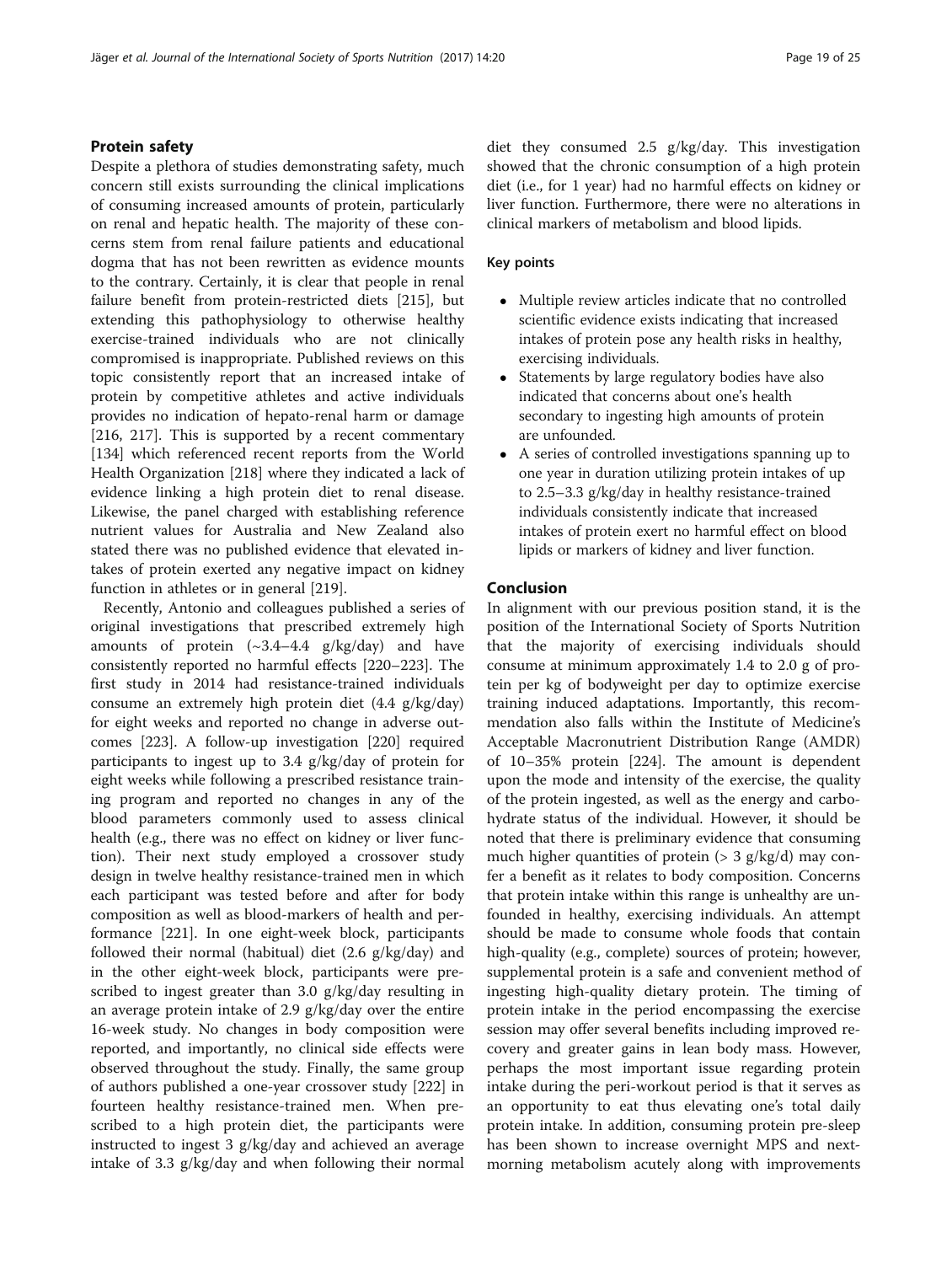<span id="page-21-0"></span>in muscle size and strength over 12 weeks of resistance training. Intact protein supplements, EAAs and leucine have been shown to be beneficial for the exercising individual by increasing the rates of MPS, decreasing muscle protein degradation, and possibly aiding in recovery from exercise. In summary, increasing protein intake using whole foods as well as high-quality supplemental protein sources can improve the adaptive response to training.

#### Acknowledgements

The authors are particularly grateful for the thorough and excellent review by Jorn Trommelen (Maastricht University, The Netherlands) and Raza Bashir (Iovate Health Sciences International Inc., Canada). We would like to thank all the participants and researchers who contributed to the research studies and reviews described in this position stand.

#### Funding

No funding was provided.

#### Authors' contributions

RJ, BIC, PJC, SDW & CMK prepared and compiled the draft for review and editing by coauthors. All other coauthors reviewed, edited, and approved the draft, and the final manuscript.

#### Competing interests

RJ has received grants to evaluate the efficacy and safety of proteins, serves on scientific advisory boards, and has served as an expert witness, legal and scientific consultant. CMK consults with and receives external funding from companies who sell supplemental protein, has received remuneration from companies for delivering scientific presentations at conferences and writes online, print and other media on topics related to exercise, nutrition and protein for related companies. Has served as an expert witness and provided testimonies related to exercise, supplementation and nutrition. BIC writes and is compensated for various media outlets on topics related to sports nutrition and fitness; has received funding for research related to dietary supplements; serves on an advisory board for a sports nutrition company and is compensated in product donations, and is a consistent expert witness and legal consultant in matters related to dietary supplement. PJC designs and sells exercise training and nutrition certifications to professionals in the fitness industry. SDW and TMS are employees of BioTRUST Nutrition. MP has received grants to evaluate the efficacy of dietary supplements, serves on a scientific advisory board for a sports nutrition company, and as a scientific consultant. TNZ has received external funding from companies who sell protein supplements, has received remuneration from companies for delivering scientific presentations at conferences, and authors online articles related to exercise, nutrition and protein. Has served as an expert witness and provided testimonies related to exercise, supplementation and nutrition. AAF has no conflicts to report. SMA serves on the advisory board for Dymatize Nutrition. ASR has received grants to evaluate the efficacy of dietary supplements and serves on the scientific advisory board for sports nutrition companies. JRS has received grants to evaluate the efficacy of dietary supplements and has previously served on scientific advisory boards for a sports nutrition companies. PJA serves on the American Heart Association Advisory Board (Capital Region); serves on the Scientific Advisory Boards for Dymatize Nutrition and Isagenix International LLC; serves as a paid consultant to Isagenix International LLC; Founder and CEO of PRISE LLC a health and wellness consultant company that owns the GenioFit App. MJO serves on the advisory board for Dymatize Nutrition and has received external funding from companies who sell supplemental protein. LWT has received external funding to evaluate the efficacy of dietary supplements and has previously served in a consulting role for a sports nutrition company. CDW has received external funding from supplement companies to do research, served on multiple advisory boards for supplement companies, and has served as a consultant, advisor, and spokesperson for various nutrition companies. DSK works for a contract research organization that does conduct clinical trials for dietary supplement and pharmaceutical companies. RBK has received externally funded grants from industry to conduct research on protein and protein-containing supplements, serves as

a scientific and legal consultant, and is a university approved scientific advisor for Nutrabolt. DSW has received grants to evaluate the efficacy of dietary supplements, serves on a scientific advisory board for a sports nutrition company, and as scientific consultant, and has received remuneration from a company for delivering scientific presentations at conferences. JRH has received grants from various dietary supplement and pharmaceutical companies to investigate the efficacy of various supplements including protein. He has also been hired to serve as an expert witness on behalf of supplement companies in various legal proceedings. JK is an independent consultant for Isagenix. JA is the CEO and co-founder of the ISSN. The ISSN is supported in part by grants from raw good suppliers and branded companies that sell dietary protein supplements.

#### Ethics approval and consent to participate

This paper was reviewed by the International Society of Sports Nutrition Research Committee and represents the official position of the Society.

#### Publisher's Note

Springer Nature remains neutral with regard to jurisdictional claims in published maps and institutional affiliations.

#### Author details

<sup>1</sup> Increnovo LLC, Milwaukee, WI, USA. <sup>2</sup> Exercise and Performance Nutrition Laboratory, School of Health Sciences, Lindenwood University, St. Charles, MO, USA. <sup>3</sup>Performance & Physique Enhancement Laboratory, University of South Florida, Tampa, FL, USA. <sup>4</sup>Metabolic Precision Certifications, Queensland, Australia. <sup>5</sup>BioTRUST Nutrition, Irving, TX, USA. <sup>6</sup>The Center for Applied Health Sciences, Stow, OH, USA. <sup>7</sup> Department of Geriatrics, University of Arkansas for Medical Sciences, Little Rock, AR, USA. <sup>8</sup>IFNH Center for Health & Human Performance, Department of Kinesiology & Health, Rutgers, the State University of New Jersey, New Brunswick, New Jersey, USA. <sup>9</sup> Applied Physiology Laboratory, Department of Exercise and Sport Science University of North Carolina, Chapel Hill, NC, USA. <sup>10</sup>Institute of Exercise Physiology and Wellness, University of Central Florida, Orlando, FL, USA. <sup>11</sup>Human Nutrition and Metabolism Laboratory, Health and Exercise Sciences Department, Skidmore College, Saratoga Springs, NY 12866, USA. <sup>12</sup>Department of Nutrition, Food and Exercise Sciences, Institute of Sport Sciences and Medicine, Florida State University, Tallahassee, USA. <sup>13</sup>Biokinetics, Exercise and Leisure Studies, University of KwaZulu-Natal, Durban 4000, South Africa. <sup>14</sup>Human Performance Laboratory, University of Mary Hardin-Baylor UMHB, Belton, TX 76513, USA. <sup>15</sup>Department of Nutrition & Endocrinology, QPS, Miami, FL, USA. 16Exercise & Sport Nutrition Lab, Human Clinical Research Facility, Department of Health & Kinesiology, Texas A&M University, College Station, TX, USA. <sup>17</sup>Exercise and Biochemical Nutrition Laboratory, Department of Health, Human Performance, and Recreation, Baylor University, Waco, TX, USA. <sup>18</sup>Department of Human Movement Sciences, Carroll University, Waukesha, WI, USA. <sup>19</sup>Department of Health and Human Performance, Nova Southeastern University, Davie, FL, USA.

#### Received: 3 June 2017 Accepted: 5 June 2017 Published online: 20 June 2017

#### References

- Campbell B, Kreider RB, Ziegenfuss T, La Bounty P, Roberts M, Burke D, et al. International society of sports nutrition position stand: protein and exercise. J Int Soc Sports Nutr. 2007;4:8.
- 2. Macdermid PW, Stannard SR. A whey-supplemented, high-protein diet versus a high-carbohydrate diet: effects on endurance cycling performance. Int J Sport Nutr Exerc Metab. 2006;16:65–77.
- 3. Burke LM, Hawley JA, Wong SH, Jeukendrup AE. Carbohydrates for training and competition. J Sports Sci. 2011;29(Suppl 1):S17–27.
- 4. Witard OC, Jackman SR, Kies AK, Jeukendrup AE, Tipton KD. Effect of increased dietary protein on tolerance to intensified training. Med Sci Sports Exerc. 2011;43:598–607.
- 5. D'lugos AC, Luden ND, Faller JM, Akers JD, Mckenzie AI, Saunders MJ. Supplemental protein during heavy cycling training and recovery impacts skeletal muscle and heart rate responses but not performance. Nutrients. 2016;8:9.
- 6. Breen L, Tipton KD, Jeukendrup AE. No effect of carbohydrate-protein on cycling performance and indices of recovery. Med Sci Sports Exerc. 2010;42:1140–8.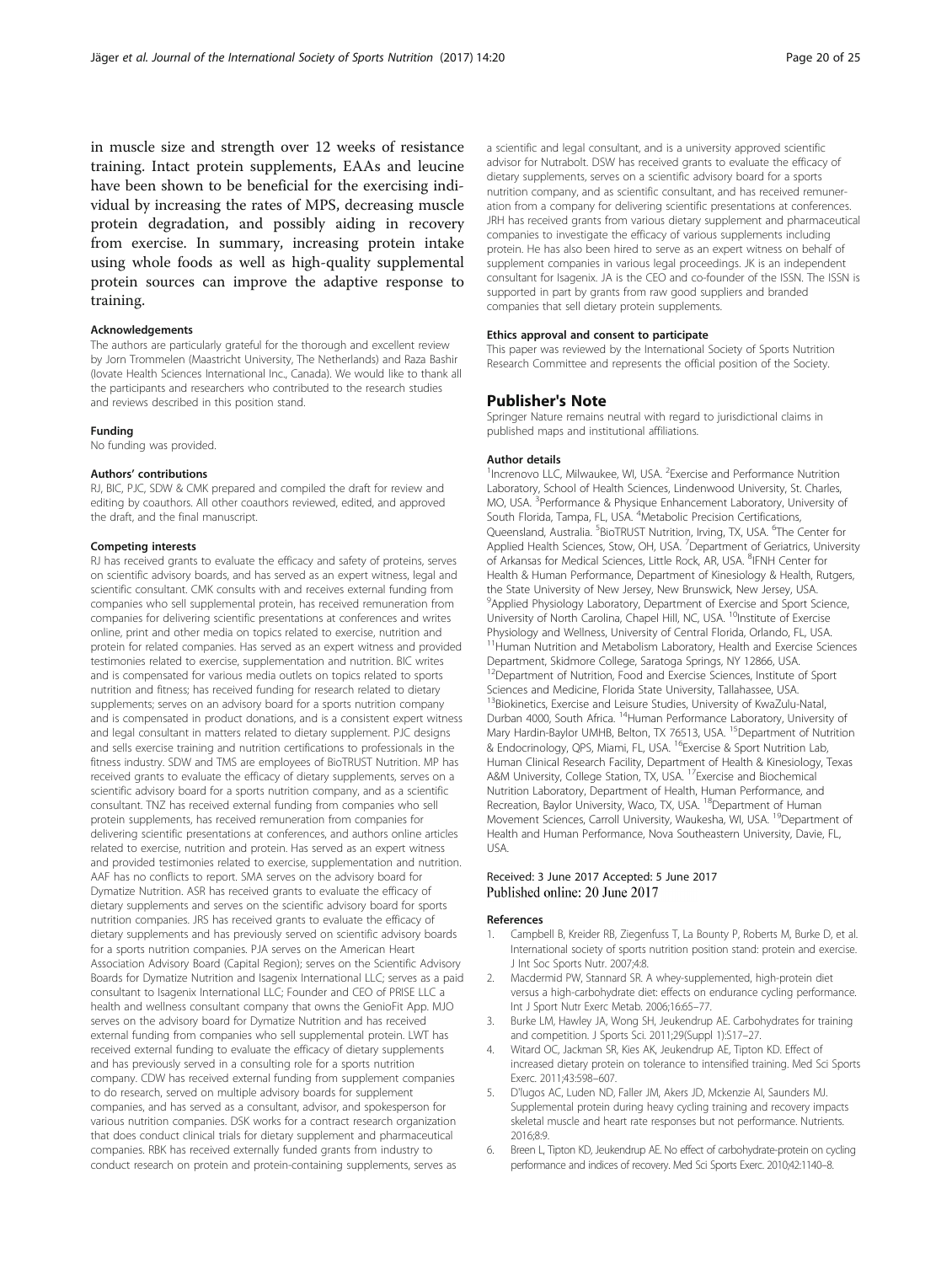- <span id="page-22-0"></span>7. Saunders MJ, Moore RW, Kies AK, Luden ND, Pratt CA. Carbohydrate and protein hydrolysate coingestions improvement of late-exercise time-trial performance. Int J Sport Nutr Exerc Metab. 2009;19:136–49.
- Valentine RJ, Saunders MJ, Todd MK, St Laurent TG. Influence of carbohydrate-protein beverage on cycling endurance and indices of muscle disruption. Int J Sport Nutr Exerc Metab. 2008;18:363–78.
- Van Essen M, Gibala MJ. Failure of protein to improve time trial performance when added to a sports drink. Med Sci Sports Exerc. 2006;38:1476–83.
- 10. Ivy JL, Res PT, Sprague RC, Widzer MO. Effect of a carbohydrate-protein supplement on endurance performance during exercise of varying intensity. Int J Sport Nutr Exerc Metab. 2003;13:382–95.
- 11. Saunders MJ, Kane MD, Todd MK. Effects of a carbohydrate-protein beverage on cycling endurance and muscle damage. Med Sci Sports Exerc. 2004;36:1233–8.
- 12. Saunders MJ, Luden ND, Herrick JE. Consumption of an oral carbohydrateprotein gel improves cycling endurance and prevents postexercise muscle damage. J Strength Cond Res. 2007;21:678–84.
- 13. Romano-Ely BC, Todd MK, Saunders MJ, Laurent TS. Effect of an isocaloric carbohydrate-protein-antioxidant drink on cycling performance. Med Sci Sports Exerc. 2006;38:1608–16.
- 14. Beelen M, Zorenc A, Pennings B, Senden JM, Kuipers H, Van Loon LJ. Impact of protein coingestion on muscle protein synthesis during continuous endurance type exercise. Am J Physiol Endocrinol Metab. 2011;300:E945–54.
- 15. Andersen LL, Tufekovic G, Zebis MK, Crameri RM, Verlaan G, Kjaer M, et al. The effect of resistance training combined with timed ingestion of protein on muscle fiber size and muscle strength. Metab Clin Exp. 2005;54:151–6.
- 16. Bemben MG, Witten MS, Carter JM, Eliot KA, Knehans AW, Bemben DA. The effects of supplementation with creatine and protein on muscle strength following a traditional resistance training program in middle-aged and older men. J Nutr Health Aging. 2010;14:155–9.
- 17. Burke DG, Chilibeck PD, Davidson KS, Candow DG, Farthing J, Smith-Palmer T. The effect of whey protein supplementation with and without creatine monohydrate combined with resistance training on lean tissue mass and muscle strength. Int J Sport Nutr Exerc Metab. 2001;11:349–64.
- 18. Denysschen CA, Burton HW, Horvath PJ, Leddy JJ, Browne RW. Resistance training with soy vs whey protein supplements in hyperlipidemic males. J Int Soc Sports Nutr. 2009;6:8.
- 19. Erskine RM, Fletcher G, Hanson B, Folland JP. Whey protein does not enhance the adaptations to elbow flexor resistance training. Med Sci Sports Exerc. 2012;44:1791–800.
- 20. Herda AA, Herda TJ, Costa PB, Ryan ED, Stout JR, Cramer JT. Muscle performance, size, and safety responses after eight weeks of resistance training and protein supplementation: a randomized, double-blinded, placebo-controlled clinical trial. J Strength Cond Res. 2013;27:3091–100.
- 21. Hulmi JJ, Kovanen V, Selanne H, Kraemer WJ, Hakkinen K, Mero AA. Acute and long-term effects of resistance exercise with or without protein ingestion on muscle hypertrophy and gene expression. Amino Acids. 2009; 37:297–308.
- 22. Kerksick CM, Rasmussen CJ, Lancaster SL, Magu B, Smith P, Melton C, et al. The effects of protein and amino acid supplementation on performance and training adaptations during ten weeks of resistance training. J Strength Cond Res. 2006;20:643–53.
- 23. Kukuljan S, Nowson CA, Sanders K, Daly RM. Effects of resistance exercise and fortified milk on skeletal muscle mass, muscle size, and functional performance in middle-aged and older men: an 18-mo randomized controlled trial. J Appl Physiol (Bethesda, Md : 1985). 2009;107:1864–73.
- 24. Weisgarber KD, Candow DG, Vogt ES. Whey protein before and during resistance exercise has no effect on muscle mass and strength in untrained young adults. Int J Sport Nutr Exerc Metab. 2012;22:463–9.
- 25. Willoughby DS, Stout JR, Wilborn CD. Effects of resistance training and protein plus amino acid supplementation on muscle anabolism, mass, and strength. Amino Acids. 2007;32:467–77.
- 26. Candow DG, Burke NC, Smith-Palmer T, Burke DG. Effect of whey and soy protein supplementation combined with resistance training in young adults. Int J Sport Nutr Exerc Metab. 2006;16:233–44.
- 27. Cribb PJ, Williams AD, Stathis CG, Carey MF, Hayes A. Effects of whey isolate, creatine, and resistance training on muscle hypertrophy. Med Sci Sports Exerc. 2007;39:298–307.
- 28. Hoffman JR, Ratamess NA, Kang J, Falvo MJ, Faigenbaum AD. Effect of protein intake on strength, body composition and endocrine changes in strength/power athletes. J Int Soc Sports Nutr. 2006;3:12–8.
- 29. Hoffman JR, Ratamess NA, Kang J, Falvo MJ, Faigenbaum AD. Effects of protein supplementation on muscular performance and resting hormonal changes in college football players. J Sports Sci Med. 2007;6:85–92.
- 30. Hida A, Hasegawa Y, Mekata Y, Usuda M, Masuda Y, Kawano H, et al. Effects of egg white protein supplementation on muscle strength and serum free amino acid concentrations. Nutrients. 2012;4:1504–17.
- 31. Moore DR, Robinson MJ, Fry JL, Tang JE, Glover EI, Wilkinson SB, et al. Ingested protein dose response of muscle and albumin protein synthesis after resistance exercise in young men. Am J Clin Nutr. 2009;89:161–8.
- 32. Schoenfeld BJ, Aragon AA, Krieger JW. The effect of protein timing on muscle strength and hypertrophy: a meta-analysis. J Int Soc Sports Nutr. 2013;10:53.
- 33. Josse AR, Tang JE, Tarnopolsky MA, Phillips SM. Body composition and strength changes in women with milk and resistance exercise. Med Sci Sports Exerc. 2010;42:1122–30.
- 34. Taylor LW, Wilborn C, Roberts MD, White A, Dugan K. Eight weeks of pre- and postexercise whey protein supplementation increases lean body mass and improves performance in division III collegiate female basketball players. Appl Physiol Nutr Metab. 2016;41:249–54.
- 35. Cermak NM, Res PT, De Groot LC, Saris WH, Van Loon LJ. Protein supplementation augments the adaptive response of skeletal muscle to resistance-type exercise training: a meta-analysis. Am J Clin Nutr. 2012;96:1454–64.
- 36. Pasiakos SM, Mclellan TM, Lieberman HR. The effects of protein supplements on muscle mass, strength, and aerobic and anaerobic power in healthy adults: a systematic review. Sports Med. 2015;45:111–31.
- 37. Rennie MJ. Control of muscle protein synthesis as a result of contractile activity and amino acid availability: implications for protein requirements. Int J Sport Nutr Exerc Metab. 2001;11(s1):S170–6.
- 38. Phillips SM. The science of muscle hypertrophy: making dietary protein count. Proc Nutr Soc. 2011;70:100–3.
- 39. Tipton KD, Phillips SM. Dietary protein for muscle hypertrophy. Nestle Nutrition Institute workshop series. 2013;76:73–84.
- 40. Layman DK, Evans E, Baum JI, Seyler J, Erickson DJ, Boileau RA. Dietary protein and exercise have additive effects on body composition during weight loss in adult women. J Nutr. 2005;135:1903–10.
- 41. Layman DK, Boileau RA, Erickson DJ, Painter JE, Shiue H, Sather C, et al. A reduced ratio of dietary carbohydrate to protein improves body composition and blood lipid profiles during weight loss in adult women. J Nutr. 2003;133:411–7.
- 42. Pasiakos SM, Cao JJ, Margolis LM, Sauter ER, Whigham LD, Mcclung JP, et al. Effects of high-protein diets on fat-free mass and muscle protein synthesis following weight loss: a randomized controlled trial. FASEB J. 2013;27:3837–47.
- 43. Kerksick C, Thomas A, Campbell B, Taylor L, Wilborn C, Marcello B, et al. Effects of a popular exercise and weight loss program on weight loss, body composition, energy expenditure and health in obese women. Nutr Metab (Lond). 2009;6:23.
- 44. Kerksick CM, Wismann-Bunn J, Fogt D, Thomas AR, Taylor L, Campbell BI, et al. Changes in weight loss, body composition and cardiovascular disease risk after altering macronutrient distributions during a regular exercise program in obese women. Nutr J. 2010;9:59.
- 45. Kreider RB, Serra M, Beavers KM, Moreillon J, Kresta JY, Byrd M, et al. A structured diet and exercise program promotes favorable changes in weight loss, body composition, and weight maintenance. J Am Diet Assoc. 2011;111:828–43.
- 46. Biolo G, Tipton KD, Klein S, Wolfe RR. An abundant supply of amino acids enhances the metabolic effect of exercise on muscle protein. Am J Phys. 1997;273(1 Pt 1):E122–9.
- 47. Zawadzki KM, Yaspelkis BB 3rd, Ivy JL. Carbohydrate-protein complex increases the rate of muscle glycogen storage after exercise. J Appl Physiol. (Bethesda, Md : 1985). 1992;72:1854–9.
- 48. Biolo G, Maggi SP, Williams BD, Tipton KD, Wolfe RR. Increased rates of muscle protein turnover and amino acid transport after resistance exercise in humans. Am J Phys. 1995;268(3 Pt 1):E514–20.
- 49. Tipton KD, Ferrando AA, Phillips SM, Doyle D Jr, Wolfe RR. Postexercise net protein synthesis in human muscle from orally administered amino acids. Am J Phys. 1999;276(4 Pt 1):E628–34.
- 50. Burd NA, West DW, Moore DR, Atherton PJ, Staples AW, Prior T, et al. Enhanced amino acid sensitivity of myofibrillar protein synthesis persists for up to 24 h after resistance exercise in young men. J Nutr. 2011;141:568–73.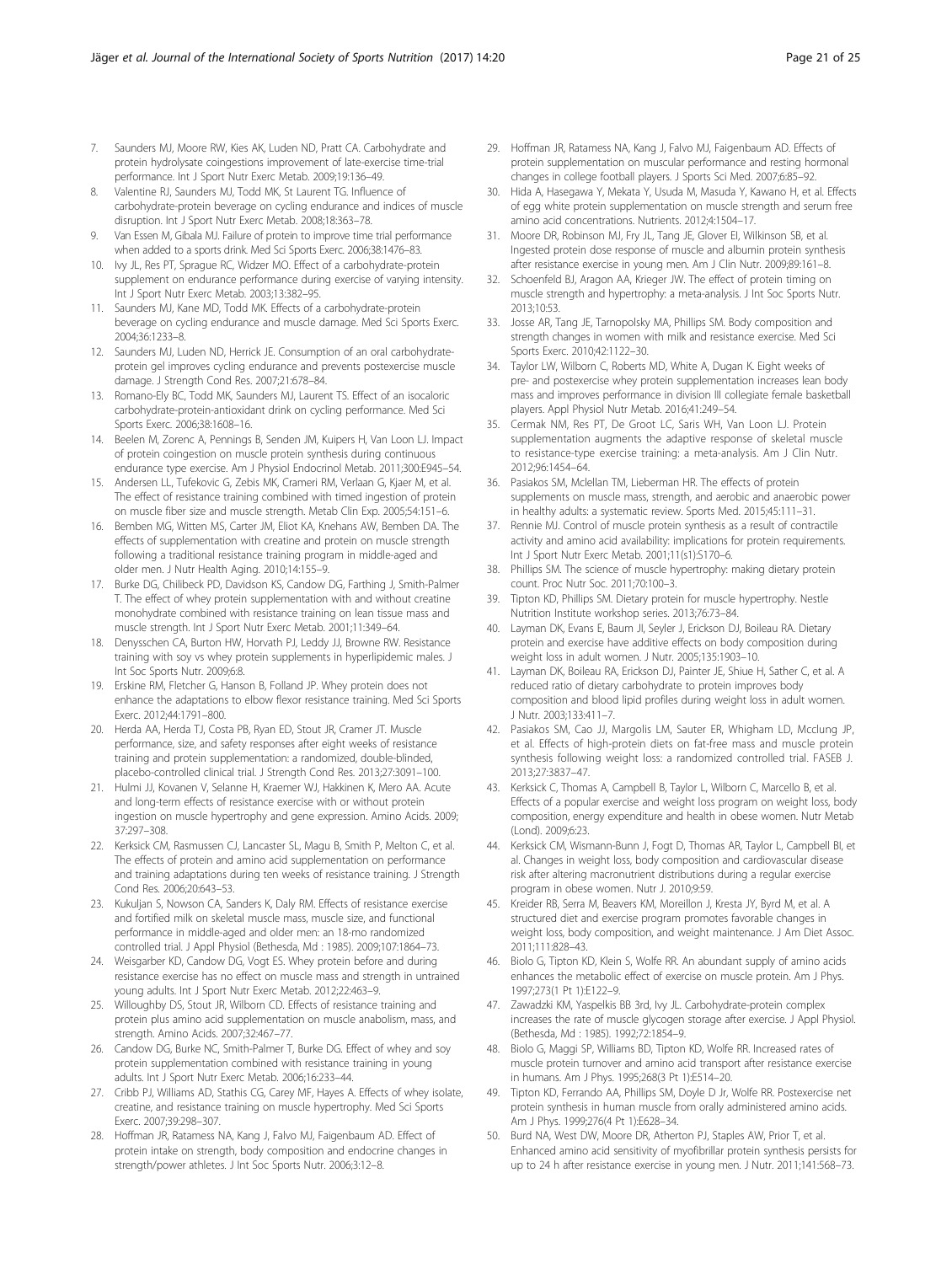- <span id="page-23-0"></span>51. Tipton KD, Gurkin BE, Matin S, Wolfe RR. Nonessential amino acids are not necessary to stimulate net muscle protein synthesis in healthy volunteers. J Nutr Biochem. 1999;10:89–95.
- 52. Borsheim E, Tipton KD, Wolf SE, Wolfe RR. Essential amino acids and muscle protein recovery from resistance exercise. Am J Physiol Endocrinol Metab. 2002;283:E648–57.
- 53. Volpi E, Kobayashi H, Sheffield-Moore M, Mittendorfer B, Wolfe RR. Essential amino acids are primarily responsible for the amino acid stimulation of muscle protein anabolism in healthy elderly adults. Am J Clin Nutr. 2003;78:250–8.
- 54. Tipton KD, Rasmussen BB, Miller SL, Wolf SE, Owens-Stovall SK, Petrini BE, et al. Timing of amino acid-carbohydrate ingestion alters anabolic response of muscle to resistance exercise. Am J Physiol Endocrinol Metab. 2001;281: E197–206.
- 55. Tipton KD, Borsheim E, Wolf SE, Sanford AP, Wolfe RR. Acute response of net muscle protein balance reflects 24-h balance after exercise and amino acid ingestion. Am J Physiol Endocrinol Metab. 2003;284:E76–89.
- 56. Coffey VG, Moore DR, Burd NA, Rerecich T, Stellingwerff T, Garnham AP, et al. Nutrient provision increases signalling and protein synthesis in human skeletal muscle after repeated sprints. Eur J Appl Physiol. 2011;111:1473–83.
- 57. Breen L, Philp A, Witard OC, Jackman SR, Selby A, Smith K, et al. The influence of carbohydrate-protein co-ingestion following endurance exercise on myofibrillar and mitochondrial protein synthesis. J Physiol. 2011; 589(Pt 16):4011–25.
- 58. Ferguson-Stegall L, Mccleave EL, Ding Z, Doerner PG 3rd, Wang B, Liao YH, et al. Postexercise carbohydrate-protein supplementation improves subsequent exercise performance and intracellular signaling for protein synthesis. J Strength Cond Res. 2011;25:1210–24.
- 59. Volek JS. Influence of nutrition on responses to resistance training. Med Sci Sports Exerc. 2004;36:689–96.
- 60. Kerksick C, Harvey T, Stout J, Campbell B, Wilborn C, Kreider R, et al. International society of sports nutrition position stand: nutrient timing. J Int Soc Sports Nutr. 2008;5:17.
- 61. Elliot TA, Cree MG, Sanford AP, Wolfe RR, Tipton KD. Milk ingestion stimulates net muscle protein synthesis following resistance exercise. Med Sci Sports Exerc. 2006;38:667–74.
- 62. Farnfield MM, Breen L, Carey KA, Garnham A, Cameron-Smith D. Activation of mtor signalling in young and old human skeletal muscle in response to combined resistance exercise and whey protein ingestion. Appl Physiol Nutr Metab. 2012;37:21–30.
- 63. Tang JE, Manolakos JJ, Kujbida GW, Lysecki PJ, Moore DR, Phillips SM. Minimal whey protein with carbohydrate stimulates muscle protein synthesis following resistance exercise in trained young men. Appl Physiol Nutr Metab. 2007;32:1132–8.
- 64. Tipton KD. Role of protein and hydrolysates before exercise. Int J Sport Nutr Exerc Metab. 2007;17(Suppl):S77–86.
- 65. Hulmi JJ, Kovanen V, Lisko I, Selanne H, Mero AA. The effects of whey protein on myostatin and cell cycle-related gene expression responses to a single heavy resistance exercise bout in trained older men. Eur J Appl Physiol. 2008;102:205–13.
- 66. Ivy JL, Ding Z, Hwang H, Cialdella-Kam LC, Morrison PJ. Post exercise carbohydrate-protein supplementation: Phosphorylation of muscle proteins involved in glycogen synthesis and protein translation. Amino Acids. 2008; 35:89–97.
- 67. Churchward-Venne TA, Murphy CH, Longland TM, Phillips SM. Role of protein and amino acids in promoting lean mass accretion with resistance exercise and attenuating lean mass loss during energy deficit in humans. Amino Acids. 2013;45:231–40.
- 68. Phillips SM. Short-term training: when do repeated bouts of resistance exercise become training? Can J Appl Physiol. 2000;25:185–93.
- 69. Pennings B, Koopman R, Beelen M, Senden JM, Saris WH, Van Loon LJ. Exercising before protein intake allows for greater use of dietary proteinderived amino acids for de novo muscle protein synthesis in both young and elderly men. Am J Clin Nutr. 2011;93:322–31.
- 70. Miller BF, Olesen JL, Hansen M, Dossing S, Crameri RM, Welling RJ, et al. Coordinated collagen and muscle protein synthesis in human patella tendon and quadriceps muscle after exercise. J Physiol. 2005; 567(Pt 3):1021–33.
- 71. Camera DM, Edge J, Short MJ, Hawley JA, Coffey VG. Early time course of akt phosphorylation after endurance and resistance exercise. Med Sci Sports Exerc. 2010;42:1843–52.
- 72. Cribb PJ, Hayes A. Effects of supplement timing and resistance exercise on skeletal muscle hypertrophy. Med Sci Sports Exerc. 2006;38:1918–25.
- 73. Esmarck B, Andersen JL, Olsen S, Richter EA, Mizuno M, Kjaer M. Timing of postexercise protein intake is important for muscle hypertrophy with resistance training in elderly humans. J Physiol. 2001;535:301–11.
- 74. Hoffman JR, Ratamess NA, Tranchina CP, Rashti SL, Kang J, Faigenbaum AD. Effect of protein-supplement timing on strength, power, and bodycomposition changes in resistance-trained men. Int J Sport Nutr Exerc Metab. 2009;19:172–85.
- 75. Fujita S, Dreyer HC, Drummond MJ, Glynn EL, Volpi E, Rasmussen BB. Essential amino acid and carbohydrate ingestion before resistance exercise does not enhance postexercise muscle protein synthesis. J Appl Physiol (1985). 2009;106:1730–9.
- 76. Bird SP, Tarpenning KM, Marino FE. Liquid carbohydrate/essential amino acid ingestion during a short-term bout of resistance exercise suppresses myofibrillar protein degradation. Metabolism. 2006;55:570–7.
- 77. Roberts MD, Dalbo VJ, Hassell SE, Brown R, Kerksick CM. Effects of preexercise feeding on markers of satellite cell activation. Med Sci Sports Exerc. 2010;42:1861–9.
- 78. Dalbo VJ, Roberts MD, Hassell S, Kerksick CM. Effects of pre-exercise feeding on serum hormone concentrations and biomarkers of myostatin and ubiquitin proteasome pathway activity. Eur J Nutr. 2013;52:477–87.
- 79. Tipton KD, Elliott TA, Cree MG, Wolf SE, Sanford AP, Wolfe RR. Ingestion of casein and whey proteins result in muscle anabolism after resistance exercise. Med Sci Sports Exerc. 2004;36:2073–81.
- 80. Kerksick CM, Leutholtz B. Nutrient administration and resistance training. J Int Soc Sports Nutr. 2005;2:50–67.
- 81. Burk A, Timpmann S, Medijainen L, Vahi M, Oopik V. Time-divided ingestion pattern of casein-based protein supplement stimulates an increase in fatfree body mass during resistance training in young untrained men. Nutr Res. 2009;29:405–13.
- 82. Schoenfeld BJ, Aragon A, Wilborn C, Urbina SL, Hayward SE, Krieger J. Preversus post-exercise protein intake has similar effects on muscular adaptations. PeerJ. 2017;5:e2825.
- 83. Aragon AA, Schoenfeld BJ. Nutrient timing revisited: is there a post-exercise anabolic window? J Int Soc Sports Nutr. 2013;10:5.
- 84. Bosse JD, Dixon BM. Dietary protein to maximize resistance training: a review and examination of protein spread and change theories. J Int Soc Sports Nutr. 2012;9:42.
- 85. Macnaughton LS, Wardle SL, Witard OC, Mcglory C, Hamilton DL, Jeromson S, et al. The response of muscle protein synthesis following whole-body resistance exercise is greater following 40 g than 20 g of ingested whey protein. Physiol Rep. 2016;4:15.
- 86. Tang JE, Moore DR, Kujbida GW, Tarnopolsky MA, Phillips SM. Ingestion of whey hydrolysate, casein, or soy protein isolate: effects on mixed muscle protein synthesis at rest and following resistance exercise in young men. J App Physiol (Bethesda, Md: 1985). 2009;107:987–92.
- 87. West DW, Burd NA, Coffey VG, Baker SK, Burke LM, Hawley JA, et al. Rapid aminoacidemia enhances myofibrillar protein synthesis and anabolic intramuscular signaling responses after resistance exercise. Am J Clin Nutr. 2011;94:795–803.
- 88. FAO/WHO/UNU: Protein and amino acid requirements in human nutrition. Geneva: World Health Organization; 2002(Series Editor): Who technical report series.
- 89. Joy JM, Lowery RP, Wilson JM, Purpura M, De Souza EO, Wilson SM, et al. The effects of 8 weeks of whey or rice protein supplementation on body composition and exercise performance. Nutr J. 2013;12:86.
- 90. Bos C, Metges CC, Gaudichon C, Petzke KJ, Pueyo ME, Morens C, et al. Postprandial kinetics of dietary amino acids are the main determinant of their metabolism after soy or milk protein ingestion in humans. J Nutr. 2003;133:1308–15.
- 91. Burd NA, Yang Y, Moore DR, Tang JE, Tarnopolsky MA, Phillips SM. Greater stimulation of myofibrillar protein synthesis with ingestion of whey protein isolate v. Micellar casein at rest and after resistance exercise in elderly men. Br J Nutr. 2012;108:958–62.
- 92. Phillips SM, Tang JE, Moore DR. The role of milk- and soy-based protein in support of muscle protein synthesis and muscle protein accretion in young and elderly persons. J Am Coll Nutr. 2009;28:343–54.
- 93. Hartman JW, Tang JE, Wilkinson SB, Tarnopolsky MA, Lawrence RL, Fullerton AV, et al. Consumption of fat-free fluid milk after resistance exercise promotes greater lean mass accretion than does consumption of soy or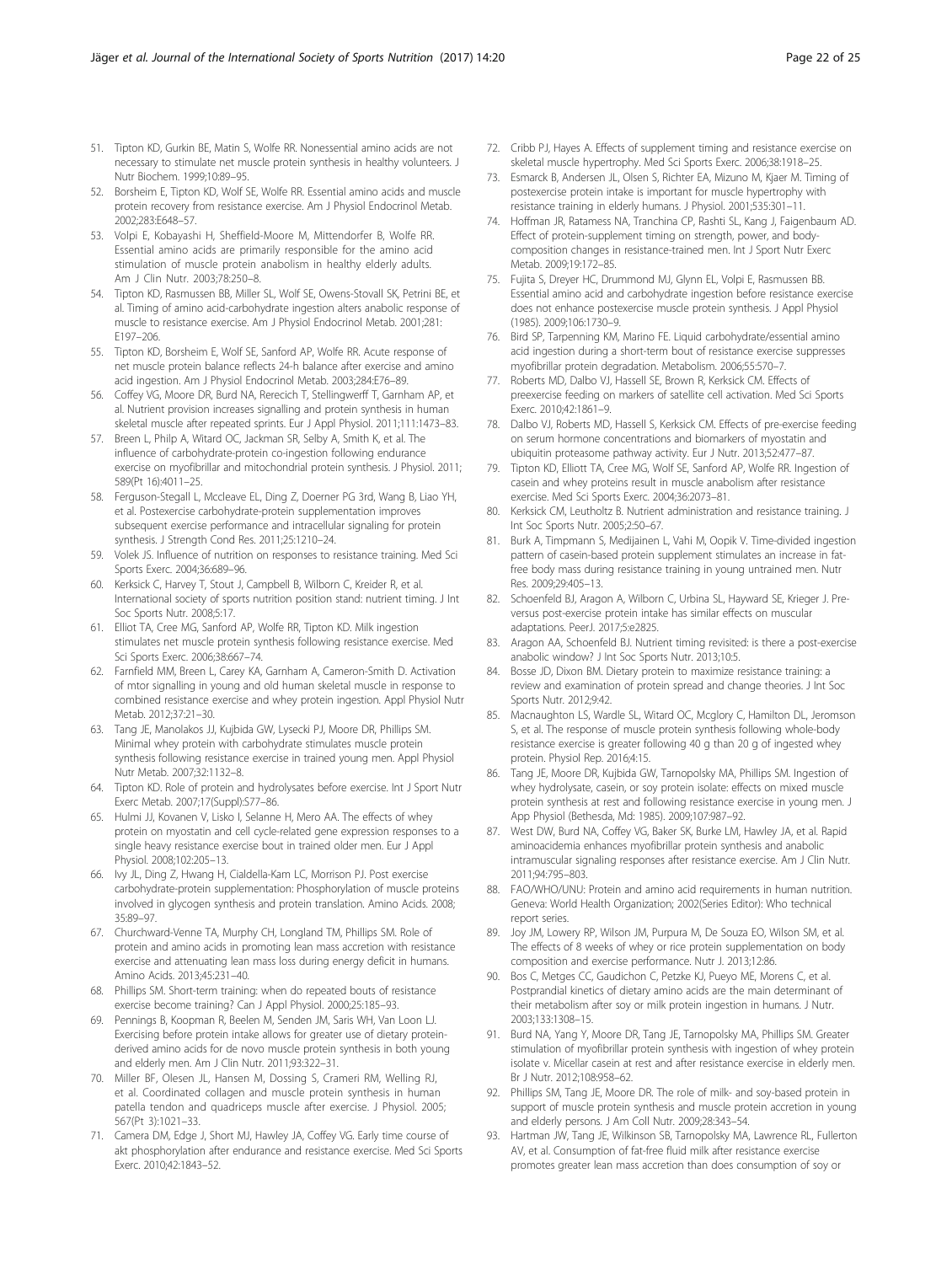<span id="page-24-0"></span>carbohydrate in young, novice, male weightlifters. Am J Clin Nutr. 2007; 86(2):373–81.

- 94. Wilkinson SB, Tarnopolsky MA, Macdonald MJ, Macdonald JR, Armstrong D, Phillips SM. Consumption of fluid skim milk promotes greater muscle protein accretion after resistance exercise than does consumption of an isonitrogenous and isoenergetic soy-protein beverage. Am J Clin Nutr. 2007; 85:1031–40.
- 95. Kerksick CM, Rasmussen C, Lancaster S, Starks M, Smith P, Melton C, et al. Impact of differing protein sources and a creatine containing nutritional formula after 12 weeks of resistance training. Nutrition. 2007;23:647–56.
- 96. Paddon-Jones D, Sheffield-Moore M, Aarsland A, Wolfe RR, Ferrando AA. Exogenous amino acids stimulate human muscle anabolism without interfering with the response to mixed meal ingestion. Am J Physiol Endocrinol Metab. 2005;288:E761–7.
- 97. Paddon-Jones D, Sheffield-Moore M, Urban RJ, Sanford AP, Aarsland A, Wolfe RR, et al. Essential amino acid and carbohydrate supplementation ameliorates muscle protein loss in humans during 28 days bedrest. J Clin Endocrinol Metab. 2004;89:4351–8.
- 98. Phillips SM, Tipton KD, Aarsland A, Wolf SE, Wolfe RR. Mixed muscle protein synthesis and breakdown after resistance exercise in humans. Am J Phys. 1997;273(1 Pt 1):E99–107.
- 99. Rennie MJ, Bohe J, Wolfe RR. Latency, duration and dose response relationships of amino acid effects on human muscle protein synthesis. J Nutr. 2002;132:3225S–7S.
- 100. Svanberg E, Jefferson LS, Lundholm K, Kimball SR. Postprandial stimulation of muscle protein synthesis is independent of changes in insulin. Am J Phys. 1997;272(5 Pt 1):E841–7.
- 101. Trommelen J, Groen BB, Hamer HM, De Groot LC, Van Loon LJ. Mechanisms in endocrinology: exogenous insulin does not increase muscle protein synthesis rate when administered systemically: a systematic review. Eur J Endocrinol. 2015;173:R25–34.
- 102. Abdulla H, Smith K, Atherton PJ, Idris I. Role of insulin in the regulation of human skeletal muscle protein synthesis and breakdown: a systematic review and meta-analysis. Diabetologia. 2016;59:44–55.
- 103. Greenhaff PL, Karagounis LG, Peirce N, Simpson EJ, Hazell M, Layfield R, et al. Disassociation between the effects of amino acids and insulin on signaling, ubiquitin ligases, and protein turnover in human muscle. Am J Physiol Endocrinol Metab. 2008;295:E595–604.
- 104. Rennie MJ, Bohe J, Smith K, Wackerhage H, Greenhaff P. Branched-chain amino acids as fuels and anabolic signals in human muscle. J Nutr. 2006; 136(1 Suppl):264S–8S.
- 105. Power O, Hallihan A, Jakeman P. Human insulinotropic response to oral ingestion of native and hydrolysed whey protein. Amino Acids. 2009;37:333–9.
- 106. Staples AW, Burd NA, West DW, Currie KD, Atherton PJ, Moore DR, et al. Carbohydrate does not augment exercise-induced protein accretion versus protein alone. Med Sci Sports Exerc. 2011;43:1154–61.
- 107. Baron KG, Reid KJ, Kern AS, Zee PC. Role of sleep timing in caloric intake and bmi. Obesity (Silver Spring). 2011;19:1374–81.
- 108. Ormsbee MJ, Gorman KA, Miller EA, Baur DA, Eckel LA, Contreras RJ, et al. Nighttime feeding likely alters morning metabolism but not exercise performance in female athletes. Appl Physiol Nutr Metab. 2016;41:719–27.
- 109. Zwaan M, Burgard MA, Schenck CH, Mitchell JE. Night time eating: a review of the literature. Eur Eat Disord Rev. 2003;11:7–24.
- 110. Kinsey AW, Ormsbee MJ. The health impact of nighttime eating: old and new perspectives. Nutrients. 2015;7:2648–62.
- 111. Trommelen J, Van Loon LJ. Pre-sleep protein ingestion to improve the skeletal muscle adaptive response to exercise training. Nutrients. 2016;8:12.
- 112. Res PT, Groen B, Pennings B, Beelen M, Wallis GA, Gijsen AP, et al. Protein ingestion before sleep improves postexercise overnight recovery. Med Sci Sports Exerc. 2012;44:1560–9.
- 113. Groen BB, Res PT, Pennings B, Hertle E, Senden JM, Saris WH, et al. Intragastric protein administration stimulates overnight muscle protein synthesis in elderly men. Am J Physiol Endocrinol Metab. 2012;302:E52–60.
- 114. Madzima TA, Panton LB, Fretti SK, Kinsey AW, Ormsbee MJ. Night-time consumption of protein or carbohydrate results in increased morning resting energy expenditure in active college-aged men. Br J Nutr. 2014;111:71–7.
- 115. Kinsey AW, Eddy WR, Madzima TA, Panton LB, Arciero PJ, Kim JS, et al. Influence of night-time protein and carbohydrate intake on appetite and cardiometabolic risk in sedentary overweight and obese women. Br J Nutr. 2014;112:320–7.
- 116. Kinsey AW, Cappadona SR, Panton LB, Allman BR, Contreras RJ, Hickner RC, et al. The effect of casein protein prior to sleep on fat metabolism in obese men. Nutrients. 2016;8:8.
- 117. Ormsbee MJ, Kinsey AW, Eddy WR, Madzima TA, Arciero PJ, Figueroa A, et al. The influence of nighttime feeding of carbohydrate or protein combined with exercise training on appetite and cardiometabolic risk in young obese women. Appl Physiol Nutr Metab. 2015;40:37–45.
- 118. Figueroa A, Wong A, Kinsey A, Kalfon R, Eddy W, Ormsbee MJ. Effects of milk proteins and combined exercise training on aortic hemodynamics and arterial stiffness in young obese women with high blood pressure. Am J Hypertens. 2014;27:338–44.
- 119. Dirks ML, Groen BB, Franssen R, Van Kranenburg J, Van Loon LJ. Neuromuscular electrical stimulation prior to presleep protein feeding stimulates the use of protein-derived amino acids for overnight muscle protein synthesis. J Appl Physiol. (1985). 2017;122:20–7.
- 120. Holwerda AM, Kouw IW, Trommelen J, Halson SL, Wodzig WK, Verdijk LB, et al. Physical activity performed in the evening increases the overnight muscle protein synthetic response to presleep protein ingestion in older men. J Nutr. 2016;146:1307–14.
- 121. Trommelen J, Holwerda AM, Kouw IW, Langer H, Halson SL, Rollo I, et al. Resistance exercise augments postprandial overnight muscle protein synthesis rates. Med Sci Sports Exerc. 2016;48:2517–25.
- 122. Snijders T, Res PT, Smeets JS, Van Vliet S, Van Kranenburg J, Maase K, et al. Protein ingestion before sleep increases muscle mass and strength gains during prolonged resistance-type exercise training in healthy young men. J Nutr. 2015;145:1178–84.
- 123. Antonio J, Ellerbroek A, Peacock C, Silver T. Casein protein supplementation in trained men and women: morning versus evening. Int J Exerc Sci. 2017; 10:479–86.
- 124. Buckner SL, Leonneke JP, Loprinzi PD. Protein timing during the day and its relevance for muscle strength and lean mass. Clin Physiol Funct Imaging. doi: [10.1111/cpf.12440](http://dx.doi.org/10.1111/cpf.12440).
- 125. Mitchell CJ, Churchward-Venne TA, Parise G, Bellamy L, Baker SK, Smith K, et al. Acute post-exercise myofibrillar protein synthesis is not correlated with resistance training-induced muscle hypertrophy in young men. PLoS One. 2014;9:e89431.
- 126. Areta JL, Burke LM, Ross ML, Camera DM, West DW, Broad EM, et al. Timing and distribution of protein ingestion during prolonged recovery from resistance exercise alters myofibrillar protein synthesis. J Physiol. 2013;591: 2319–31.
- 127. Arnal MA, Mosoni L, Boirie Y, Houlier ML, Morin L, Verdier E, et al. Protein feeding pattern does not affect protein retention in young women. J Nutr. 2000;130:1700–4.
- 128. Tinsley GM, Forsse JS, Butler NK, Paoli A, Bane AA, La Bounty PM, et al. Time-restricted feeding in young men performing resistance training: a randomized controlled trial. Eur J Sport Sci. 2017;17:200–7.
- 129. Tarnopolsky MA, Macdougall JD, Atkinson SA. Influence of protein intake and training status on nitrogen balance and lean body mass. J App Physiol (Bethesda, Md: 1985). 1988;64:187–93.
- 130. Phillips SM, Atkinson SA, Tarnopolsky MA, Macdougall JD. Gender differences in leucine kinetics and nitrogen balance in endurance athletes. J App Physiol (Bethesda, Md: 1985). 1993;75:2134–41.
- 131. Lemon PW. Effect of exercise on protein requirements. J Sports Sci. 1991; 9(S1):53–70.
- 132. Phillips SM. Protein requirements and supplementation in strength sports. Nutrition. 2004;20:689–95.
- 133. Tarnopolsky MA, Atkinson SA, Macdougall JD, Chesley A, Phillips S, Schwarcz HP. Evaluation of protein requirements for trained strength athletes. J Appl Physiol. 1992;73:1986–95.
- 134. Phillips SM. A brief review of higher dietary protein diets in weight loss: a focus on athletes. Sports Med. 2014;44(Suppl 2):S149–53.
- 135. Witard OC, Jackman SR, Breen L, Smith K, Selby A, Tipton KD. Myofibrillar muscle protein synthesis rates subsequent to a meal in response to increasing doses of whey protein at rest and after resistance exercise. Am J Clin Nutr. 2014;99:86–95.
- 136. Yang Y, Breen L, Burd NA, Hector AJ, Churchward-Venne TA, Josse AR, et al. Resistance exercise enhances myofibrillar protein synthesis with graded intakes of whey protein in older men. Br J Nutr. 2012;108:1780–8.
- 137. Bohe J, Low JF, Wolfe RR, Rennie MJ. Latency and duration of stimulation of human muscle protein synthesis during continuous infusion of amino acids. J Physiol. 2001;532(Pt 2):575–9.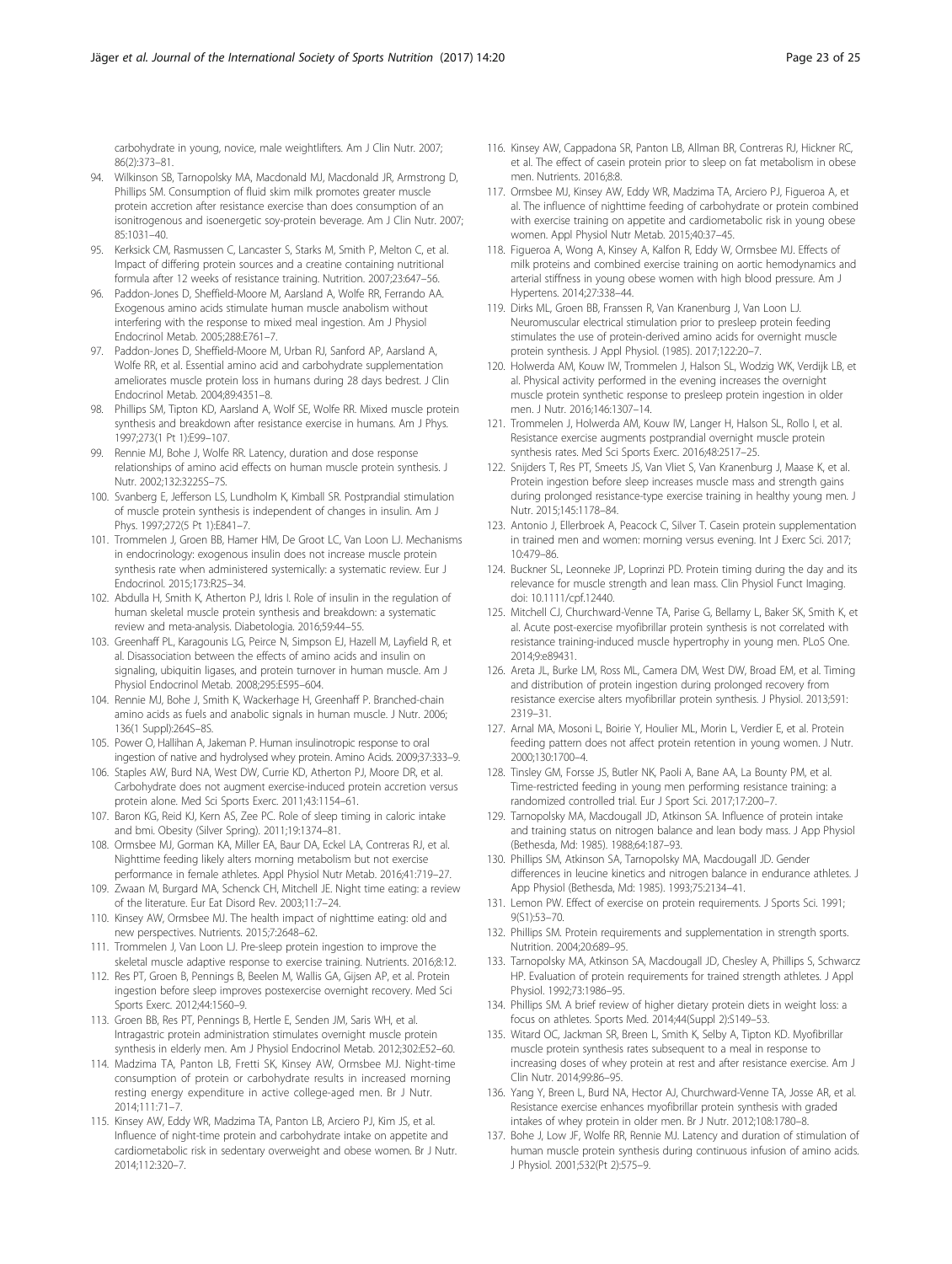- <span id="page-25-0"></span>138. Atherton PJ, Etheridge T, Watt PW, Wilkinson D, Selby A, Rankin D, et al. Muscle full effect after oral protein: time-dependent concordance and discordance between human muscle protein synthesis and mtorc1 signaling. Am J Clin Nutr. 2010;92:1080–8.
- 139. Wilson GJ, Layman DK, Moulton CJ, Norton LE, Anthony TG, Proud CG, et al. Leucine or carbohydrate supplementation reduces AMPK and eef2 phosphorylation and extends postprandial muscle protein synthesis in rats. Am J Physiol Endocrinol Metab. 2011;301:E1236–42.
- 140. Kim IY, Schutzler S, Schrader A, Spencer HJ, Azhar G, Ferrando AA, et al. The anabolic response to a meal containing different amounts of protein is not limited by the maximal stimulation of protein synthesis in healthy young adults. Am J Physiol Endocrinol Metab. 2016;310:E73–80.
- 141. Arciero PJ, Ormsbee MJ, Gentile CL, Nindl BC, Brestoff JR, Ruby M. Increased protein intake and meal frequency reduces abdominal fat during energy balance and energy deficit. Obesity (Silver Spring). 2013;21:1357–66.
- 142. Ruby M, Repka CP, Arciero PJ. Comparison of protein-pacing alone or with yoga/stretching and resistance training on glycemia, total and regional body composition, and aerobic fitness in overweight women. J Phys Act Health. 2016;13:754–64.
- 143. Arciero PJ, Ives SJ, Norton C, Escudero D, Minicucci O, O'brien G, et al. Protein-pacing and multi-component exercise training improves physical performance outcomes in exercise-trained women: the PRISE 3 study. Nutrients. 2016;8:6.
- 144. Ives SJ, Norton C, Miller V, Minicucci O, Robinson J, O'brien G, et al. Multimodal exercise training and protein-pacing enhances physical performance adaptations independent of growth hormone and bdnf but may be dependent on igf-1 in exercise-trained men. Growth Hormon IGF Res. 2017; 32:60–70.
- 145. Arciero PJ, Baur D, Connelly S, Ormsbee MJ. Timed-daily ingestion of whey protein and exercise training reduces visceral adipose tissue mass and improves insulin resistance: the PRISE study. J Appl Physiol (1985). 2014;117:1–10.
- 146. Lemon PW. Beyond the zone: protein needs of active individuals. J Am Coll Nutr. 2000;19(5 Suppl):513S–21S.
- 147. Campbell WW, Barton ML Jr, Cyr-Campbell D, Davey SL, Beard JL, Parise G, et al. Effects of an omnivorous diet compared with a lactoovovegetarian diet on resistance-training-induced changes in body composition and skeletal muscle in older men. Am J Clin Nutr. 1999;70:1032–9.
- 148. Katsanos CS, Chinkes DL, Paddon-Jones D, Zhang XJ, Aarsland A, Wolfe RR. Whey protein ingestion in elderly persons results in greater muscle protein accrual than ingestion of its constituent essential amino acid content. Nutr Res. 2008;28:651–8.
- 149. Cuthbertson D, Smith K, Babraj J, Leese G, Waddell T, Atherton P, et al. Anabolic signaling deficits underlie amino acid resistance of wasting, aging muscle. FASEB J. 2005;19:422–4.
- 150. Norton LE, Layman DK. Leucine regulates translation initiation of protein synthesis in skeletal muscle after exercise. J Nutr. 2006;136:533S–7S.
- 151. Blomstrand E. A role for branched-chain amino acids in reducing central fatigue. J Nutr. 2006;136:544S–7S.
- 152. Davis JM. Carbohydrates, branched-chain amino acids, and endurance: the central fatigue hypothesis. Int J Sport Nutr. 1995;5(Suppl):S29–38.
- 153. Newsholme EA, Blomstrand E. Branched-chain amino acids and central fatigue. J Nutr. 2006;136(1 Suppl):274S–6S.
- 154. Brosnan JT, Brosnan ME. Branched-chain amino acids: enzyme and substrate regulation. J Nutr. 2006;136(1 Suppl):207S–11S.
- 155. Stoll B, Burrin DG. Measuring splanchnic amino acid metabolism in vivo using stable isotopic tracers. J Anim Sci. 2006;84(Suppl):E60–72.
- 156. Norton L, Wilson GJ. Optimal protein intake to maximize muscle protein synthesis. AgroFood Industry Hi-Tech. 2009;20:54–7.
- 157. Glynn EL, Fry CS, Drummond MJ, Timmerman KL, Dhanani S, Volpi E, et al. Excess leucine intake enhances muscle anabolic signaling but not net protein anabolism in young men and women. J Nutr. 2010;140:1970–6.
- 158. Norton LE, Layman DK, Bunpo P, Anthony TG, Brana DV, Garlick PJ. The leucine content of a complete meal directs peak activation but not duration of skeletal muscle protein synthesis and mammalian target of rapamycin signaling in rats. J Nutr. 2009;139:1103–9.
- 159. Pasiakos SM, Mcclung HL, Mcclung JP, Margolis LM, Andersen NE, Cloutier GJ, et al. Leucine-enriched essential amino acid supplementation during moderate steady state exercise enhances postexercise muscle protein synthesis. Am J Clin Nutr. 2011;94:809–18.
- 160. Churchward-Venne TA, Burd NA, Mitchell CJ, West DW, Philp A, Marcotte GR, et al. Supplementation of a suboptimal protein dose with leucine or

essential amino acids: effects on myofibrillar protein synthesis at rest and following resistance exercise in men. J Physiol. 2012;590:2751–65.

- 161. Layman DK. Role of leucine in protein metabolism during exercise and recovery. Can J Appl Physiol. 2002;27:646–63.
- 162. Cockburn E, Stevenson E, Hayes PR, Robson-Ansley P, Howatson G. Effect of milk-based carbohydrate-protein supplement timing on the attenuation of exercise-induced muscle damage. Appl Physiol Nutr Metab. 2010;35:270–7.
- 163. Wojcik JR, Walber-Rankin J, Smith LL, Gwazdauskas FC. Comparison of carbohydrate and milk-based beverages on muscle damage and glycogen following exercise. Int J Sport Nutr Exerc Metab. 2001;11:406–19.
- 164. Watson P, Love TD, Maughan RJ, Shirreffs SM. A comparison of the effects of milk and a carbohydrate-electrolyte drink on the restoration of fluid balance and exercise capacity in a hot, humid environment. Eur J Appl Physiol. 2008;104:633–42.
- 165. Boirie Y, Dangin M, Gachon P, Vasson MP, Maubois JL, Beaufrere B. Slow and fast dietary proteins differently modulate postprandial protein accretion. Proc Natl Acad Sci. 1997;94:14930–5.
- 166. Dangin M, Boirie Y, Guillet C, Beaufrere B. Influence of the protein digestion rate on protein turnover in young and elderly subjects. J Nutr. 2002;132: 3228S–33S.
- 167. Dangin M, Guillet C, Garcia-Rodenas C, Gachon P, Bouteloup-Demange C, Reiffers-Magnani K, et al. The rate of protein digestion affects protein gain differently during aging in humans. J Physiol. 2003;549(Pt 2):635–44.
- 168. Wilson J, Wilson GJ. Contemporary issues in protein requirements and consumption for resistance trained athletes. J Int Soc Sports Nutr. 2006;3:7– 27.
- 169. Nair KS. Muscle protein turnover: methodological issues and the effect of aging. J Gerontol A Biol Sci Med Sci. 1995;50(Spec Issue):107–12.
- 170. Cribb PJ, Williams AD, Carey MF, Hayes A. The effect of whey isolate and resistance training on strength, body composition, and plasma glutamine. Int J Sport Nutr Exerc Metab. 2006;16:494–509.
- 171. Morifuji M, Sakai K, Sanbongi C, Sugiura K. Dietary whey protein increases liver and skeletal muscle glycogen levels in exercise-trained rats. Br J Nutr. 2005;93:439–45.
- 172. Markus CR, Olivier B, De Haan EH. Whey protein rich in alpha-lactalbumin increases the ratio of plasma tryptophan to the sum of the other large neutral amino acids and improves cognitive performance in stressvulnerable subjects. Am J Clin Nutr. 2002;75:1051–6.
- 173. Minet-Ringuet J, Le Ruyet PM, Tome D, Even PC. A tryptophan-rich protein diet efficiently restores sleep after food deprivation in the rat. Behav Brain Res. 2004;152:335–40.
- 174. Law BA, Reiter B. The isolation and bacteriostatic properties of lactoferrin from bovine milk whey. J Dairy Res. 1977;44:595–9.
- 175. Wang X, Ai T, Meng XL, Zhou J, Mao XY. In vitro iron absorption of alphalactalbumin hydrolysate-iron and beta-lactoglobulin hydrolysate-iron complexes. J Dairy Sci. 2014;97:2559–66.
- 176. Hu FB, Stampfer MJ, Rimm EB, Manson JE, Ascherio A, Colditz GA, et al. A prospective study of egg consumption and risk of cardiovascular disease in men and women. JAMA. 1999;281:1387–94.
- 177. Hasler CM. The changing face of functional foods. J Am Coll Nutr. 2000; 19(Suppl 5):499S–506S.
- 178. Safety assessment and potential health benefits of food components based on selected scientific criteria. ILSI North America technical committee on food components for health promotion. Crit Rev Food Sci Nutr. 1999;39: 203–316.
- 179. Position of the American Dietetic Association. Functional foods. J Am Diet Assoc. 1999;99:1278–85.
- 180. Blusztajn JK. Choline, a vital amine. Science. 1998;281(5378):794–5.
- 181. Handelman GJ, Nightingale ZD, Lichtenstein AH, Schaefer EJ, Blumberg JB. Lutein and zeaxanthin concentrations in plasma after dietary supplementation with egg yolk. Am J Clin Nutr. 1999;70:247–51.
- 182. Symons TB, Schutzler SE, Cocke TL, Chinkes DL, Wolfe RR, Paddon-Jones D. Aging does not impair the anabolic response to a protein-rich meal. Am J Clin Nutr. 2007;86:451–6.
- 183. Fogelholm M. Dairy products, meat and sports performance. Sports Med. 2003;33:615–31.
- 184. Kreider RB, Wilborn CD, Taylor L, Campbell B, Almada AL, Collins R, et al. Issn exercise & sports nutrition review: research & recommendations. J Int Soc Sports Nutr. 2010;7:7.
- 185. Harris RC, Lowe JA, Warnes K, Orme CE. The concentration of creatine in meat, offal and commercial dog food. Res Vet Sci. 1997;62:58–62.